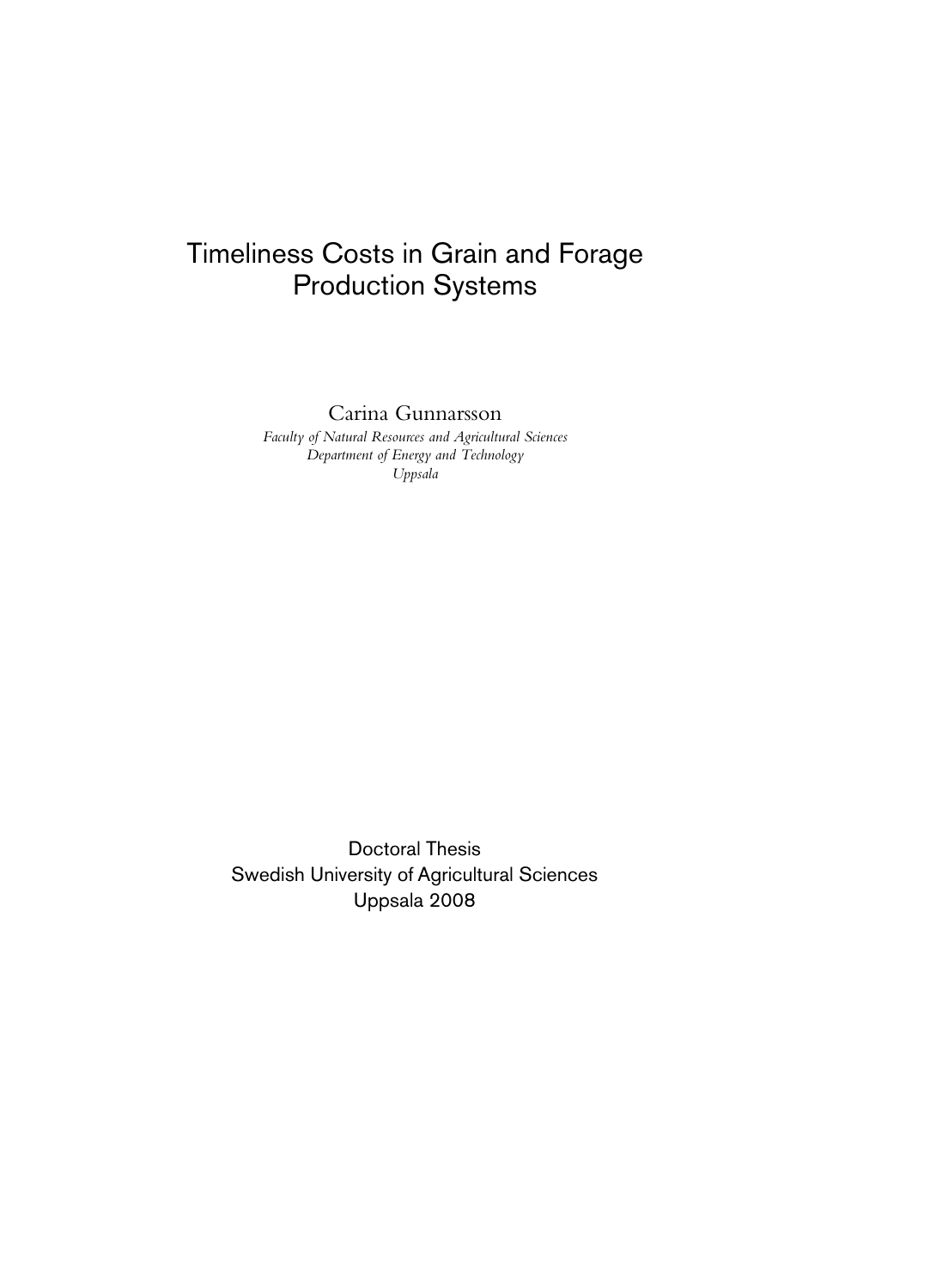Acta Universitatis agriculturae Sueciae 2008:102

ISSN 1652-6880 ISBN 978-91-86195-35-9 © 2008 Carina Gunnarsson, Uppsala Tryck: SLU Service/Repro, Uppsala 2008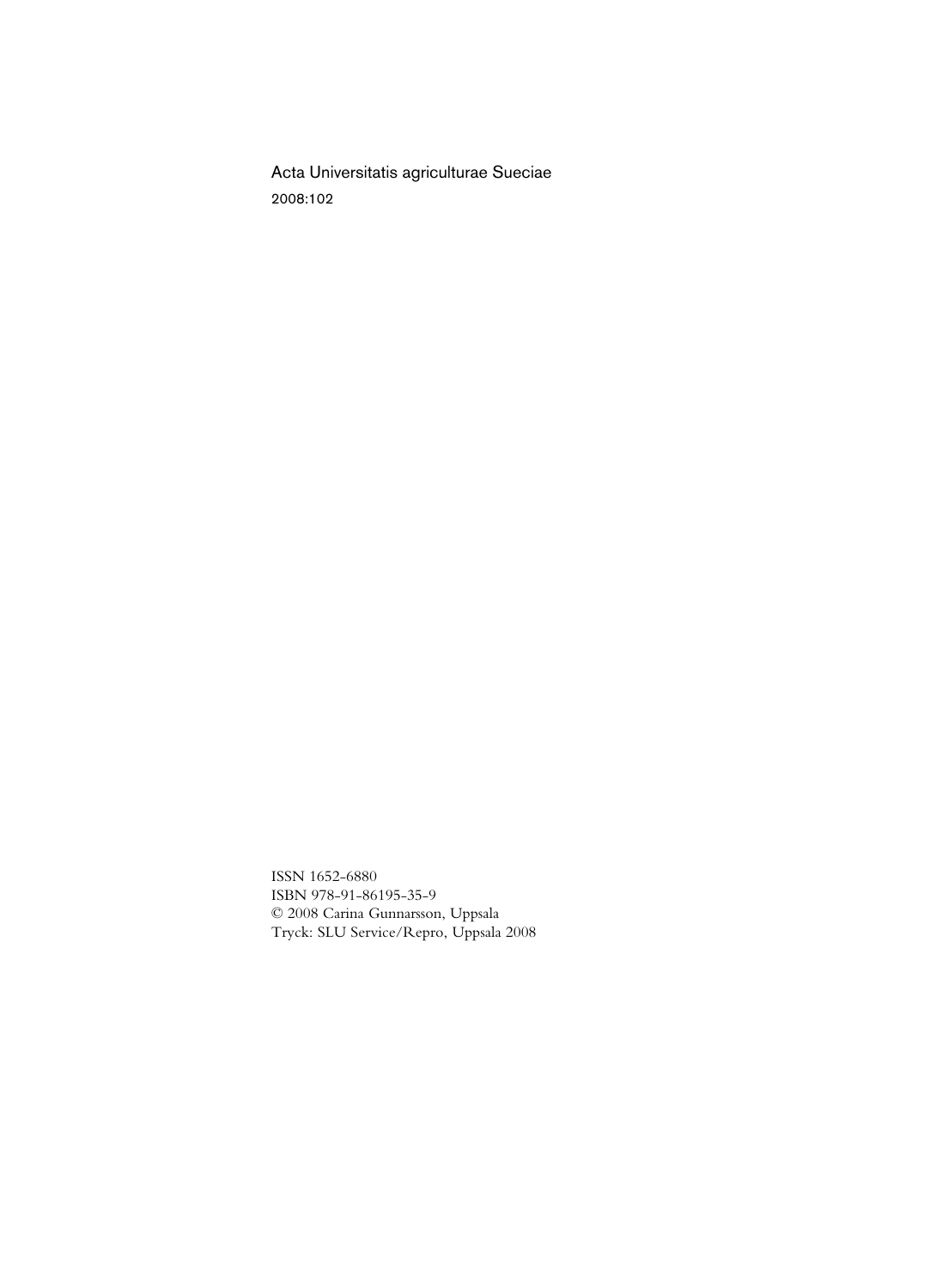#### Timeliness Costs in Grain and Forage Production Systems

#### Abstract

With increasing prices for energy, fertiliser and feed concentrates, it is becoming increasingly important for farmers to produce high quality feed while minimising costs. For a Swedish farm, costs for machinery make up about 25% of the production costs. The economic consequences of performing a field operation at non-optimal time are called timeliness costs. They are caused by reductions in crop value and can be reduced by increasing machine capacity. To improve the basis for optimal selection of field machinery in agriculture, methods were developed and applied for calculation of timeliness costs in terms of crop quality and quantity losses at non-optimum operation times.

Timeliness costs for grain that accounted for crop quantity and quality losses at delayed sowing and harvesting were higher per kg for organic grain than for conventional. The main differences in timeliness costs resulted from two counteracting factors – lower yields and higher product prices in organic production. Higher timeliness costs resulted in a larger combine harvester with higher capacity being economically optimal for the organic system.

A method was developed for valuing forage for milk production with respect to crop yield increases and feed value decreases due to delayed time of harvesting. The results showed significantly higher timeliness cost factors in  $\epsilon$  per ha and day for the first cut compared with regrowth. Timeliness cost factors also varied greatly between years. Harvesting costs in terms of timeliness were calculated for different machinery systems and capacities. Harvesting costs decreased with increasing forage area up to a certain threshold area, beyond which decreasing machine costs were outweighed by increasing timeliness costs due to longer duration of harvest. Using machine contractors or machine cooperatives decreased harvesting costs, particularly for small forage areas, due to increased annual use of the machines. However, to avoid high timeliness costs delays in harvesting must be avoided.

Forage was also valued in terms of biogas production by accounting for changes in yield and methane production with varying cutting date. Timeliness costs were small as long as harvesting was not delayed. Matching capacity to requirements is important in avoiding costly overcapacity and minimising costs.

*Keywords:*, Crop valuation, machinery selection, harvest, quality, milk, biogas, organic production, annual variation, linear programming

*Author's address:* Carina Gunnarsson, Department of Energy and Technology, slu Box 7032, 750 07 Uppsala, Sweden *E-mail:* Carina.Gunnarsson@et.slu.se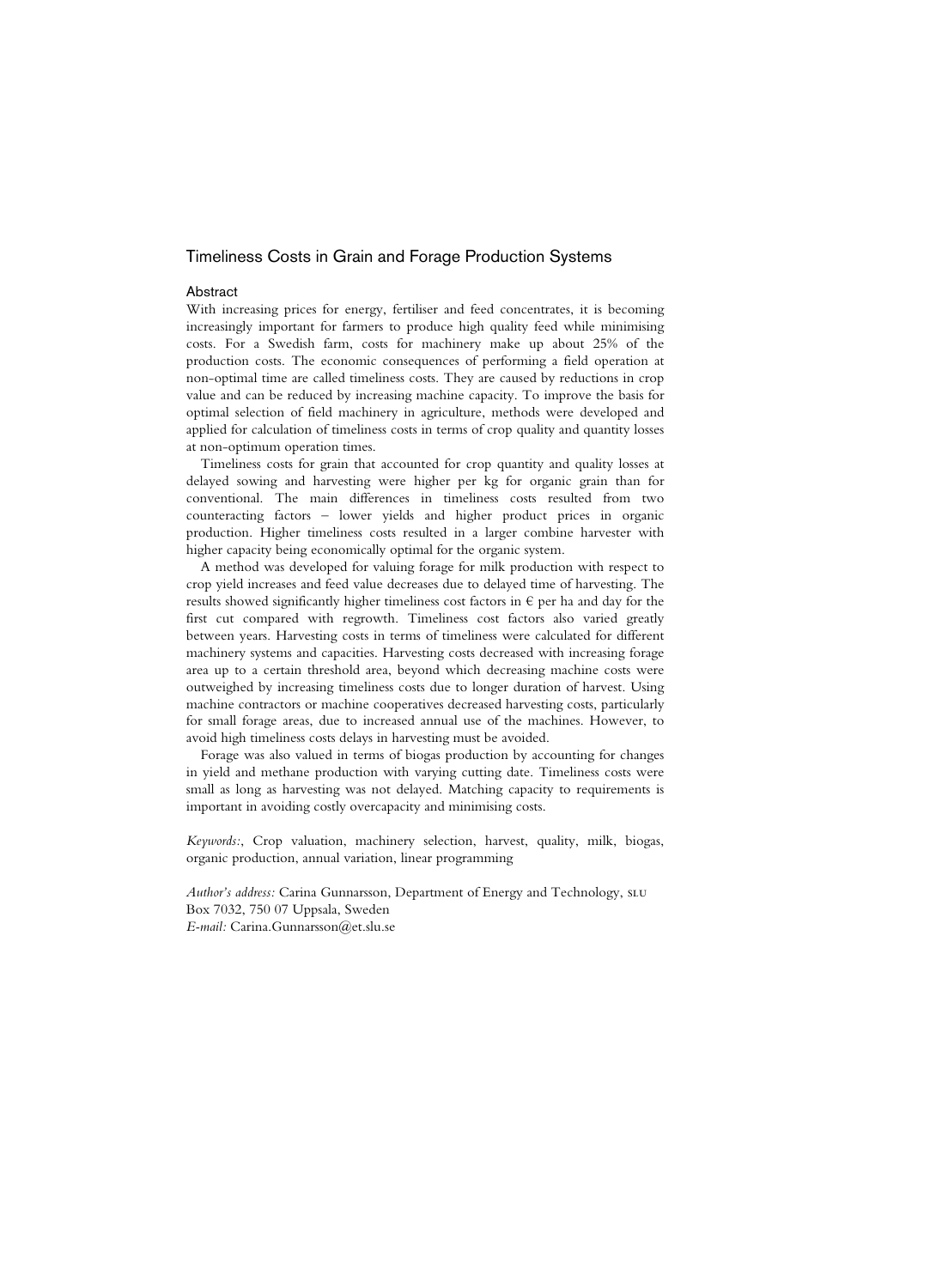*Till Stephan, Felix och Fredrik* 

4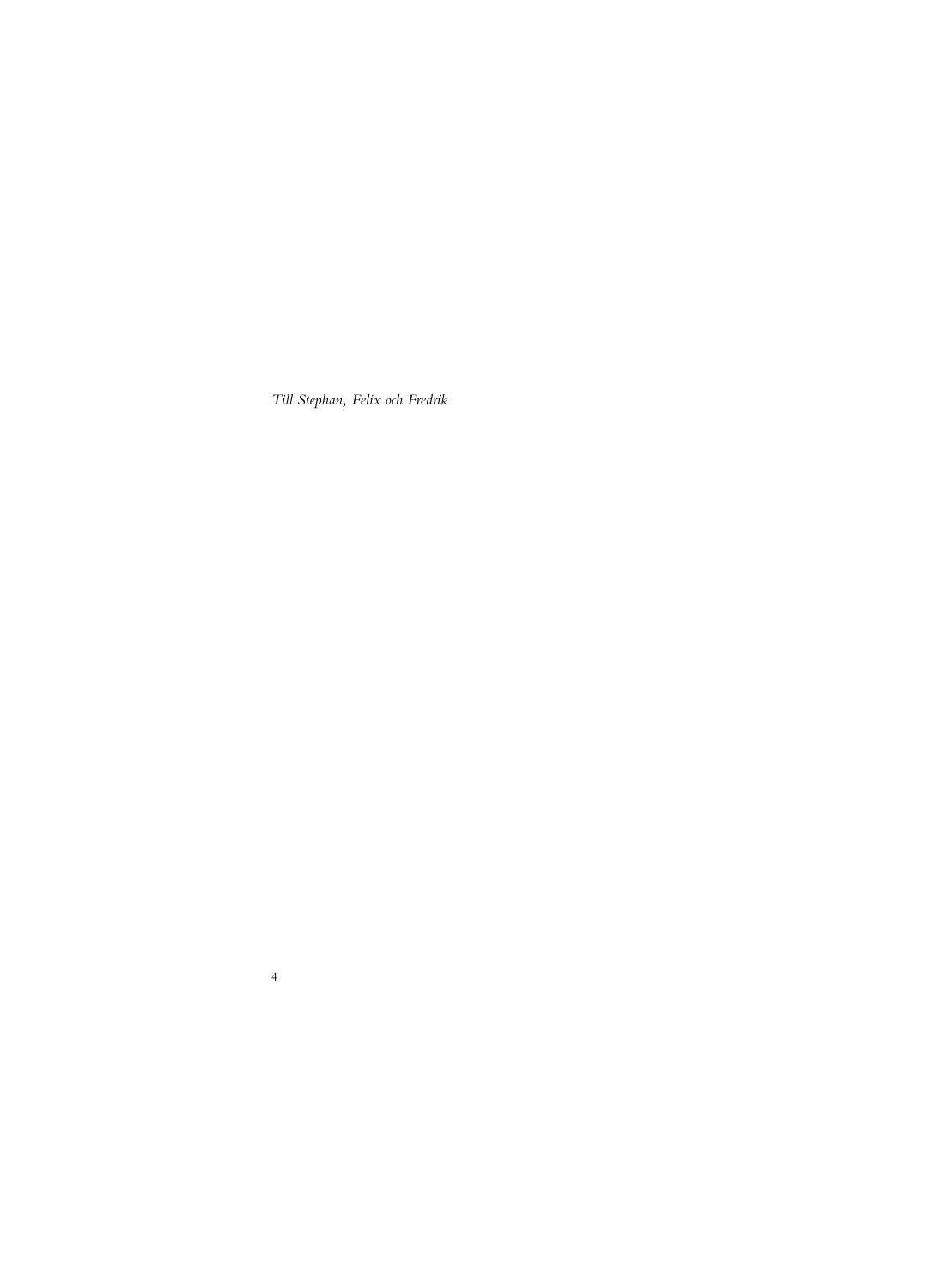# **Contents**

| <b>List of Publications</b> |                                                               |    |  |  |
|-----------------------------|---------------------------------------------------------------|----|--|--|
|                             | <b>Abbreviations</b>                                          | 8  |  |  |
| 1                           | Introduction                                                  | 9  |  |  |
| 1.1                         | Background                                                    | 9  |  |  |
| 1.2                         | <b>Timeliness costs</b>                                       | 10 |  |  |
| 1.3                         | Crop valuation                                                | 13 |  |  |
| 1.4                         | Machinery systems in crop production                          | 13 |  |  |
|                             | 1.4.1 Grain production                                        | 13 |  |  |
|                             | 1.4.2 Forage production                                       | 14 |  |  |
| 1.5                         | Field machinery models                                        | 15 |  |  |
| 2                           | <b>Objectives</b>                                             | 17 |  |  |
| 3                           | Scope of the work                                             | 19 |  |  |
| 4                           | <b>Methods</b>                                                | 21 |  |  |
| 4.1                         | Calculation of timeliness factors                             | 21 |  |  |
|                             | 4.1.1 Valuation of grain crops                                | 21 |  |  |
|                             | 4.1.2 Valuation of forage for milk production                 | 22 |  |  |
|                             | 4.1.3 Valuation of forage for biogas production               | 24 |  |  |
| 4.2                         | Calculation of timeliness costs                               | 25 |  |  |
| 4.3                         | Machinery optimisation                                        | 27 |  |  |
| 4.4                         | Machinery cost calculations                                   | 27 |  |  |
| 5                           | <b>Results and discussion</b>                                 | 31 |  |  |
| 5.1                         | Timeliness and machinery costs in grain production (Paper I)  | 31 |  |  |
| 5.2                         | Forage harvesting costs in milk production (Papers II and IV) | 33 |  |  |
|                             | 5.2.1 Timeliness cost factors                                 | 33 |  |  |
|                             | 5.2.2 Harvesting costs                                        | 35 |  |  |
| 5.3                         | Costs of harvesting forage for biogas production (Paper III)  | 38 |  |  |
| 5.4                         | General discussion                                            | 39 |  |  |
| 5.5                         | Future research                                               | 43 |  |  |

6 Conclusions 45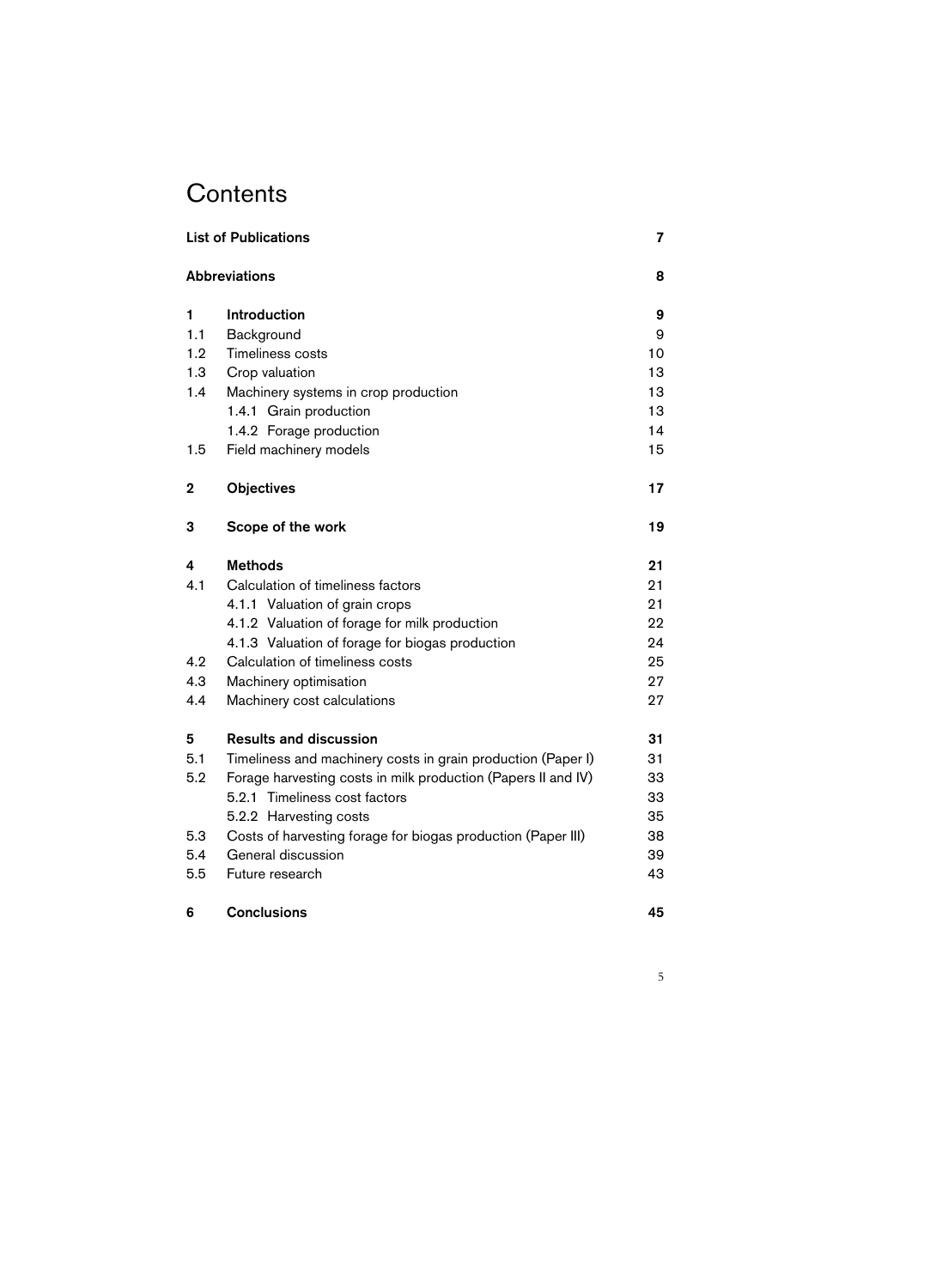| 7 | Sammanfattning          |    |
|---|-------------------------|----|
| 8 | <b>References</b>       | 49 |
|   | <b>Acknowledgements</b> | 55 |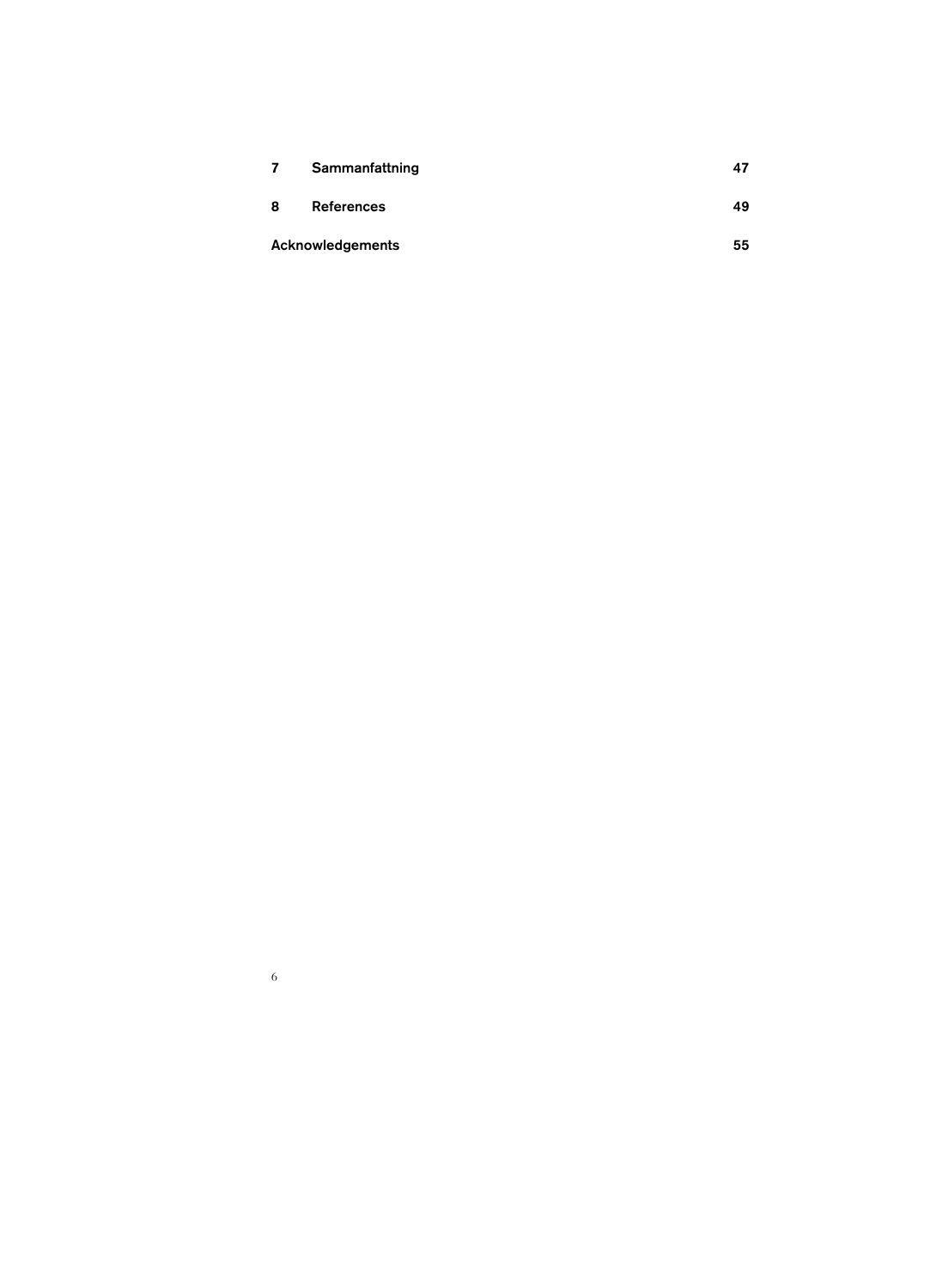### List of Publications

This thesis is based on the work contained in the following papers, which are referred to in the text by their Roman numerals:

- I Gunnarsson, C. & Hansson, P-A. (2004). Optimisation of field machinery for an arable farm converting to organic farming. *Agricultural Systems* 80, 85-103.
- II Gunnarsson, C., Spörndly, R. & Hansson, P-A. (2005). Timeliness costs for silage harvest in conventional and organic milk production. *Biosystems Engineering* 92(3), 285-293.
- III Gunnarsson, C., Vågström, L. & Hansson, P-A. (2008). Logistics for forage harvest to biogas production - Timeliness, capacities and costs in a Swedish case study. *Biomass and Bioenergy* 32, 1263-1273.
- IV Gunnarsson, C., Spörndly, R., Rosenkvist, H., de Toro, A. & Hansson, P-A. (2008). A method to calculate timeliness costs in forage harvesting illustrated using harvesting systems in Sweden (submitted to Grass and Forage Science).

Papers I, II and III are reproduced with the kind permission of Elsevier.

The studies presented in Papers I-IV were planned by Gunnarsson and Hansson and carried out by Gunnarsson with input from the co-authors. In Papers II and IV Spörndly constructed the feed rations. Gunnarsson wrote Papers I-IV with comments from the co-authors.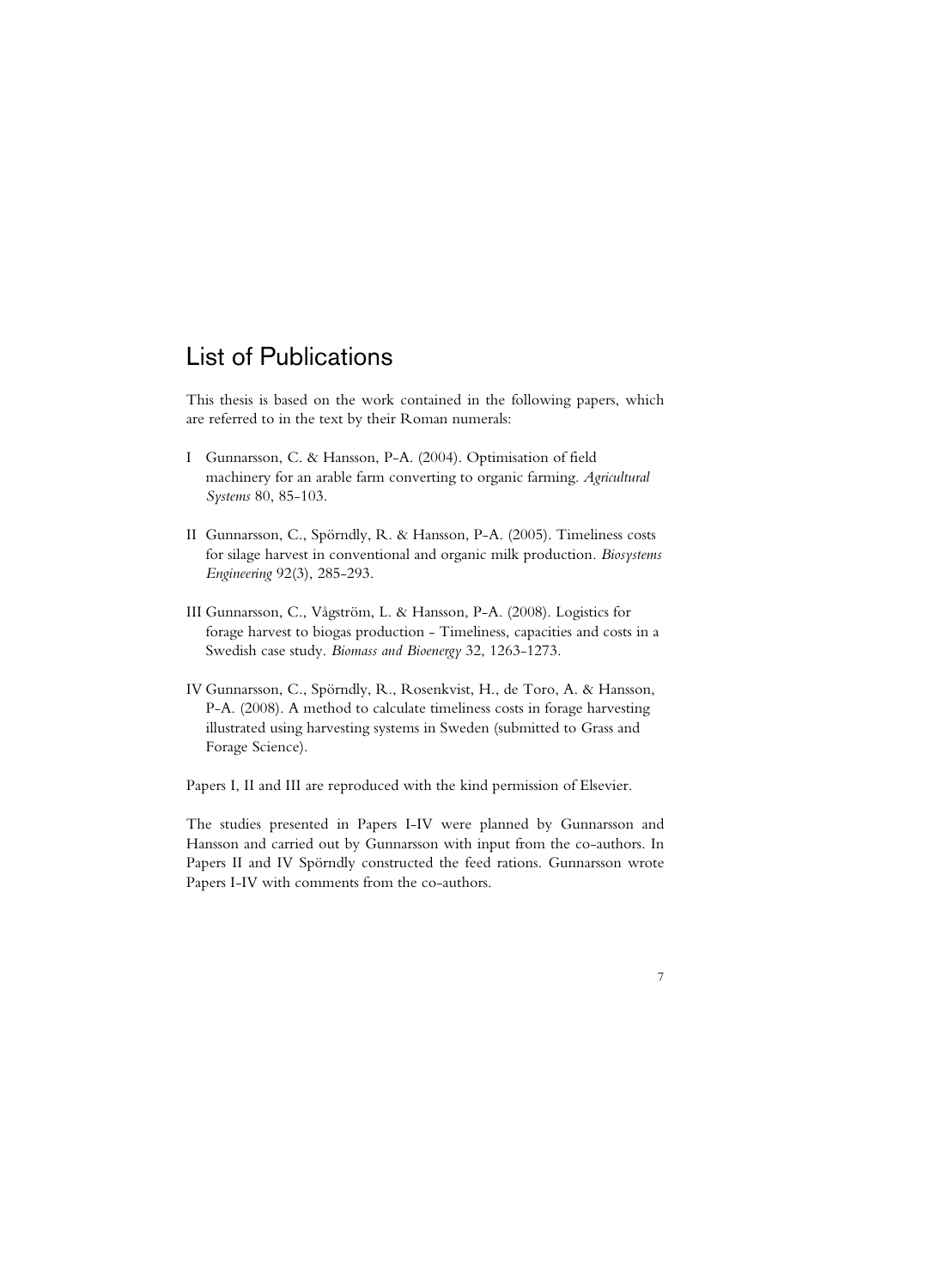# Abbreviations

| DM             | Dry matter                                                                    |
|----------------|-------------------------------------------------------------------------------|
| ha             | Hectare                                                                       |
| FV.            | Forage value, $\in$ ha <sup>-1</sup>                                          |
| M              | Yield, kg DM ha <sup>-1</sup>                                                 |
| V              | Feed value, $\in$ kg <sup>-1</sup> DM                                         |
| W              | Harvested biomass, g m <sup>-2</sup>                                          |
| $R_{\rm g}$    | Relative growth rate, $g g^{-1}$ day <sup>-1</sup>                            |
| <b>AGE</b>     | Age function                                                                  |
| GI             | Growth index                                                                  |
| d              | Timeliness cost before operation starts, $\in$ day <sup>-1</sup>              |
| 1              | Timeliness factor, kg ha <sup>-1</sup> day <sup>-1</sup>                      |
| p              | Price, $\in$ kg <sup>-1</sup>                                                 |
| A              | Area, ha                                                                      |
| n              | Average number of days to perform an operation                                |
| k              | Average area harvested per day, ha day <sup>-1</sup>                          |
| S              | Timeliness costs during the operation, $\epsilon$                             |
| B              | Number of work hours per day                                                  |
| P              | Workday probability                                                           |
| $\overline{C}$ | Capacity of the machine, ha h <sup>-1</sup>                                   |
| Z              | Total machinery, labour and timeliness costs, $\in$ $\mathrm{yr}^{\text{-}1}$ |
| $\mathcal{C}$  | Annual cost for a machine, $\epsilon$                                         |
| X              | Binary decision variable                                                      |
| y              | Continuous decision variable                                                  |
| D, E           | Constraint matrices                                                           |
| b              | Constraint vector                                                             |
| <b>PCFT</b>    | Precision chop forage trailer                                                 |
| PCFH/T         | Precision chop forage harvester with separate trailers                        |
| <b>RBI</b>     | Round baler with integral wrapping                                            |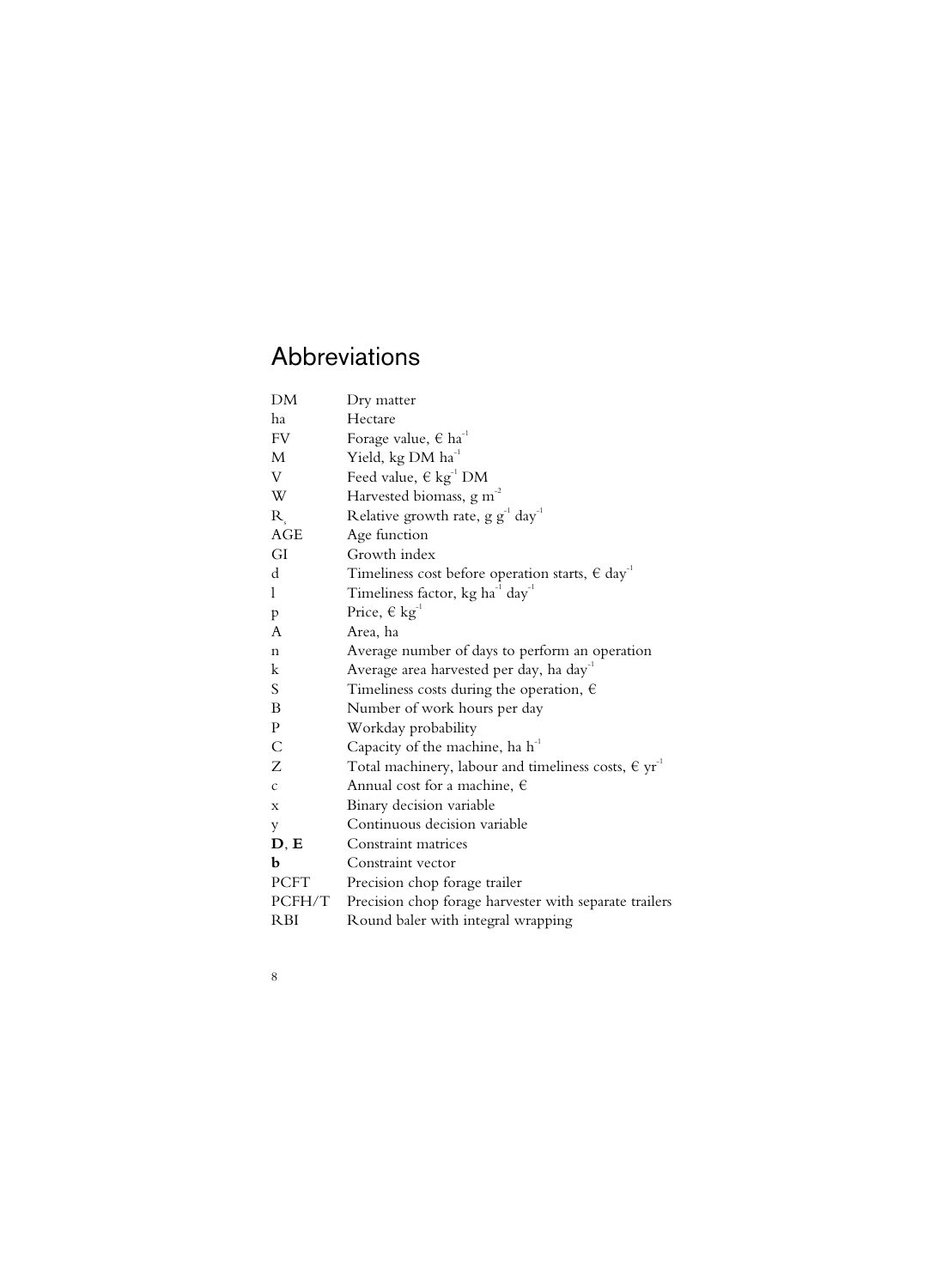### 1 Introduction

#### 1.1 Background

Increasing international competition is putting pressure on farming in Europe, including Sweden, to increase productivity and decrease production costs (Ekman & Gullstrand, 2006; SLF, 2006). For a Swedish farm producing cereals or milk, costs for machinery together with costs for fertilisers, seed and pesticides (requisites) make up a large part of the production costs (Fig. 1). Costs for purchased services such as machinery contractors are included in operating costs, a large item in Fig. 1.



*Figure 1.* Costs for production of cereal (left) and milk (right) in Sweden according to statistical data from SCB (2008a). \*Operating costs: electricity, insurance, leasing of equipment, purchased services such as machinery, veterinary etc.

Productivity can be increased by a structural change towards larger farming units, adoption of new technology and larger and more effectively used machinery for crop production (Kutzbach, 2000; Norell, 2007). Larger farming units are often created through cooperation between farmers, shared enterprises and hiring machine contractors instead of having in-house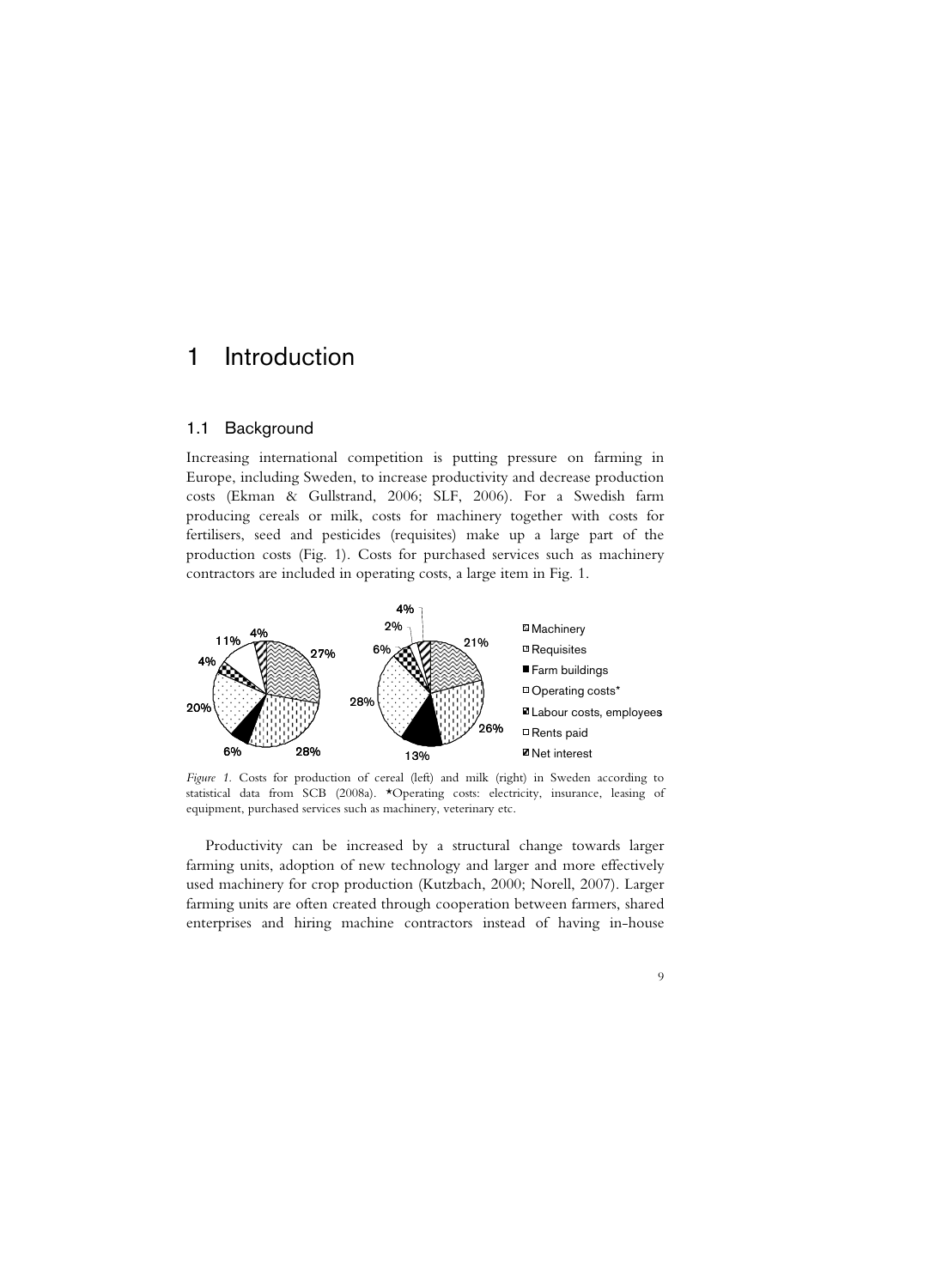machines for field work (Norell, 2007). Machine cooperation can reduce mechanisation costs and also allows farmers to apply advanced technology and environmentally friendly production techniques (Camarena *et al.*, 2004; de Toro A. & Hansson, 2004).

The increasing price of energy in recent years has had direct effects on production costs in agriculture through increased prices for fuel and indirect effects through increased costs for manufacture of fertilisers and chemicals (Mitchell, 2008; Jordbruksverket, 2008b). According to Jordbruksverket (2008a), purchased feed makes up 20% of total costs on Swedish dairy farms. Since prices of feed and concentrates have also increased during the past year (Jordbruksverket, 2008b), it is becoming increasingly important for farmers to ensure production of high quality feed crops instead of having to buy concentrates.

In organic farming, regulations restrict the use of concentrates and purchased feed, and producing high quality feed is therefore particularly important (KRAV, 2008). Organic farming strives for high self-sufficiency of farms, using local and renewable sources for feed and nutrients (Cahlin *et al.*, 2008). Therefore, when converting to organic farming the farm system has to be restructured to replace external inputs such as chemical fertilisers and pesticides (Stockdale *et al*., 2001). It has been reported that timing of operations is particularly important in organic farming systems (Stonehouse *et al.*, 1996). However although a great number of farms have converted, or are about to convert, to organic farming, there is limited knowledge of how the optimal machinery system for these farms is affected by conversion (Soerensen *et al.*, 2005).

#### 1.2 Timeliness costs

When a field operation is performed there is normally an optimal time for this operation with respect to the value of the crop. If the operation is performed earlier or later, the value of the crop may decrease due to changes in quantity and/or quality (Fig. 2) (ASABE, 2006b). The economic consequences of performing a field operation at non-optimal time are called timeliness costs. If an operation starts after the optimal time, timeliness costs occur on the whole area before the operation starts and thereafter on a decreasing area depending on the capacity of the operation. Since these costs are partly dependent on planning and scheduling of the field operation and on machine capacity, they are also referred to as indirect machine costs. If timeliness costs are not considered there is a risk of overall costs and machinery capacity requirements being under-estimated. Timeliness costs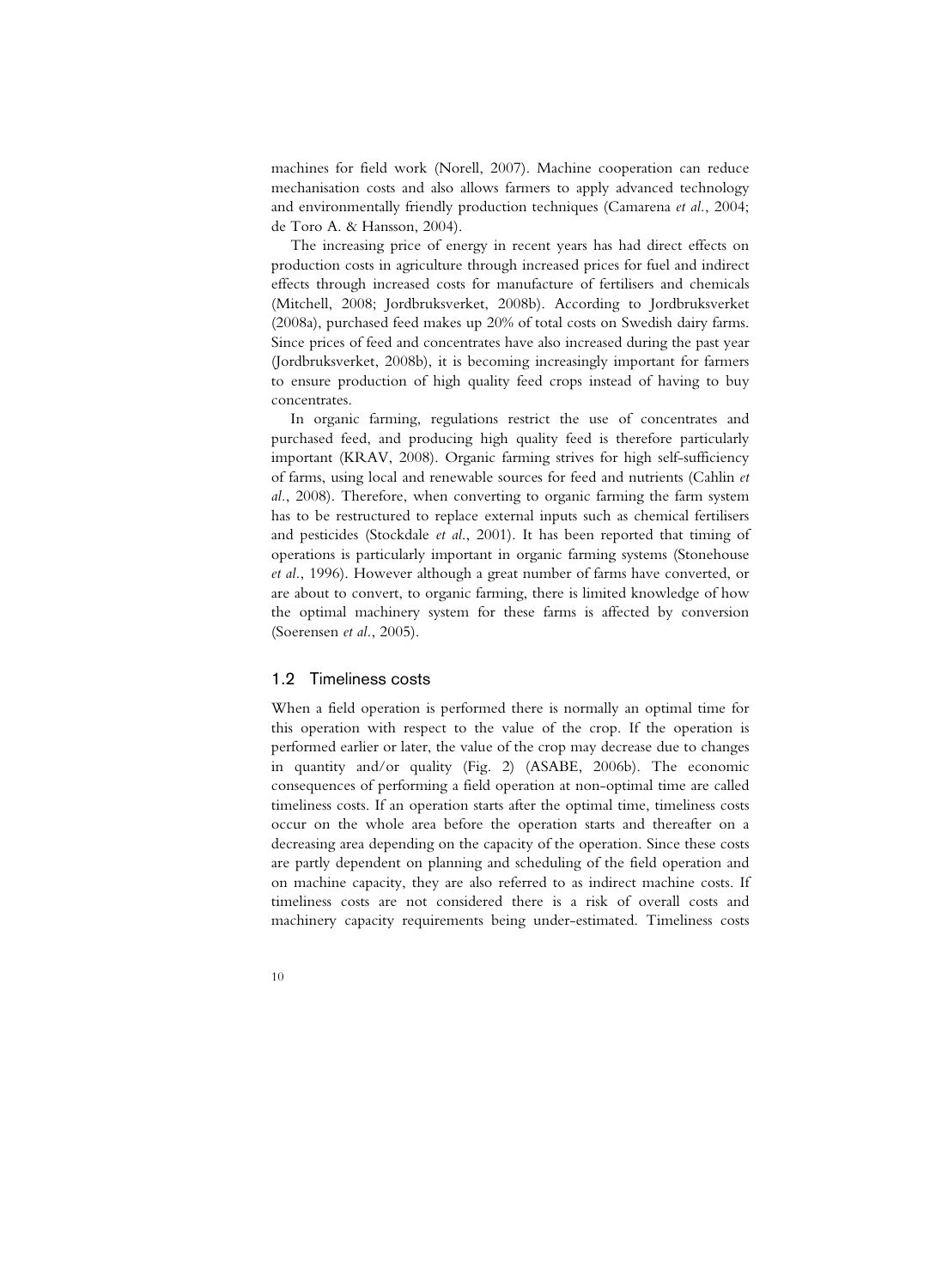are important to consider for efficient crop management and machinery selection, particularly for crop establishment, spraying, harvesting and soil compaction (Manby, 1984; Witney, 1995; Ekman, 2000; Stockdale *et al.*, 2001; ASABE, 2006b; Chapman *et al.*, 2008). Significant timeliness costs can occur in regions with short periods available for sowing and harvesting, and since they are affected by the weather such costs are specific for regions and are subject to annual variations (de Toro A., 2004).



*Figure 2.* Yield losses as a function of time of crop establishment (Witney, 1995).

To achieve satisfactory accuracy, particularly in forage production, it is necessary to calculate timeliness losses in terms of changes in both quantity and quality, since in addition to yield changes, quality parameters such as the nutrient content change with time of harvest and affect the feed value and price of the crop (Witney, 1995). Timing of harvest has an impact on the nutritional value, voluntary intake and milk yield potential of the forage (Bertilsson & Burstedt, 1983; Rinne *et al.*, 1999; Bernes *et al.*, 2008). However, few data are available on timeliness losses due to quality, while timeliness costs, especially for grain production, are often based only on yield decreases (Axenbom *et al.*, 1988; Sörkvist *et al.*, 2000; de Toro, 2005). ASABE (2006b) cites timeliness coefficients expressing the change in crop return for sowing and harvesting for different states in the USA.

Timeliness costs for a specific area or operation are normally calculated using timeliness factors expressing the loss for each day's delay of an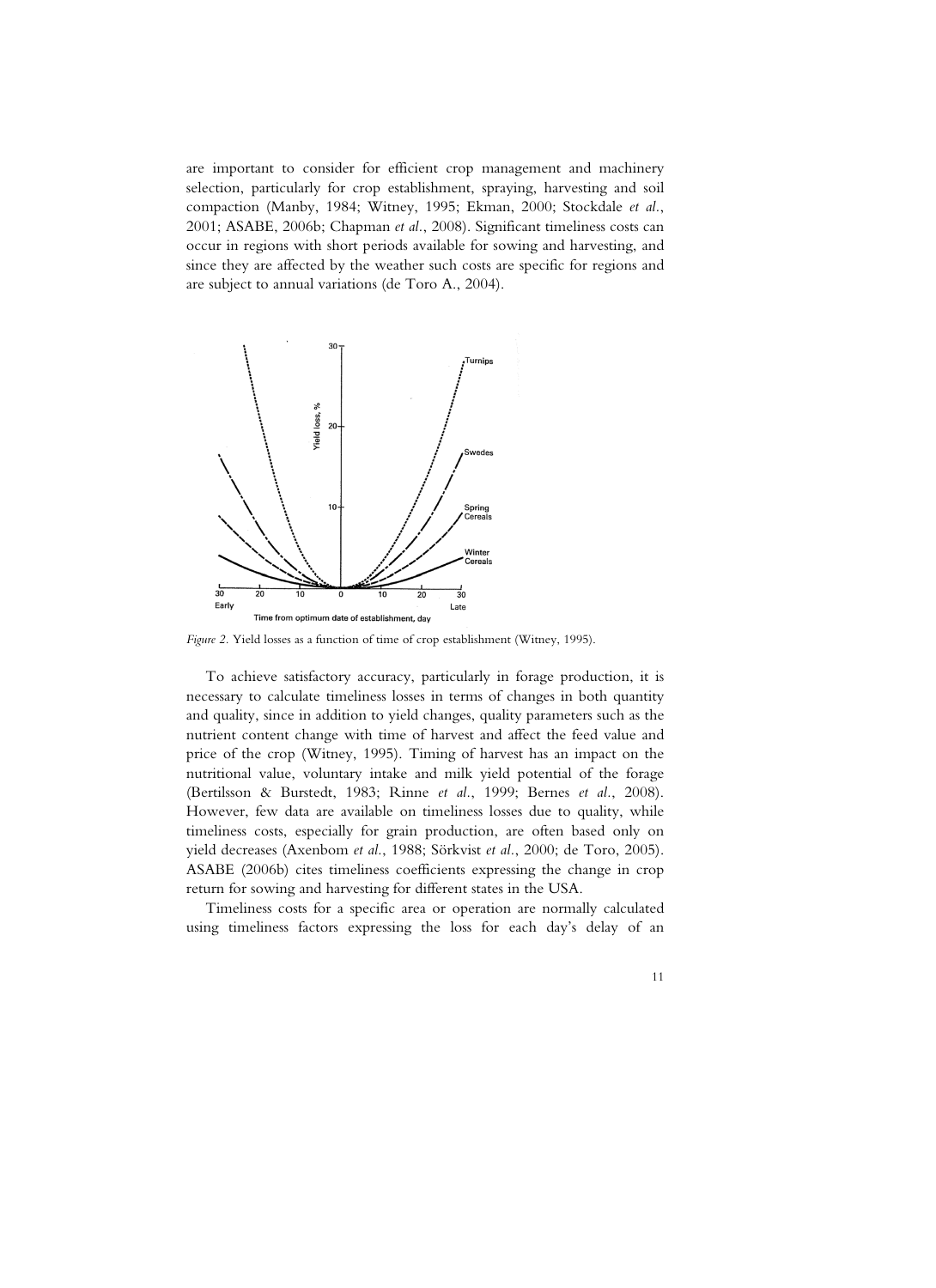operation. Furthermore, timeliness costs are dependent on farm-specific parameters influencing the length of the operation, such as transport distances, labour availability and length of working day. Delays due to weather conditions also affect the length of the operation. When calculating machine capacity, the actual time spent carrying out the operation as well as the time spent on non-productive activities such as turning and adjustment need to be considered (Soerensen, 2003).

Srivastava *et al.* (2006) mention increasing machine capacity as one way to decrease timeliness costs, as larger machines with greater capacity can accomplish more timely work. In addition, optimal work organisation and machinery utilisation are important in achieving cost reductions (Soerensen, 2003). Another way to decrease timeliness losses is to plant different crops or varieties with different dates of maturation (Nilsson, 1987).

When planning an operation, two alternatives exist for when to start, referred to as balanced and delayed scheduling, illustrated in Fig. 3. By starting the operation before the optimum time, timeliness losses can be reduced compared with the losses at delayed scheduling (see the marked area in Fig. 3). Given an optimum sowing date, the sowing period can normally be balanced around this optimum date (Srivastava *et al.*, 2006). On the other hand, in some areas excessive moisture content in the soil prevents spring sowing operations from starting before the optimum time and consequently the fields are sown as they dry (de Toro A. & Hansson, 2004). For most harvesting operations, it is not feasible to begin harvesting until the crop is mature (Srivastava *et al.*, 2006).



*Figure 3.* Illustration of balanced (left) and delayed (right) scheduling.

When farmers have to invest in new machinery, they have the choice of buying in-house machines or using contractors or machine cooperatives. Timeliness costs are important in this decision. One common perception about contractor work or machine cooperatives is that the operation may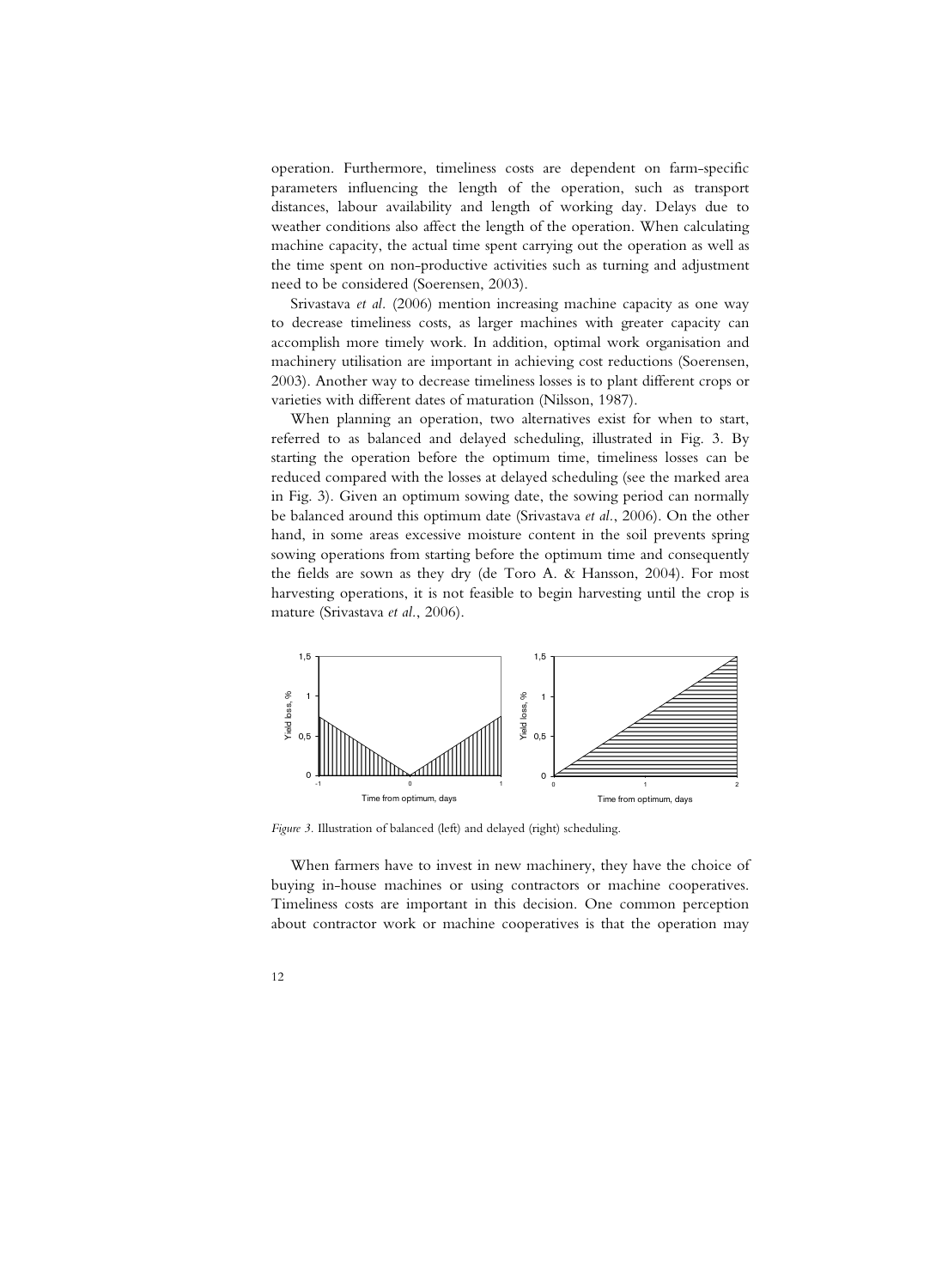not start on the optimal day, leading to increased timeliness losses, especially during seasons with difficult weather conditions (de Toro & Hansson, 2004; Wilkinson, 2005). On the other hand, machine capacity may be higher due to larger machines being viable for contractors and cooperatives.

#### 1.3 Crop valuation

To calculate timeliness factors, knowledge of how the value of the crop changes with the time of performing the operation is required (Schneeberger & Bär, 1997). Timeliness factors are calculated by determining the value of the crop at different times of performing an operation. Therefore parameters that change with time of the operation and that influence the value of the crop need to be explored.

For a cash crop such as grain, which is a common commodity sold on a market, the value is easy to decide and depends on whether the crop is used for human consumption, feed or other purposes. Estimating the value of forage is more difficult, as it is commonly used within the farm and its value is very dependent on its quality and end-use (Witney, 1995; Doyle & Topp, 2004).

Another difference between harvest of forage and grain is that when the harvest is delayed the forage yield increases, whereas the grain yield is not affected or may decrease to the extent that grain is lost through shed seed. Another complication that needs to be accounted for when valuing forage is that in contrast to grain, it is harvested repeatedly during the growing season. The time of the first cut has implications not only on the yield and nutrient concentration of that cut but also on those of the following cuts.

When forage is used for methane production, the value of the crop change. Although the biogas yield per kg dry matter (DM) decreases when harvest is delayed, the increased yield contributes to greater total biogas production. In contrast, in milk production late-harvested forage with lower nutrient content must be supplemented by feeding grain or concentrates, giving rise to higher feed costs and possibly lower milk yield, which has a negative influence on the overall value of the forage (Witney, 1995).

#### 1.4 Machinery systems in crop production

#### 1.4.1 Grain production

During 2007, 32% of the agricultural land in Sweden was used for cereal production and 37% for forage and green fodder. Of the remaining land,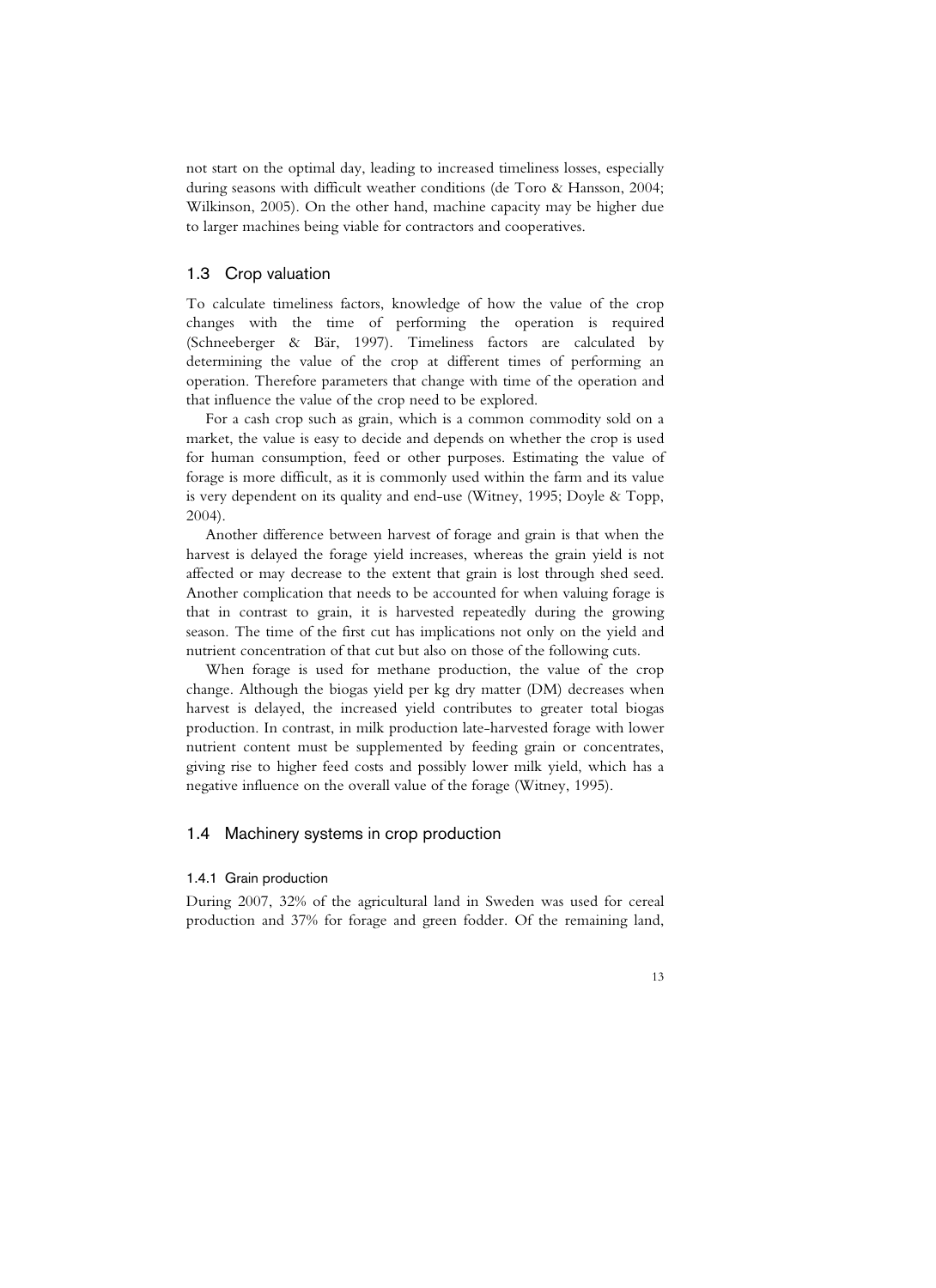16% was used for grazing and 9% was set-aside (SCB, 2008a). The agricultural area being used for grain production is increasing in Sweden and in the rest of the world (FAO, 2008; SCB, 2008b). Wheat and barley are the most commonly grown crops in Sweden, followed by oats (SCB, 2008a). In 2006, 4% of the cereals produced in Sweden were organically grown (SCB, 2007).

Grain is usually cultivated using a tillage system including mouldboard ploughing and harrowing before drilling (Ekman, 2000), but replacing the mouldboard plough with alternative tillage systems is reported to be economically beneficial due to lower operating costs (Sijtsma *et al.*, 1998). The generally low product prices until recently (de Toro A., 2004) combined with increased costs for fertilisers, fuel and machinery have resulted in increased interest in reduced tillage practices and machines that perform a combination of operations (Lexmon & Andersson, 1998; Soerensen & Nielsen, 2005). However, during the last two years (July 2006- July 2008), cereal prices in Sweden have increased by about 70% (Jordbruksverket, 2008b) but the price of fertilisers has also increased so the focus is now on measures to increase yield and maximise fertiliser use, *e.g*. precision fertilisation (Halldorf, 2007).

#### 1.4.2 Forage production

According to SCB (2008b), the area used for growing forage and green fodder is currently increasing in Sweden. In 2006 almost 27% of the total amount of forage harvested in Sweden was organically produced (SCB, 2007). Most forage is used for feeding animals but with the growing interest in producing bioenergy from field crops, forage is also used for biogas production. One of the first attempts in Sweden to use forage for biogas production on a large scale was within the Växtkraft project in Västerås (see Paper III).

In forage production, harvesting technique is important in achieving high fodder quality and low levels of nutrient and DM losses (Neuman, 2002). The clover content in the forage is often higher in organic production than in conventional. This leads to increased demand on the harvesting machinery to minimise losses of DM and nutrients since the thin clover leaves dry faster than the stems, become brittle and fall off during handling (Weinberg & Ashbell, 2003). Since field losses are usually lower for conservation as silage compared with hay (Lingvall & Spörndly, 1996), ensiling is more suitable for forages containing clover and other legumes.

Forage is normally preserved as hay or silage, with hay-making restricted to crops that can dry quickly and to areas with little or no rainfall during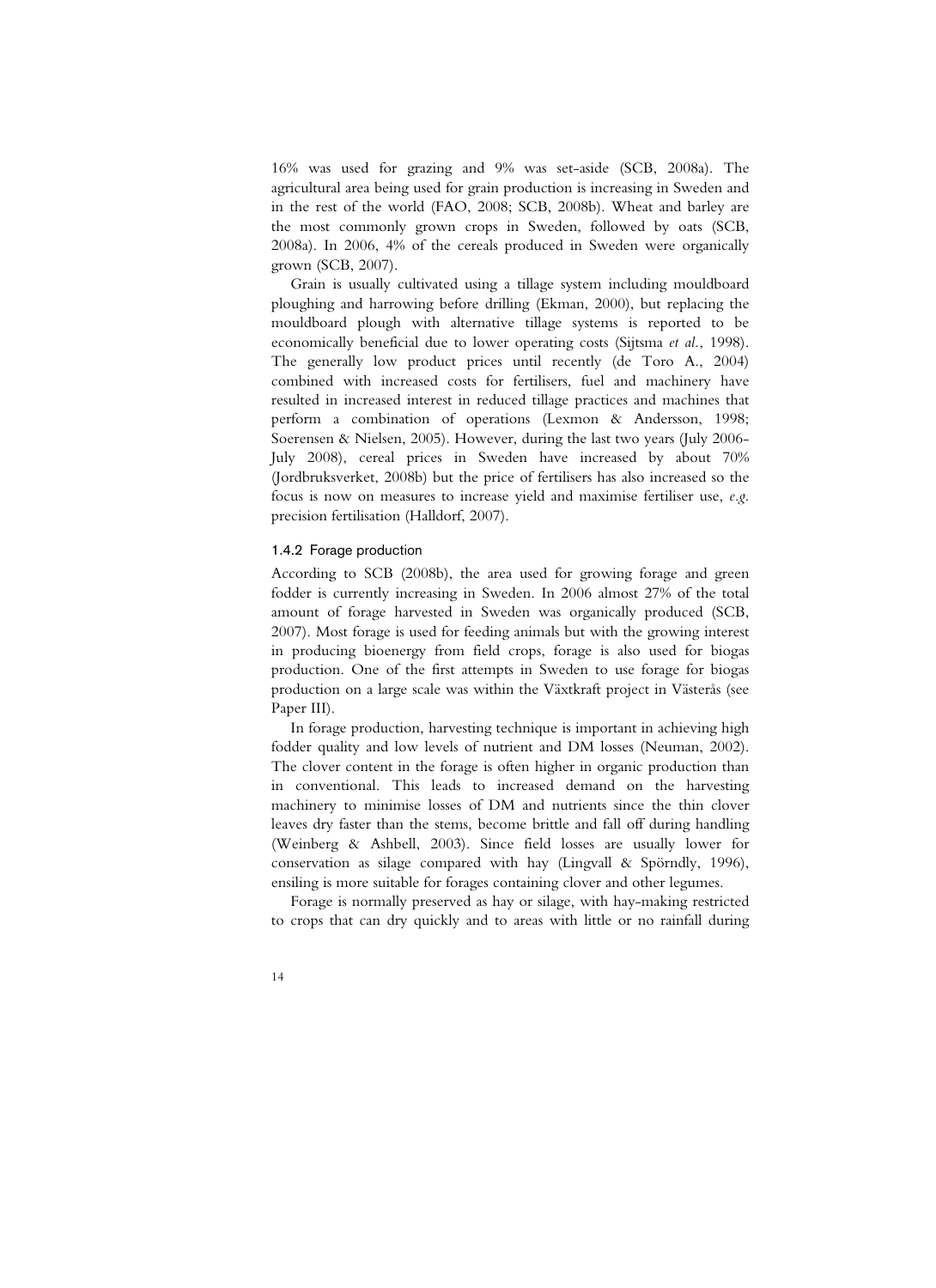harvest (Weinberg & Ashbell, 2003). A number of harvesting and machinery systems exist for forage, each placing different demands on machinery, labour, logistics and management. Silage is preserved in clamps, bunker silos, tower silos, plastic bags/sleeves or round/square bales (Weinberg & Ashbell, 2003; Orosz *et al.*, 2008).

Forage harvesting includes mowing the crop, wilting in the field, harvesting and transport to storage. The length of the wilting period depends on the conservation method and the climate (Weinberg & Ashbell, 2003). In baled silage the herbage is generally unchopped, compared with a particle length of approximately 5-20 cm when using a forage harvester (McEniry *et al.*, 2007). Mowers and forage harvesters can be tractormounted, trailed or self-propelled (Weinberg & Ashbell, 2003; Forristal & O´Kiely, 2005). In continuous harvesting systems using *e.g*. a forage harvester, forage collection in the field, transport and ensiling must follow in direct conjunction with each other, whereas with a round baler, harvesting in the field and transport can be separated in time (Schick & Stark, 2002). Continuous systems generally place higher demands on labour and planning of harvesting to match capacity and avoid costly delays and waiting times (Schick & Stark, 2002). Because contractors typically prefer continuous harvesting systems, the use of the forage wagon has been in decline (Forristal & O´Kiely, 2005). According to Wilkinson (2005), baled silage is one of the most popular systems on farms, accounting for about 25% of total silage production in Europe.

#### 1.5 Field machinery models

In general, two main modelling approaches are available for selection or estimation of machinery capacity and costs; static models based on mathematical programming and dynamic models based on simulation techniques (de Toro A., 2004). A wide range of models for calculating machinery costs exist, varying in range from specifically studying the field machinery on a single farm up to covering machinery cooperation for an entire region (Klein & Narayanan, 1992; Higgins *et al.*, 1998; Ekman, 2000; de Toro & Hansson, 2004).

Models based on mathematical programming typically solve a problem, *i.e*. maximise or minimise a function while other constraints are satisfied. They are generally based on linear, integer or mixed integer programming (MIP). Weather uncertainties are generally accounted for using a workday probability and the result is an optimal set of machinery for an average season (de Toro A., 2004). When using a MIP model, each machine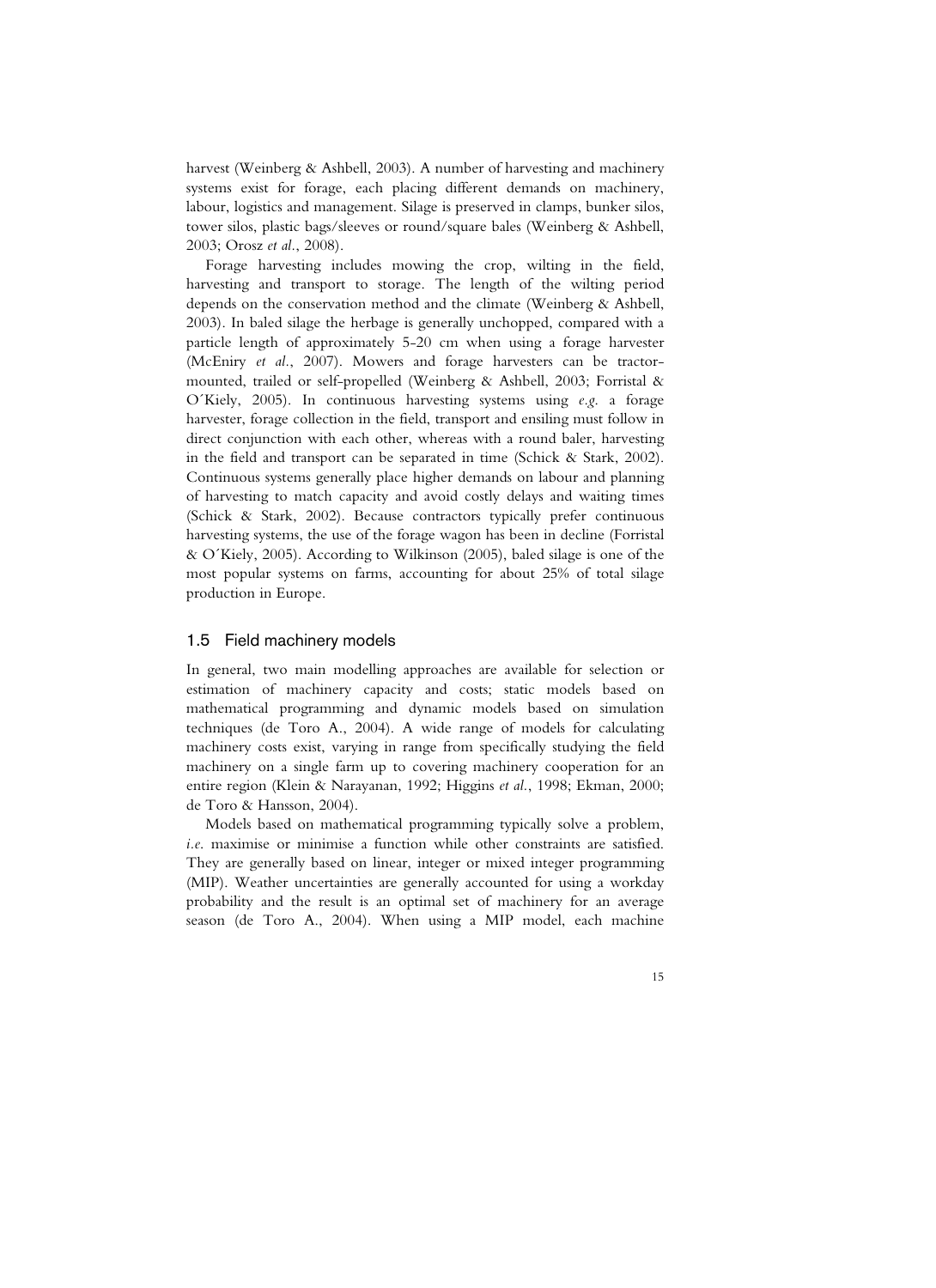included in the model can be defined with specific data for price, size and capacity. An example of an applied mathematical model is the farm level model presented by Ramsden *et al.* (1999), which uses linear programming to establish optimum utilisation of machinery and labour depending on the time available for field operations. Soegaard & Soerensen (2004) developed a non-linear programming model specifically for optimisation of machinery size but also intended for use as part of a whole-farm planning model. In the study presented in Paper I, a MIP model developed by Nilsson (1976) was used for selecting the size of the seed drill and combine harvester that minimised annual costs including timeliness. Camarena *et al.* (2004) presented a MIP model for multi-farm use of machinery that selects the machinery sets used in a shared form on a number of farms corresponding to the lowest mechanisation costs. Mapemba *et al.* (2008) used a MIP model to determine the least-cost harvest and delivery system for plant biomass on a large scale.

In dynamic models, techniques such as discrete event simulation are used to simulate operations day-by-day. Because the effects of parameter variations such as weather are better accounted for in discrete event simulation models, they are a good complement to static models to test the feasibility of the solutions obtained (de Toro A., 2004). Furthermore, work organisation, resource matching and stochastic events can easily be examined using dynamic models. De Toro & Hansson (2004) used discrete event simulation to study the daily field operations for grain production on a farm during a number of years. Discrete event simulation has also been used to analyse a harvesting and transport system for sugarcane (Arjona *et al.*, 2001). Nilsson (1999) developed a model studying a straw fuel delivery system and consisting of a dynamic simulation part for analysis of the systems performance and a static part for cost and energy analysis.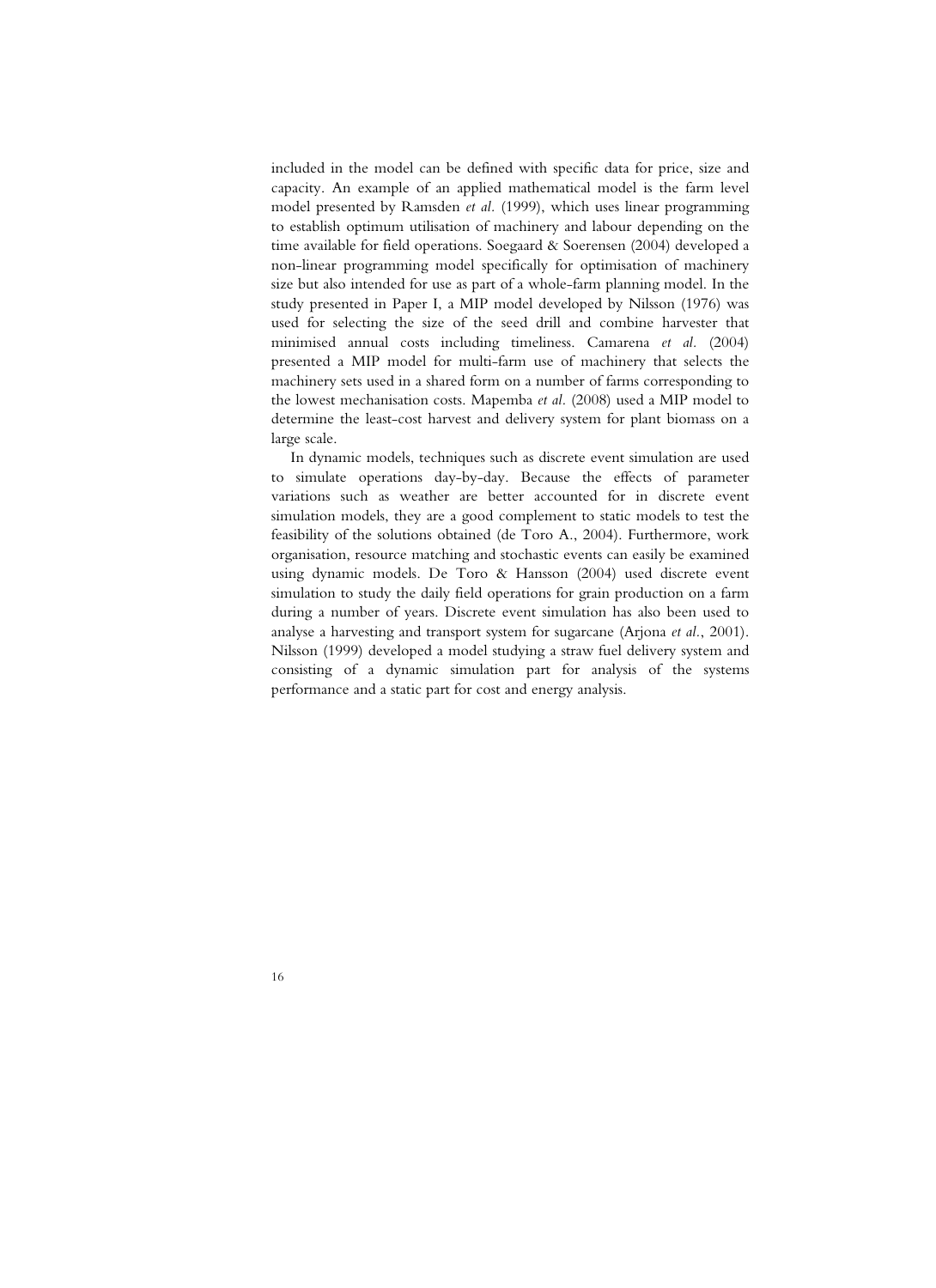## 2 Objectives

The general objective of this thesis work was to develop and apply methods for calculation of timeliness costs in terms of quality and quantity losses of the crop at non-optimal time of the operation, with the overall aim of improving the basis for optimal selection of field machinery in agriculture.

More specific objectives were:

- $\triangleright$  To develop timeliness factors valid for calculating timeliness costs for organic farming and to examine how the optimal machinery system is affected when an arable farm converts to organic farming (Paper I).
- $\triangleright$  To value forage for calculation of timeliness costs associated with harvesting of forage for milk production and to analyse factors influencing the timeliness costs (Paper II).
- $\triangleright$  To value forage used for biogas production, and to examine how the resulting timeliness costs vary with varying harvesting capacity and harvesting time (Paper III).
- $\triangleright$  To develop a method to calculate timeliness cost factors by valuing forage in terms of changes in yield and feed value with delayed harvesting, to examine annual variations in timeliness losses and to investigate the effect of considering timeliness on different harvesting systems and sizes (Paper IV).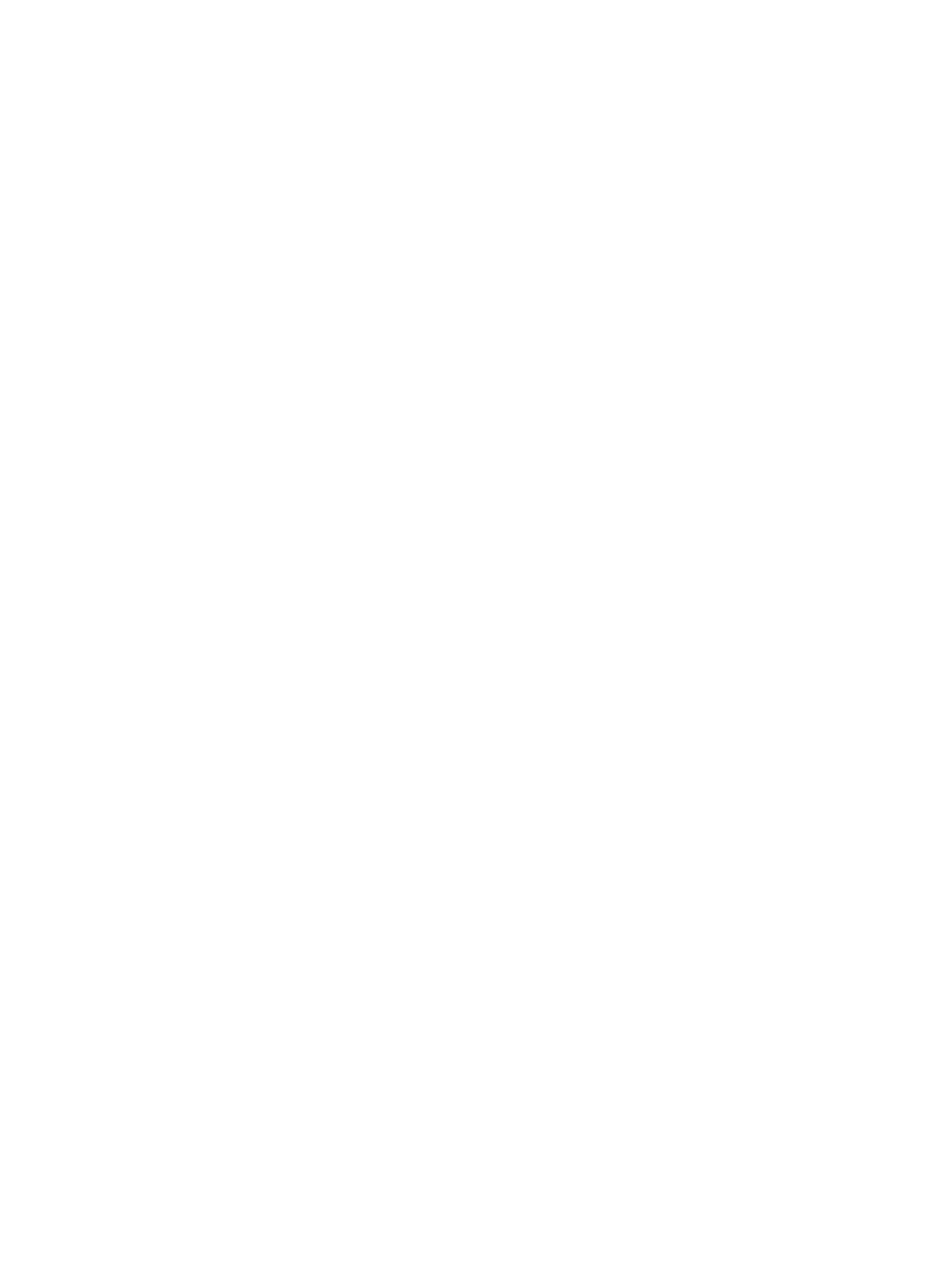### 3 Scope of the work

The thesis is based on Papers I-IV, which are briefly described below. Figure 4 illustrates how the papers are connected to each other.



*Figure 4.* Papers included in the thesis and how they are connected to each other.

As an introduction to the project, the first study (Paper I) concentrated on the machinery system and costs for an arable farm before and after conversion to organic farming. An initial field study was carried out to organic arable farms in the Uppsala area (central Sweden) and timeliness factors accounting for quantity and quality losses were developed. In addition, timeliness factors valid for organic production were calculated based on differences in crop value and cultivation conditions. All field operations carried out on the crop were investigated using an optimisation model based on mixed integer programming. The machine capacity for sowing and harvesting that minimised the machine costs for an arable farm in central Sweden was determined.

Papers II, III and IV concentrated on valuation of forage for calculation of timeliness costs in forage harvesting and the effect on the machinery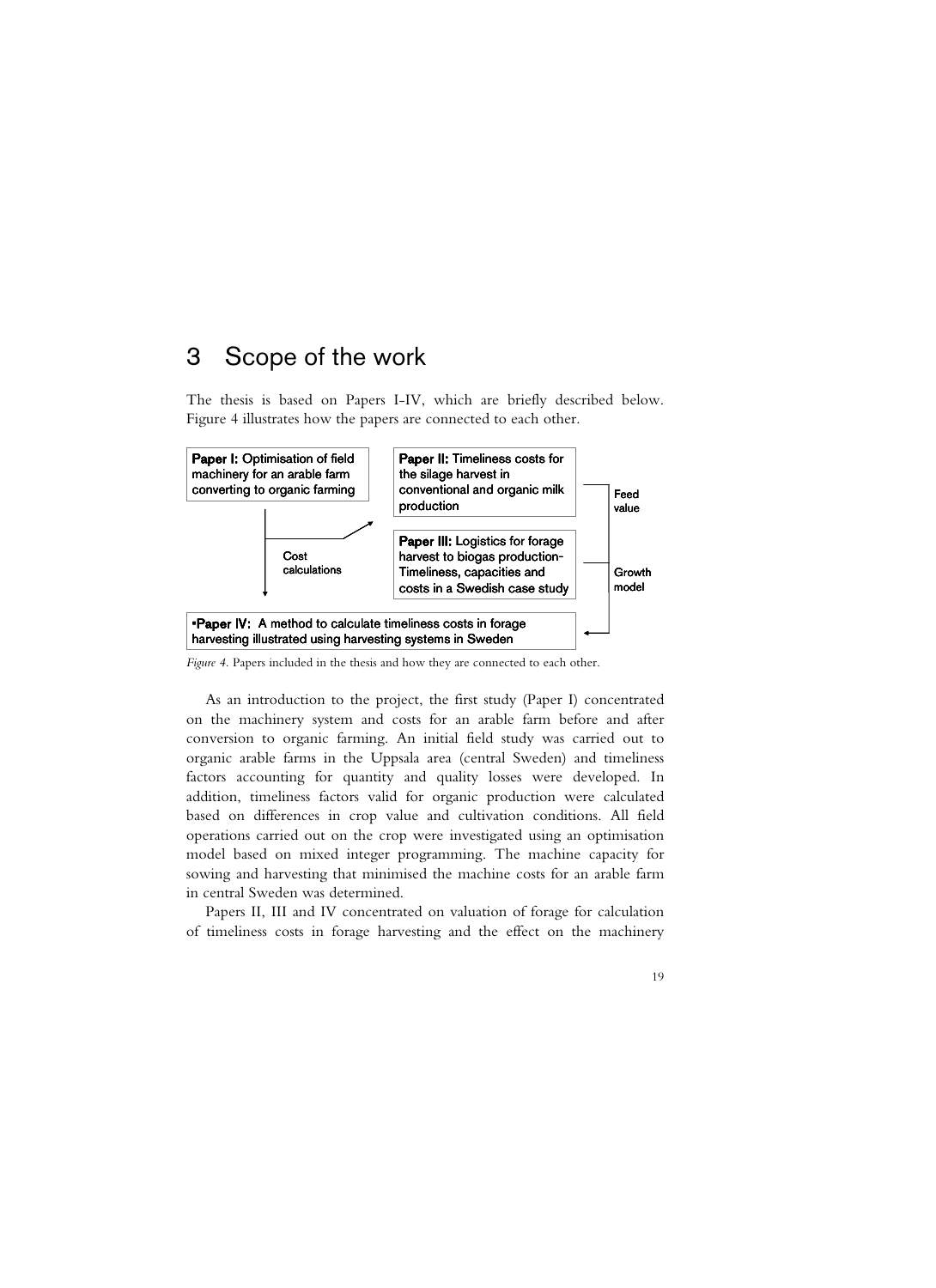system when timeliness costs were taken into account. In the study presented in Paper II, timeliness factors were calculated for two harvests per season in conventional and organic production. Machine, labour and timeliness costs were then calculated for a typical dairy farm in the Uppsala area harvesting silage for 60 cows using a precision chop forage trailer. Factors influencing the capacity at harvest, such as labour availability and transport distance, were analysed.

Paper III analysed how timeliness losses were affected when the forage was used for biogas production instead of milk production. The value of the forage was determined by the amount of methane produced, which was dependent on the quality of the forage and the yield. Harvesting costs were calculated for an existing system harvesting approximately 300 ha forage for a full-scale biogas plant in Västerås in Sweden. The focus of this study was on how costs could be reduced by matching harvest and transport capacities when machine contractors harvested the forage with a self-propelled precision chopper and trucks with trailers for transport of the forage to the biogas plant.

The study presented in Paper IV examined the timeliness costs for forage harvest in a more detailed way covering three harvests per season, varying harvest systems, annual variations and two geographical locations. Building on experiences from the previous papers, a method was developed to calculate timeliness cost factors with respect to quality and quantity for forage harvest. The value of the forage in terms of the quality was calculated following the method developed in Paper II. The forage yield was calculated using a forage growth model based on daily weather parameters as used in Paper III. The result of the valuation was timeliness cost factors expressing quantity and quality losses in economic terms as  $\epsilon$  per ha and day. Timeliness cost factors were calculated for ten subsequent years using daily weather data for calculation of forage growth. Harvesting costs were then calculated for different sizes of harvest machine chain and for different harvest systems by varying forage area and transport distance. The effect on costs of hiring contractors for the harvest was also investigated.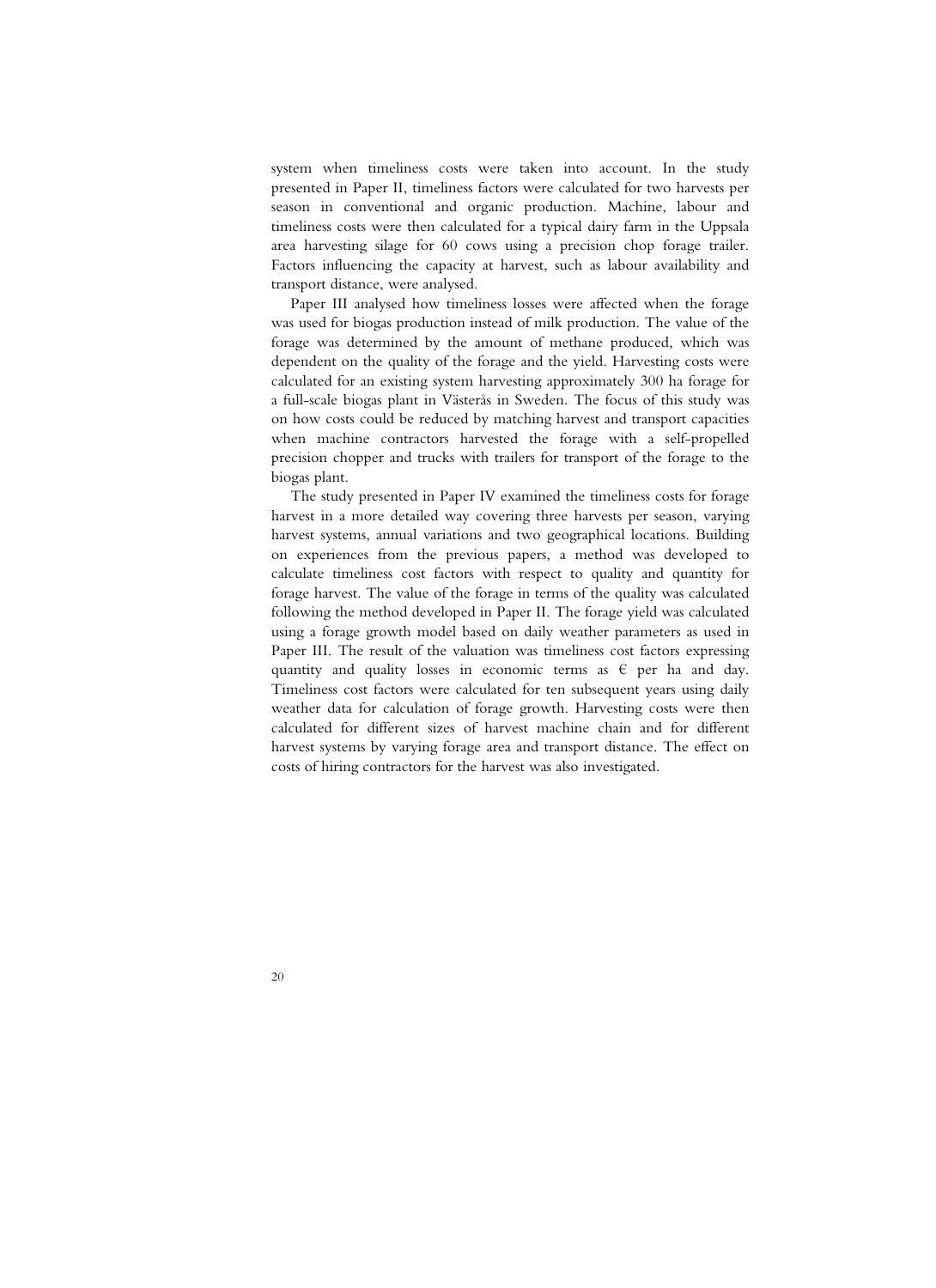### 4 Methods

The aim of this project was to develop methods to calculate timeliness factors by valuing crops with respect to quality and quantity losses. Knowing the timeliness factors, timeliness costs were calculated for specific farms or areas depending on farm-specific parameters influencing the capacity of operations, *e.g*. machines used, length of working day, transport distance, *etc*.

#### 4.1 Calculation of timeliness factors

Timeliness losses due to yield losses are typically expressed as timeliness factors for quantity reduction, in  $kg$   $ha^{-1}$  day<sup>-1</sup>. The timeliness cost factors presented in Paper IV expressed the combined quality and quantity reductions occurring due to delayed operations in economic terms, in  $\epsilon$  ha<sup>-1</sup>  $day^{-1}$ .

In Papers I and II, the quality losses were expressed in  $kg$   $ha^{-1}$   $day^{-1}$  as the economic value of the quality loss was expressed as a crop quantity. These timeliness factors expressed in  $kg$   $ha^{-1}$  day<sup>-1</sup> were also divided by the yield and thus presented as percentage yield loss per day  $\langle \text{day}^{-1} \rangle$ . This allowed timeliness factors for fields with different yields to be compared.

#### 4.1.1 Valuation of grain crops

Timeliness factors considering quantity losses as a function of time of sowing or harvesting were modified to also consider costs due to quality decreases. Timeliness factors for wheat due to quality at harvesting were developed by considering the price difference between grain for human consumption and for animal feed. Wheat for human consumption commands a higher price than wheat for animal feed, with the protein content and falling number being used to separate the two qualities. The correlation between falling number and time of harvest was identified from field trials.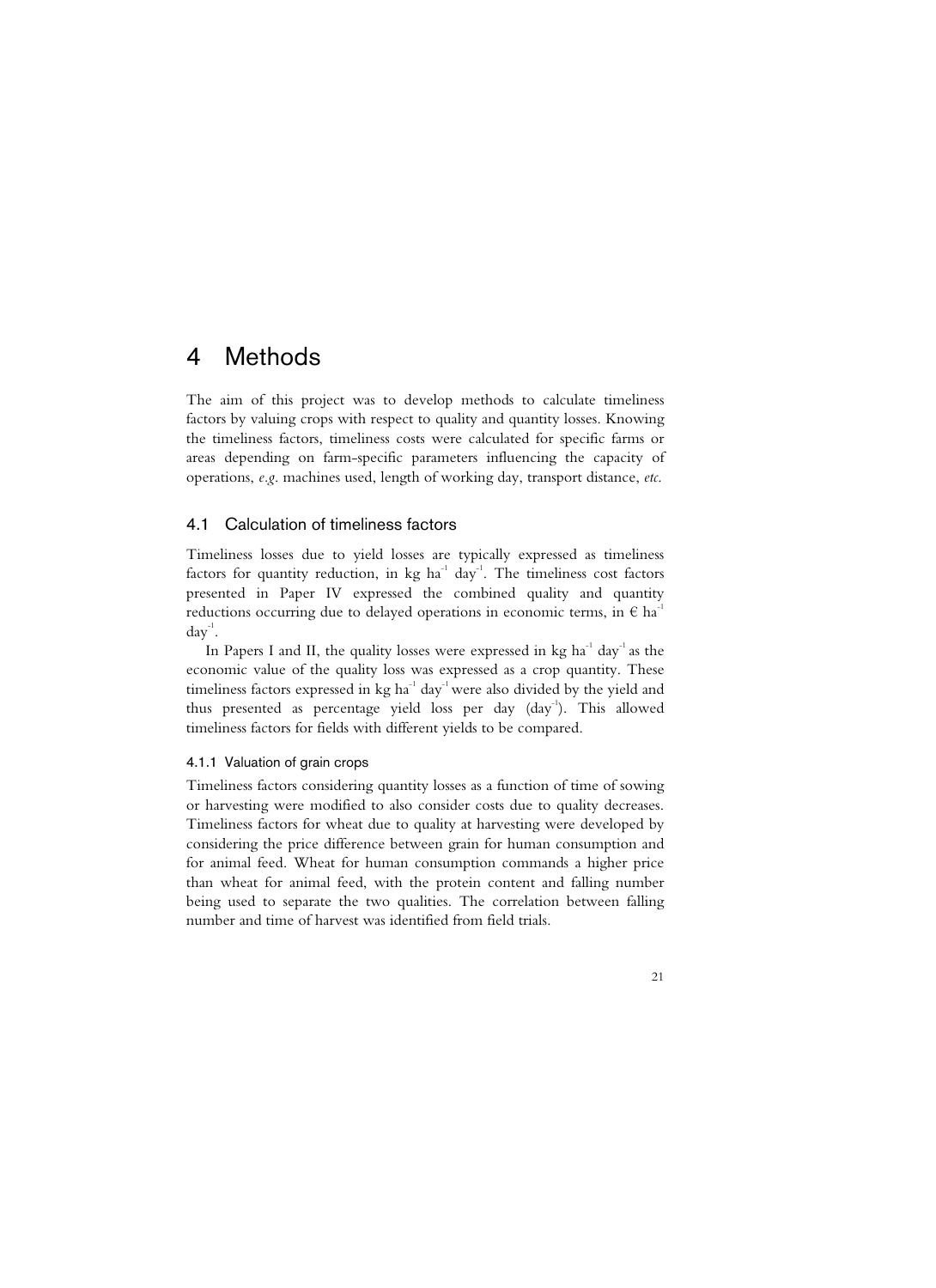Timeliness factors for late sowing in organic production were developed from the increased risk of yield losses at delayed sowing. In conventional farming, pests are normally treated with pesticides, whereas no such effective method exists for controlling pests in organic farming. If sowing is delayed in spring, there is a higher risk of pest attacks when the crop is at a sensitive stage. The potential yield losses due to pest attacks at normal and delayed sowing time were estimated (Sigvald *et al.*, 2001).

#### 4.1.2 Valuation of forage for milk production

When forage harvest is delayed, the feed value of forage is affected through DM yield increasing and nutrient concentration decreasing with time (Witney, 1995). The fact that the yield of the first cut affects the second cut was accounted for in Paper II by the assumption that the increased yield occurring when the first cut was delayed resulted in a corresponding decrease in yield of the second cut, the total annual yield being constant. A study by Hall *et al.* (2005) concluded that for a mixture of early, medium and late-heading cultivars of timothy, the total DM yield is not influenced by the initial harvest date. Statistical yield data were used, with 60% of the annual yield in the first of the two cuts per season.

The feed value of the forage at two cutting dates was calculated from the nutrient concentration (content of energy and protein) by making complete rations with forage and concentrates and considering fodder costs and milk yield. The additional yield of lower quality forage at the later cutting date was assumed to have no alternative value and was therefore not included in the valuation.

In Paper IV, timeliness losses at forage harvest were studied in a more detailed way. This study included three cuts per season and the effect of the increased yield at the later cutting date was accounted for in a more accurate way by using the forage growth model employed previously in the study of forage for biogas production (Paper III).

A model was constructed that calculated the forage value for different cutting dates for each cut. The model consisted of two parts, one that calculated the DM production of grass-clover forage at different cutting dates using a forage production model, and another that estimated the change in feed value of forage harvested on different dates. Using the growth model enabled the increasing yield at later cutting dates to be assigned a feed value relating to its nutrient content. The feed value was calculated in the same manner as in Paper II. By multiplying the yield by the feed value, the forage value in  $\epsilon$  per ha was calculated for different days in the harvest period.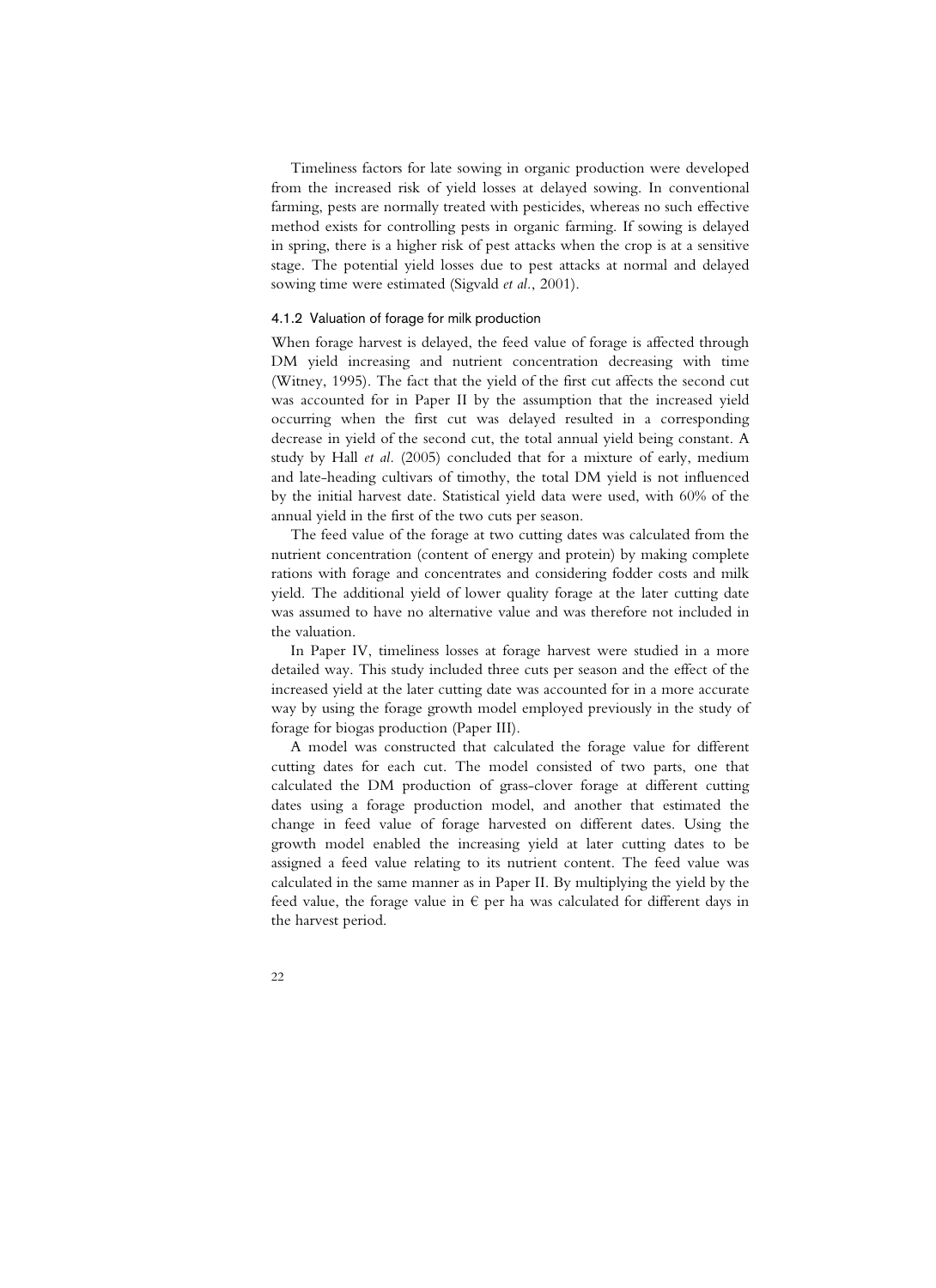An optimisation was made to find the cutting dates for each cut that resulted in maximum total value of the forage from all three cuts. The objective function describing the total forage value  $(FV_{tot})$  of the three cuts was described as:

$$
FV_{tot} = M1 \times V1 + M2 \times V2 + M3 \times V3 \tag{1}
$$

where M denotes the yield in kg DM  $ha^{-1}$ , V denotes the feed value of the forage in  $\in$  kg<sup>-1</sup> DM, and the numbers 1, 2 and 3 denote first, second and third cut. The optimal forage harvest time was determined by finding the dates for each cut that maximised the total forage value (in  $\epsilon$  ha<sup>-1</sup>) of all cuts. This was done for different cutting days of each cut by finding the cutting dates of the following cut/s that resulted in the highest total forage value. In this way, account was taken of the fact that delays in a cut also affected the following cuts. When the dates of the second and third cuts were optimised, it was assumed that the preceding cut/s occurred on the optimal day.

For each cut, the cutting day resulting in maximum forage value  $(FV_{t})$ was set as the optimal day for harvest. This value was compared with the total forage value a number of days later, allowing timeliness cost factors to be calculated based on the difference in value between these two dates. A linear decrease in value of the harvest was assumed between the cutting dates, *i.e.* timeliness cost factors were assumed to be linear. To examine annual variations, the calculations were repeated with weather data for 10 years.

#### *Feed value*

The feed value of the forage was calculated by making complete rations with forage and concentrates and considering fodder costs and milk yield, using a method developed in Paper II:

- 1. Regression analyses of field experiments were used to calculate cutting date and protein content relating to two specified energy contents of the forage.
- 2. By setting a relevant monetary value (feed value) on the early harvested forage in the first cut, the feed value of the forage harvested later was calculated. By using the same price for milk and for all feeds except the forage and by setting the same value on the total sum of milk income minus total fodder costs for each ration, the feed value of each forage was calculated.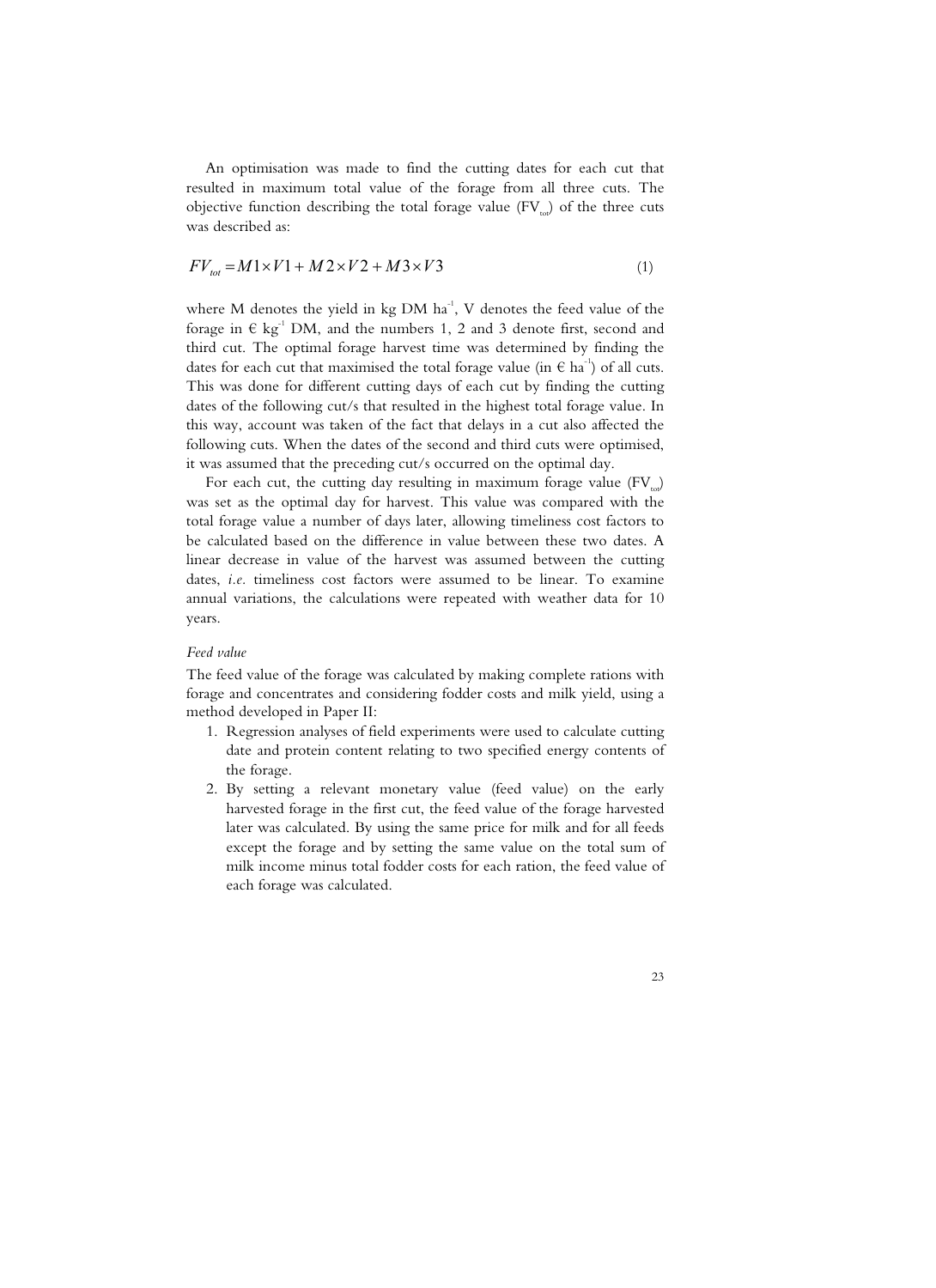3. The daily change in feed value was calculated from the difference in feed value between the two forage qualities in each cut and the number of days between the two cutting dates.

#### *The forage growth model*

The forage DM yield at different cutting dates was calculated using a growth model developed by Torssell and Kornher (1983) and Torssell *et al.* (1982) requiring daily weather data as input and a set of model parameters specific for the sward and site.

Daily increase in DM yield was calculated as the product of the current amount of biomass and the relative growth rate  $R_{s}$ . The model can be summed up by Eqn. 2 where W (g m<sup>-2</sup>) describes the harvested biomass. R<sub>s</sub>  $(g g<sup>-1</sup> day<sup>-1</sup>)$  was modified by a growth index (GI) and an age function (AGE). GI summarised the effects on plant growth of temperature, radiation and plant-available soil water, while the AGE function accounted for the impact of crop ageing, quantified as a function of the leaf area index (LAI).

$$
W_t = W_{(t-1)} + W_{(t-1)} \times R_s \times AGE \times GI \tag{2}
$$

The initial amount of biomass and the initial  $R_{s}$  at the start of each growth period accounted for the influence of botanical composition and management practices such as nitrogen fertilisation, number of cuts per season and geographical location. The initial values of  $R_{\rm s}$  and the initial amount of biomass were taken from Fagerberg *et al.* (1990).

#### 4.1.3 Valuation of forage for biogas production

Paper III presented timeliness costs for forage harvest when the forage was used for production of biogas. The value of the forage was decided by accounting for the biogas production per kg forage and the yield. Hence, finding the optimal time for harvest meant finding the maximum value of the forage considering both the methane yield per kg DM decreasing with time and the yield increasing with time. The forage value per ha was calculated as the yield (kg DM  $ha^{-1}$ ) multiplied with the feed value (methane value,  $\in$  kg<sup>-1</sup> DM), summed up for both cuts.

The DM yield was calculated using the forage growth model described in Eqn. 2. The yield calculations were repeated using weather data for 15 years and the average yield was then used in the calculations of the forage value. The methane yield was calculated from the forage content of crude protein, crude fat, crude fibre and nitrogen-free extracts using an equation derived by Amon *et al.* (2003). The content of the forage deciding the methane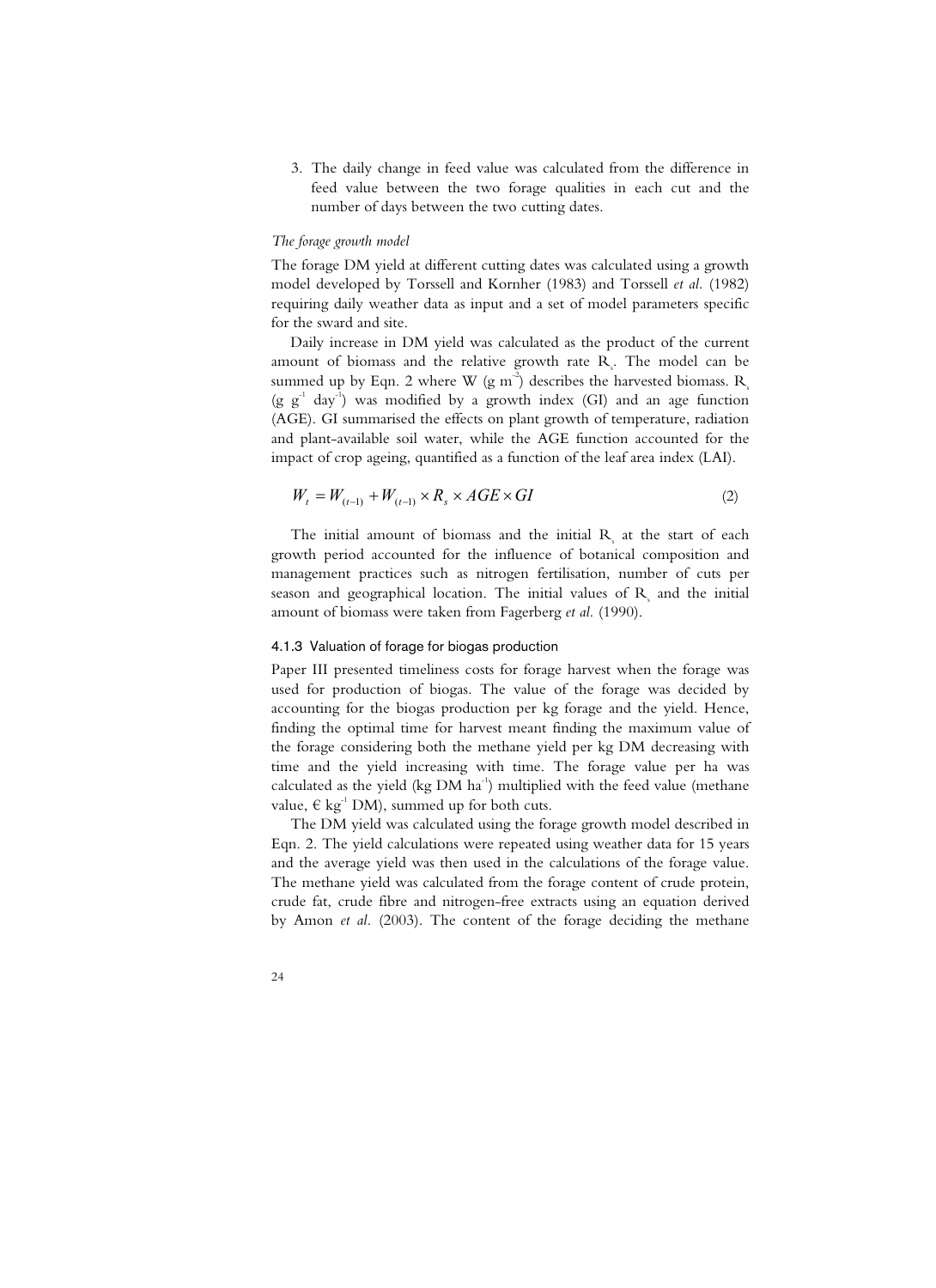yield came from trials by Kivimäe (1959). The feed value per kg DM was calculated from the methane yield, the energy content of the methane and the price of methane.

#### 4.2 Calculation of timeliness costs

In Papers I, II and IV, timeliness costs were calculated following a method developed by Nilsson (1976) and used in the mixed integer programming (MIP) model for optimisation of machinery costs in Paper I. Timeliness costs in  $\epsilon$  per day before the operation started were calculated using Eqn. 3:

$$
d_i = l_i \times p_i \times A_i \tag{3}
$$

where  $l_i$  is the timeliness factor in kg ha<sup>-1</sup> day<sup>-1</sup> for crop *i*,  $p_i$  is the price in  $\epsilon$  $kg<sup>-1</sup>$  of the crop involved and  $A<sub>i</sub>$  is the total area in ha of the crop grown.

Timeliness costs during the operation were calculated differently depending on delayed or balanced scheduling. For delayed scheduling when the operation starts at the optimal time, the timeliness cost *S* (in  $\epsilon$ ) was calculated using Eqn. 4 and summarised for each crop *i* handled with the machine where *m* is the number of crops grown.

$$
S = \sum_{i=1}^{m} \left( \frac{n_i - 1}{2} \right) \times k_i \times p_i \times l_i \times n_i
$$
\n(4)

where  $n_i$  is the average number of days available to perform the operation (including days that are not workable) on crop  $i$  and  $k_i$  is the average area in ha of crop *i* harvested per day. The parameter  $n_i$  is calculated by:

$$
n_i = \frac{A_i}{B \cdot P \cdot C} \tag{5}
$$

where B is the number of work hours per day, P is the workday probability (%) and C is the capacity of the machine (ha  $h^{-1}$ ).

For balanced scheduling, when the operation starts before the optimal time and the timeliness losses are divided on both sides of the optimum, the timeliness costs (in  $\epsilon$ ) were calculated according to Eqn. 6:

$$
S = \sum_{i=1}^{m} \left( \frac{n_i}{2} - 1 \right) \times k_i \times p_i \times l_i \times n_i \times 0.5
$$
 (6)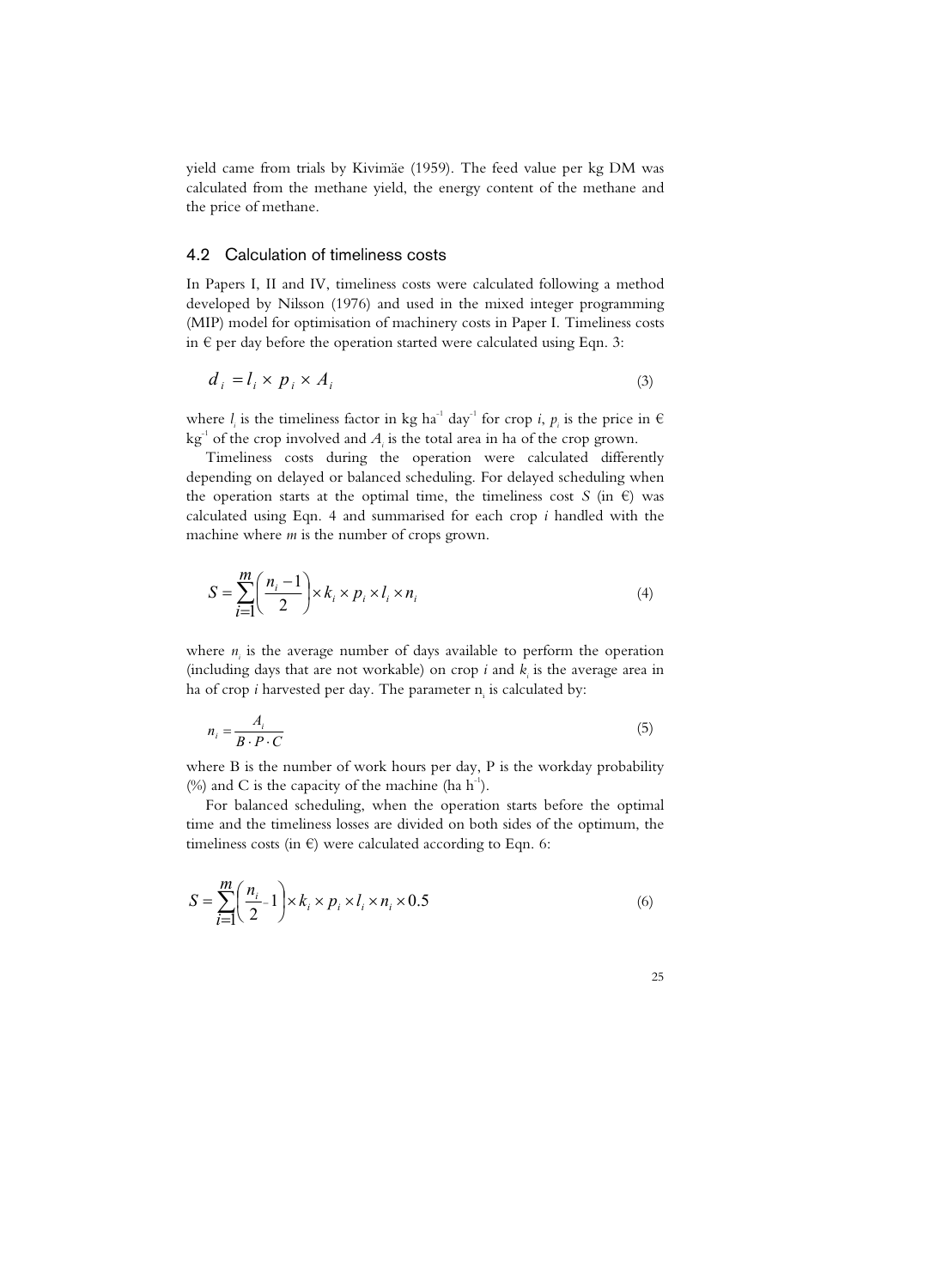When calculating timeliness costs during the operation (Eqns. 4-6) the duration of the operation was prolonged according to the workday probability, *i.e*. the probability that sowing or harvesting can be performed on a certain day in the period for performing the operation with respect to the weather.

The workday probability for sowing and harvesting of grain presented in Paper I was decided with regard to soil property parameters calculated with a soil model described in de Toro & Hansson (2004). For harvest of forage, the workday probability was decided from weather data and varied depending on the desired DM content of forage for a specific cut and conservation system. The desired DM content influences the time needed for drying the forage in the field, with higher DM content resulting in shorter available harvesting period (Venturi *et al.*, 1998). Since the weather and therefore also the number of workable days varies between years, the calculation of the workday probability was repeated for a number of years and average probability values were used.

In Paper IV, when the timeliness loss was expressed in economic terms as a timeliness cost factor, the product of parameters  $l_i$  (in kg ha<sup>-1</sup> day<sup>-1</sup>) and  $p_i$ (the price in  $\in$  kg<sup>-1</sup>) in Eqn. 3,4 and 6 was replaced by the timeliness cost factor in  $\in$  ha<sup>-1</sup> day<sup>-1</sup>.

In Paper I, timeliness costs for sowing in the spring were calculated assuming delayed scheduling, since it is not possible to start before the optimal time due to excessive moisture content in the soil. Timeliness costs for sowing in the autumn and grain harvesting were calculated using balanced scheduling. For the harvest of forage for milk production, timeliness costs were calculated using delayed scheduling where harvesting was assumed to start on the day when the specified quality was reached. It was assumed that due to excessively low structural effect of the fibre and excessively high protein concentration in the forage, harvesting did not start before the optimal day.

Timeliness costs for harvesting of forage for biogas production (Paper III) were calculated as the difference in forage value between when all forage was assumed to be harvested at maximum forage value per ha and the forage value using a specific harvesting capacity. The forage value per ha was calculated for every field harvested, and the starting date of both cuts was optimised for all fields with the aim of maximising the total forage value.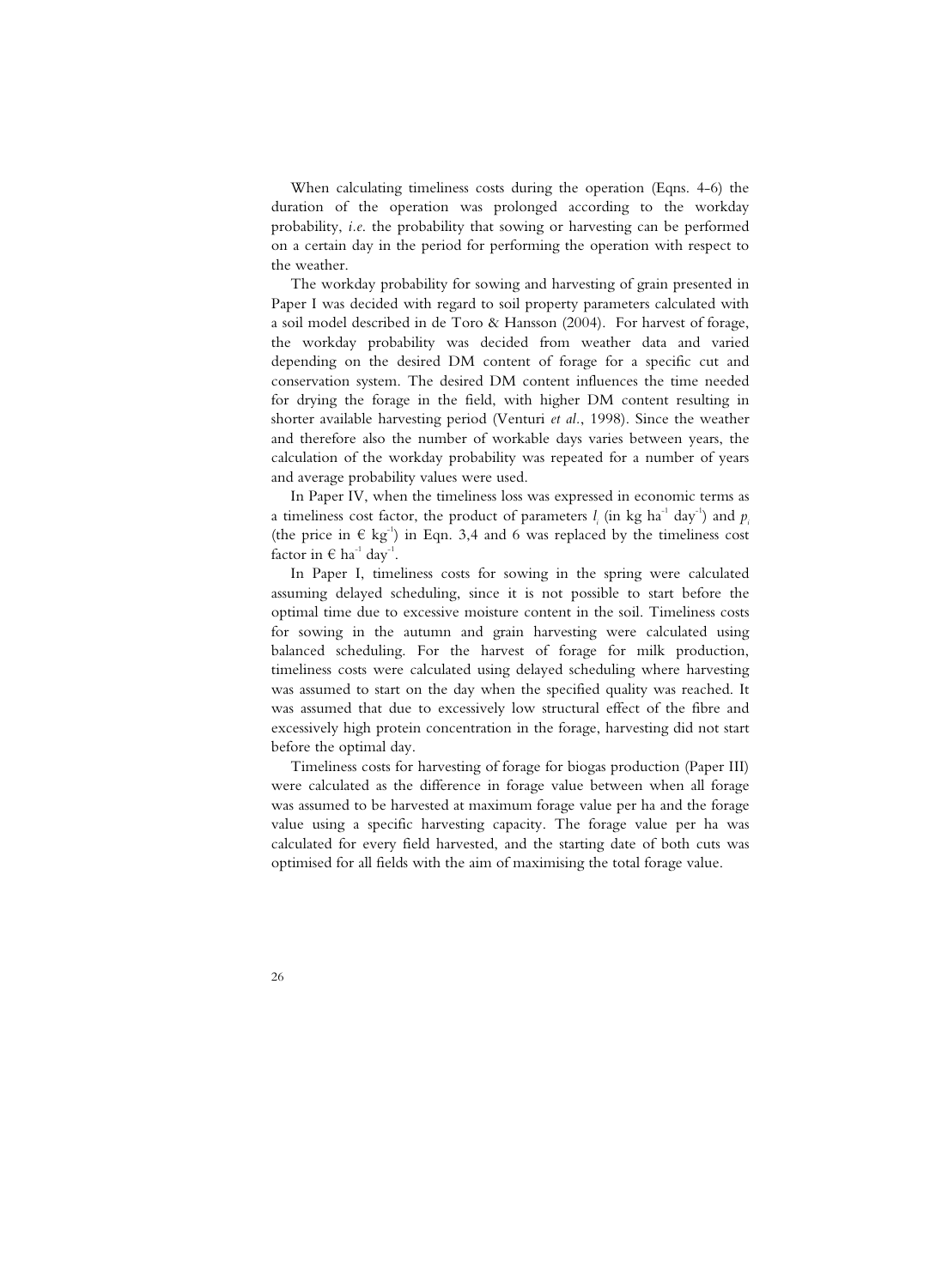#### 4.3 Machinery optimisation

The analysis of the machinery costs and capacities presented in Paper I was carried out using the MIP model developed by Nilsson (1976) that selected the machinery capacity by minimising the machinery, labour and timeliness costs.

The size of the seed drill and the combine harvester was optimised to minimise the total cost by including machines of varying sizes and letting an algorithm choose the machine size resulting in the lowest costs. The objective function Z to be minimised included the average annual machinery, labour and timeliness costs and was defined by:

$$
Z = \mathbf{cx} + \mathbf{dy} \quad \mathbf{x} = \begin{bmatrix} x_1 x_2 ... x_n \end{bmatrix} \quad \mathbf{y} = \begin{bmatrix} y_1 y_2 ... y_j \end{bmatrix} \tag{7}
$$

where **x** is a vector with binary decision variables indicating whether a machine is included in the studied solution  $(x_i=1)$  or not  $(x_i=0)$ , and *n* is the number of machines to choose among for the optimal solution. The **y** vector contains continuous decision variables, defined for each crop, indicating the delay of sowing and harvesting dates compared with the optimal dates for each crop and *j* is the total number of such events. The **c** vector defines the annual costs, including labour and the part of the timeliness costs depending on the machine capacity (Eqn. 4 or 6), in  $\epsilon$  for each machine if included in the optimal solution. The **d** vector defines the timeliness costs in  $\epsilon$  day<sup>-1</sup> for each day's delay in either sowing or harvesting date.

Constraints for the optimal solution were then defined in the form:

$$
Dx + Ey \le b \tag{8}
$$

where the values in **D** and **E** (constraint matrices) and **b** (vector) were decided by constraints ensuring for example that at least one seed drill was included in the optimal solution. Another type of restriction comprised the time and timeliness restrictions ensuring that the farming operations were done in the correct order and with delays that were as small as possible for the machine set studied. The definition of the constraints is described in greater detail in Paper I.

#### 4.4 Machinery cost calculations

Machine costs were calculated for using in-house machines and for contracting machine operations. The studies presented in Papers I and II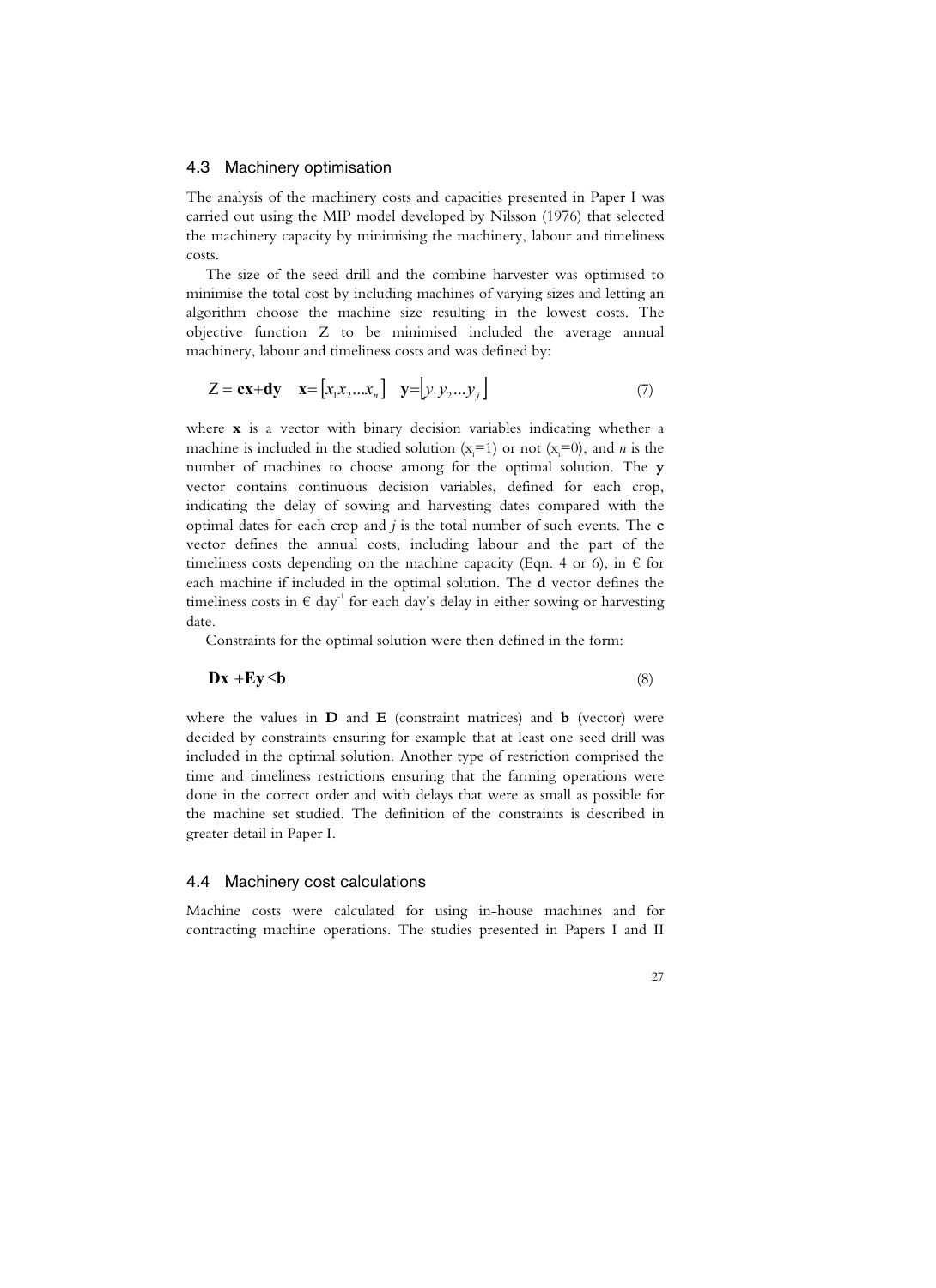calculated costs using in-house machines, whereas the harvest costs presented in Paper III were calculated for forage harvest to biogas using machine contractors. For the harvesting systems studied in Paper IV, cost calculations were made both for in-house machines and for hiring contractors. When harvest costs using contractors were calculated, a cost per hour or ha including driver and fuel was used.

Machine costs were calculated according to ASABE (2006a) and (2006b) and included costs for depreciation, capital interest, maintenance, tax and insurance, shelter and fuel.

- ¾ Machine depreciation was calculated using the straight line method by dividing the difference between the sales price and the salvage value by the estimated life, or for shorter annual use by the economic lifetime times the annual use. The salvage value was calculated depending on the economic life and the annual use of the machine.
- ¾ Capital interest was real (nominal inflation) and was calculated on the average value of the sales price and the salvage value.
- ¾ Maintenance costs were calculated based on factors of total repair and maintenance costs from ASABE (2006b) and adjusted if total use was shorter than the physical life of the machine.
- ¾ Tax and insurance costs were calculated as part of the sales price; for tractors 0.3%, for combine harvesters 0.2% and for other machines/implements 0.1%.
- $\triangleright$  Shelter costs were calculated per area required for the particular machine.
- ¾ Fuel consumption costs were calculated based on values from Danfors (1989) or for forage harvesters with consideration of the forage yield and cutting length.

The capacity for performance of the operations was calculated from the capacity of the machine working in the swath by considering the field efficiency. A field efficiency factor from ASABE (2006b) was used to account for time when the machine was performing productive work such as overlapping, turnings, interruptions for adjustments and maintenance and personal time. The capacity of the machine in the swath was decided from the working width, the speed and the yield. The speed was adjusted to avoid the theoretical capacity of the machine being exceeded.

In Paper III, the costs and capacities were calculated for harvest of a number of existing fields of varying sizes, shapes and transport distances from the biogas plant. In addition to adapting the harvesting capacity to time for unproductive work, the capacity and the time required for harvest of each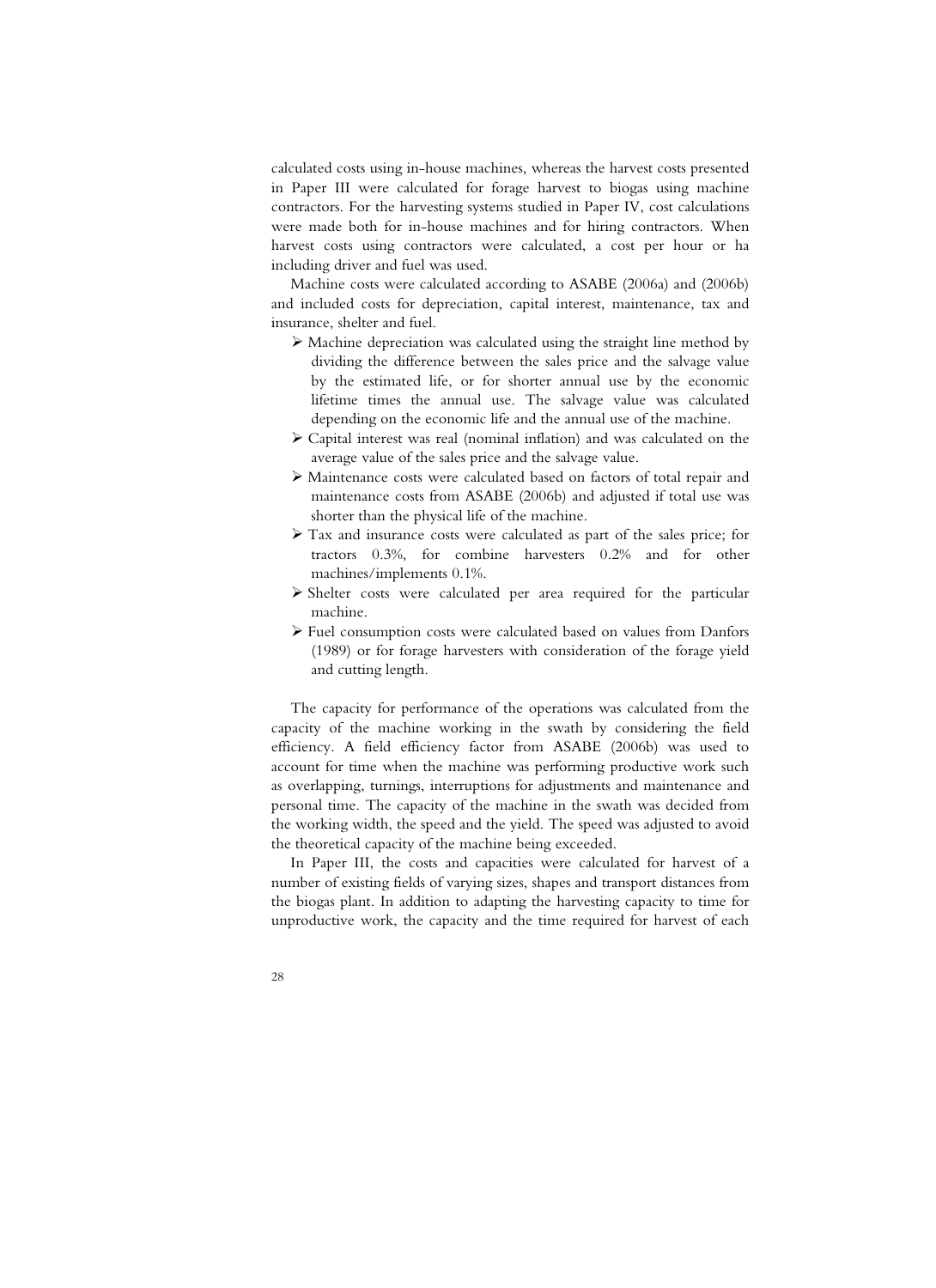field was calculated with adjustments for field size and shape. The time needed to transport the forage from each field to storage was calculated from the real transport distance. The capacity of the harvest then depended on whether the capacity of the harvester or the transport limited the operation.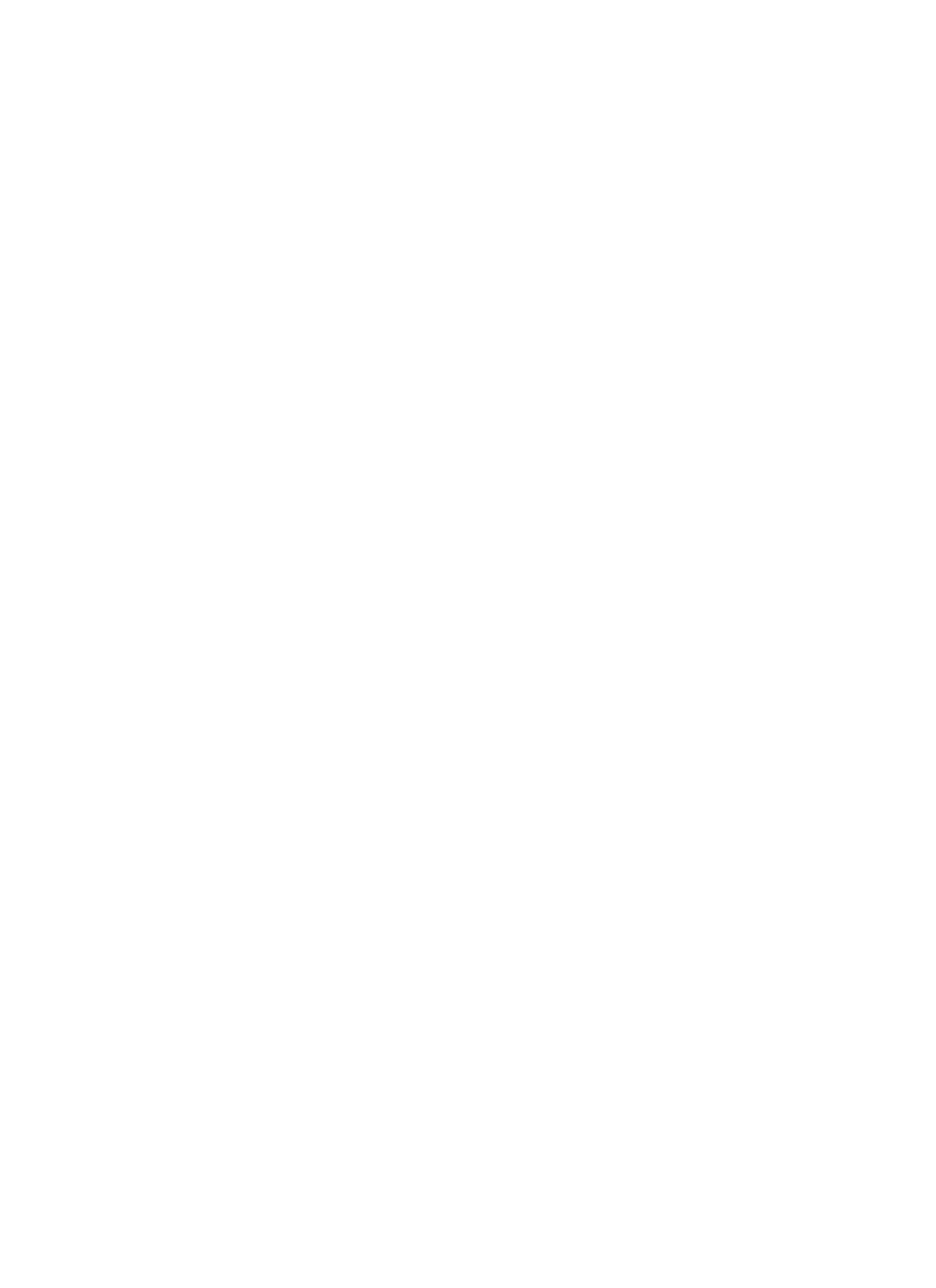## 5 Results and discussion

#### 5.1 Timeliness and machinery costs in grain production (Paper I)

Timeliness factors accounting for quantity losses were adjusted for late sowing in organic production and for quality losses at harvesting according to Table 1. The resulting timeliness factors (see Sowing total and Harvesting total rows in Table 1) were used in the cost calculations. Higher prices in organic production and larger price differences between wheat for human and animal consumption resulted in higher timeliness factors for quality at harvesting compared with wheat in conventional production.

| Timeliness factors                                        | Oats    | Barley | Winter<br>wheat | Winter<br>wheat | Spring<br>wheat |
|-----------------------------------------------------------|---------|--------|-----------------|-----------------|-----------------|
|                                                           | Organic | Conv.  | Organic         | Conv.           | Organic         |
| Sowing, quantity, (day <sup>-1</sup> )                    | 0.007   | 0.010  | 0.011           | 0.011           | 0.013           |
| Sowing organic (day <sup>-1</sup> )                       | 0.0018  |        |                 |                 | 0.0021          |
| Sowing total $\text{(day}^1)$                             | 0.009   | 0.01   | 0.011           | 0.011           | 0.015           |
| Sowing total ( $kg$ ha <sup>-1</sup> day <sup>-1</sup> )  | 23      | 40     | 44              | 55              | 59              |
| Harvesting, quantity, $(\text{day}^{-1})$                 | 0.019   | 0.019  | 0.009           | 0.009           | 0.017           |
| Harvesting, quality, $(\text{day}^{-1})$                  |         |        | 0.0039          | 0.0014          | 0.0092          |
| Harvesting total $\text{(day}^{-1})$                      | 0.019   | 0.019  | 0.013           | 0.010           | 0.026           |
| Harvesting total (kg ha <sup>-1</sup> day <sup>-1</sup> ) | 48      | 76     | 52              | 50              | 78              |

Table 1. *Timeliness factors for organic and conventional production expressed as percentage loss per day (day-1) and as kg ha-1 day-1 for quantity losses, for adjustment made for sowing in organic production and for quality at harvesting, and total for sowing and harvesting* 

The timeliness factors were then applied to a hypothetical 120 ha arable farm to calculate costs for all operations performed on the crops from spring to autumn. Since one operation sometimes delayed the next operation,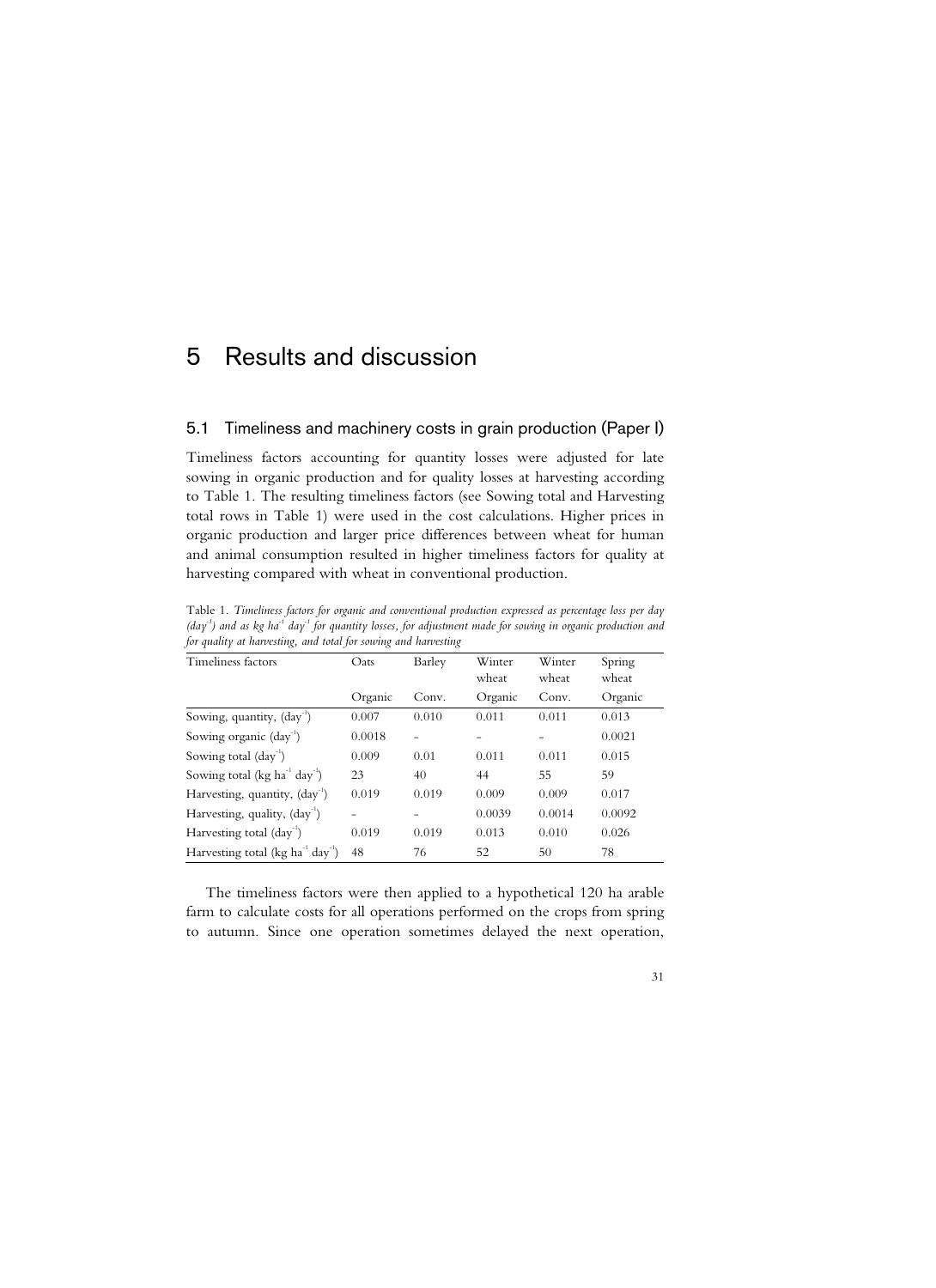timeliness costs were calculated both before the operation started (Eqn. 3) and during the operation (Eqns. 4, 6). The annual machinery, labour and timeliness costs for the entire farm were higher in conventional production. However, when expressed per ha or kg grain grown, costs were higher in organic production due to lower yields and smaller area used for grain (Fig. 5). Timeliness costs were the same size as labour costs.



*Figure 5.* Machine, labour and timeliness costs per kg grain for conventionally and organically grown grain.

The majority of timeliness costs were caused by delays in the start of sowing or harvesting, with only a smaller proportion arising during sowing or harvesting. Compared with organic production, conventional production had higher timeliness costs for sowing of winter wheat. This could be explained by the larger acreage of winter wheat in conventional production. In contrast, timeliness costs for harvesting in organic production were higher than in conventional production due to several crops with similar optimal harvest dates, leading to delays.

In the results presented in Paper I, a small error was later detected in calculation of the average area harvested per day (k) when calculating timeliness costs during the operation. This means that the results for optimisation presented in Paper I should be somewhat adjusted. However, since the majority of the timeliness costs resulted from delays to the start of sowing or harvesting, the effect on the resulting total costs (Fig. 5) was less than 1%. The machine optimisation showed that the optimum size of combine harvester (that which minimised costs) was larger for organic production, although the cultivated area was smaller in organic production due to cultivation of green manure. The timeliness factors calculated for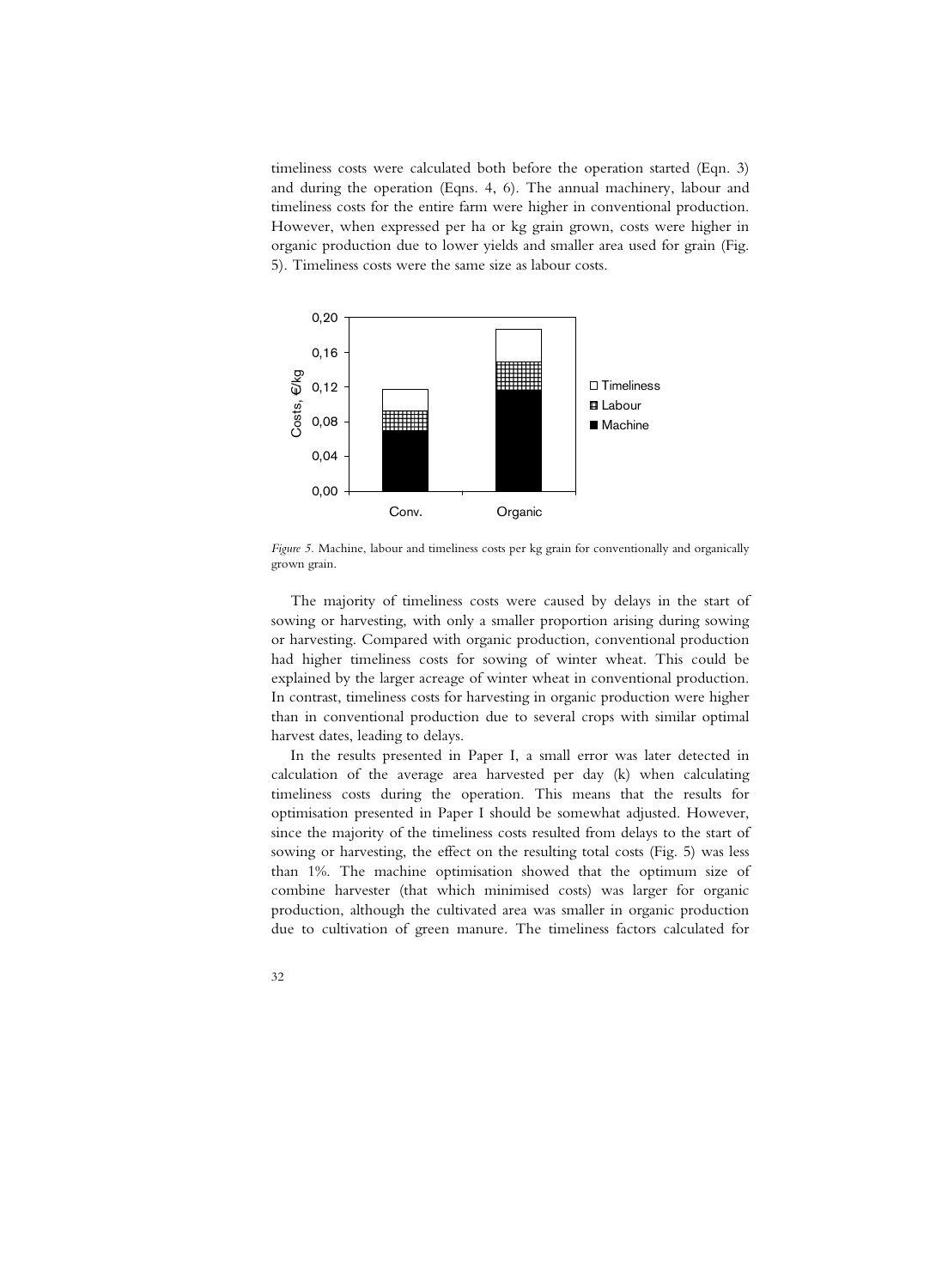quality were able to explain the larger combine harvester requirement in organic production. However, the decrease in total costs when changing to the larger combine harvester that was optimal in organic production was very small (0.3%) compared with keeping the machine optimal in conventional production. Consequently, this change could be made when the machine is due to be replaced.

#### 5.2 Forage harvesting costs in milk production (Papers II and IV)

The initial study of forage harvest (Paper II) included two cuts per season in central Sweden. The harvest was performed using a mower-conditioner, a precision chop forage trailer, and a wheel loader for loading and packing the bunker silo.

Paper IV presented a method to calculate timeliness costs for forage harvest based on the experiences and results from the studies presented in Papers I-III. The number of cuts was increased to three and the annual variation in timeliness losses was studied for southern and central Sweden. Furthermore, choice of machinery size was explored by calculating harvesting costs for three machine chain sizes in different harvesting systems: a precision chop forage trailer (PCFT) or a precision chop forage harvester with separate trailers (PCFH/T), when ensiling in bunker silos or a round baler with integral wrapping (RBI). Harvesting costs included the costs of machinery, labour and timeliness.

#### 5.2.1 Timeliness cost factors

Analysis using standard ANOVA techniques showed that for the three cuts included in the study presented in Paper IV, timeliness cost factors (in  $\epsilon$  ha<sup>-1</sup>  $day^{-1}$ ) were significantly higher ( $p<0.05$ ) in the first cut compared with the second or third cut (Table 2, Fig. 6). There was no significant difference between the timeliness cost factors of the second and third cut.

Table 2. Timeliness cost factors ( $\in$  ha<sup>-1</sup> day<sup>-1</sup> and  $\in$  kg<sup>-1</sup> DM day<sup>-1</sup>) as mean values (standard deviation *in brackets) for three cuts of forage in southern Sweden (1984-1993 ) and central Sweden (1978-1987)* 

| Timeliness cost factor Southern Sweden          |  |          |                                                                   | Central Sweden |  |  |
|-------------------------------------------------|--|----------|-------------------------------------------------------------------|----------------|--|--|
| Cut                                             |  | $\sim$ 2 | $\sim$ 3.                                                         |                |  |  |
| $(\in$ ha <sup>-1</sup> day <sup>-1</sup> )     |  |          | $8.7(5.5)$ $3.0(1.4)$ $2.1(0.9)$ $6.4(3.5)$ $2.5(1.1)$ $1.5(0.7)$ |                |  |  |
| ( $\in$ kg <sup>-1</sup> DM day <sup>-1</sup> ) |  |          | $0.0024$ $0.00064$ $0.00054$ $0.0020$ $0.00075$ $0.00054$         |                |  |  |

As is clearly obvious in Figure 6, timeliness losses per ha and day's delay of harvest varied greatly between years. This is also apparent in Table 2 as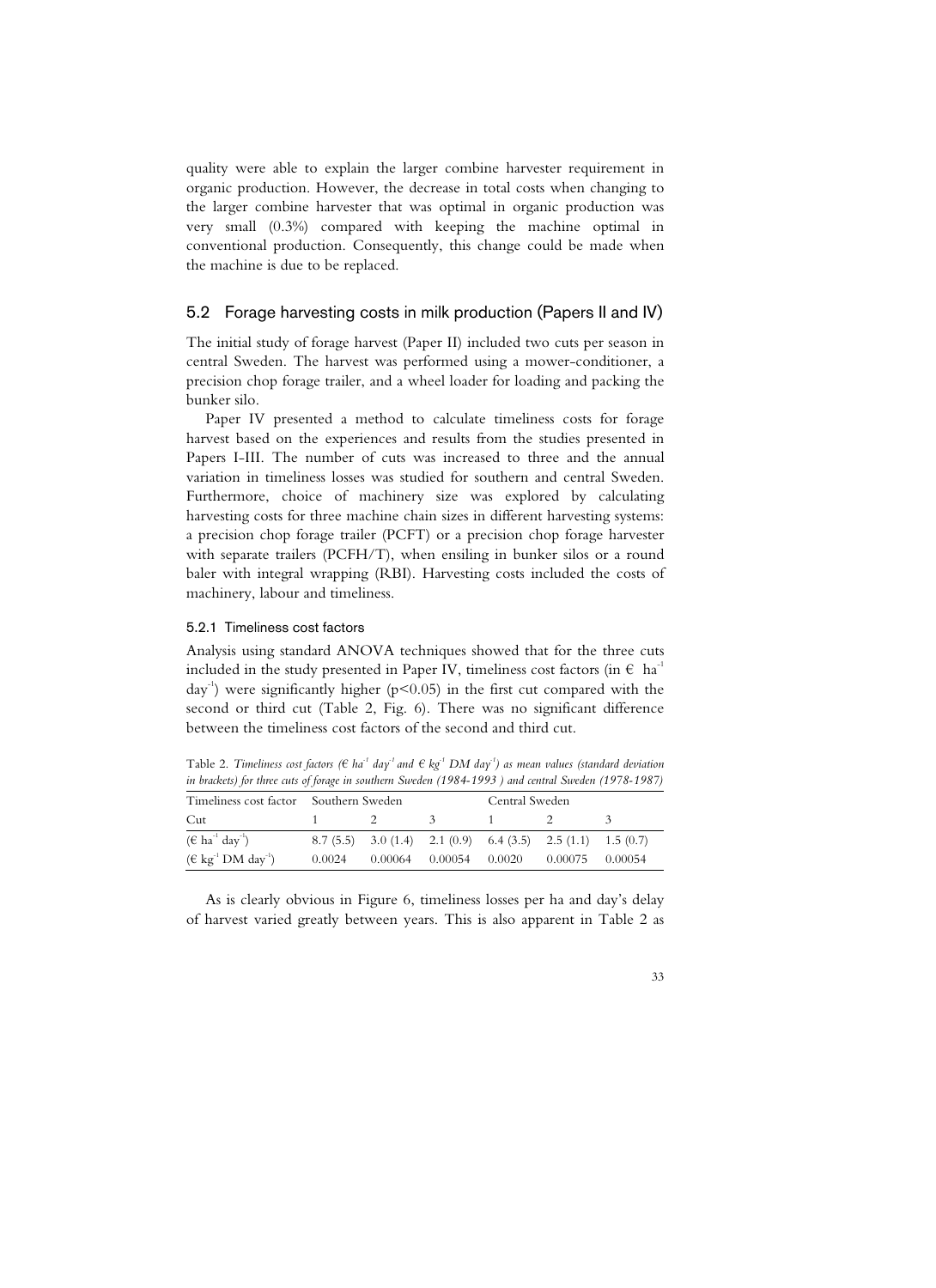high standard deviation. For the first cut, timeliness cost factors varied between  $\epsilon$ 1 and  $\epsilon$ 19 per ha and day in southern Sweden and between  $\epsilon$ 2 and  $E14$  per ha and day in central Sweden. High timeliness cost factors in some years, *e.g*. the first cut in 1989 in southern Sweden or in 1986 in central Sweden, were due to differences in the value per ha caused by different daily forage growth rates. When timeliness cost factors were high, the value of each cut was higher for the optimal cutting dates of first, second and third cut compared with the value of each cut when the first cut was delayed by seven days. In comparison, in years with low timeliness cost factors, the value of each cut did not decrease much when harvest was delayed by seven days.



*Figure 6.* Timeliness cost factors ( $\in$  ha<sup>-1</sup> day<sup>-1</sup>) for southern Sweden for the period 1984-1993 (left) and central Sweden for the period 1978-1987 (right).

While the yield was calculated for each year based on daily weather data, the feed value depending on change in nutrient content was based on average values for a number of years. The change in protein and energy content with time was therefore the same for each of the 10 years for which calculations were made. Consequently the variation in timeliness cost factors was dependent on differences in DM growth between years but not on annual variation in change in nutrient content. Using average values of nutrient content in the forage, derived from regression analysis of trials from different years, results in slower changes in content with respect to time compared with the results for individual years (Witney, 1995). Faster changes in nutrient content would have resulted in higher timeliness factors.

The large annual variation emphasised the importance of basing the calculation of timeliness costs and choice of machinery capacity on weather data for more than one year. Timeliness costs may be strongly over- or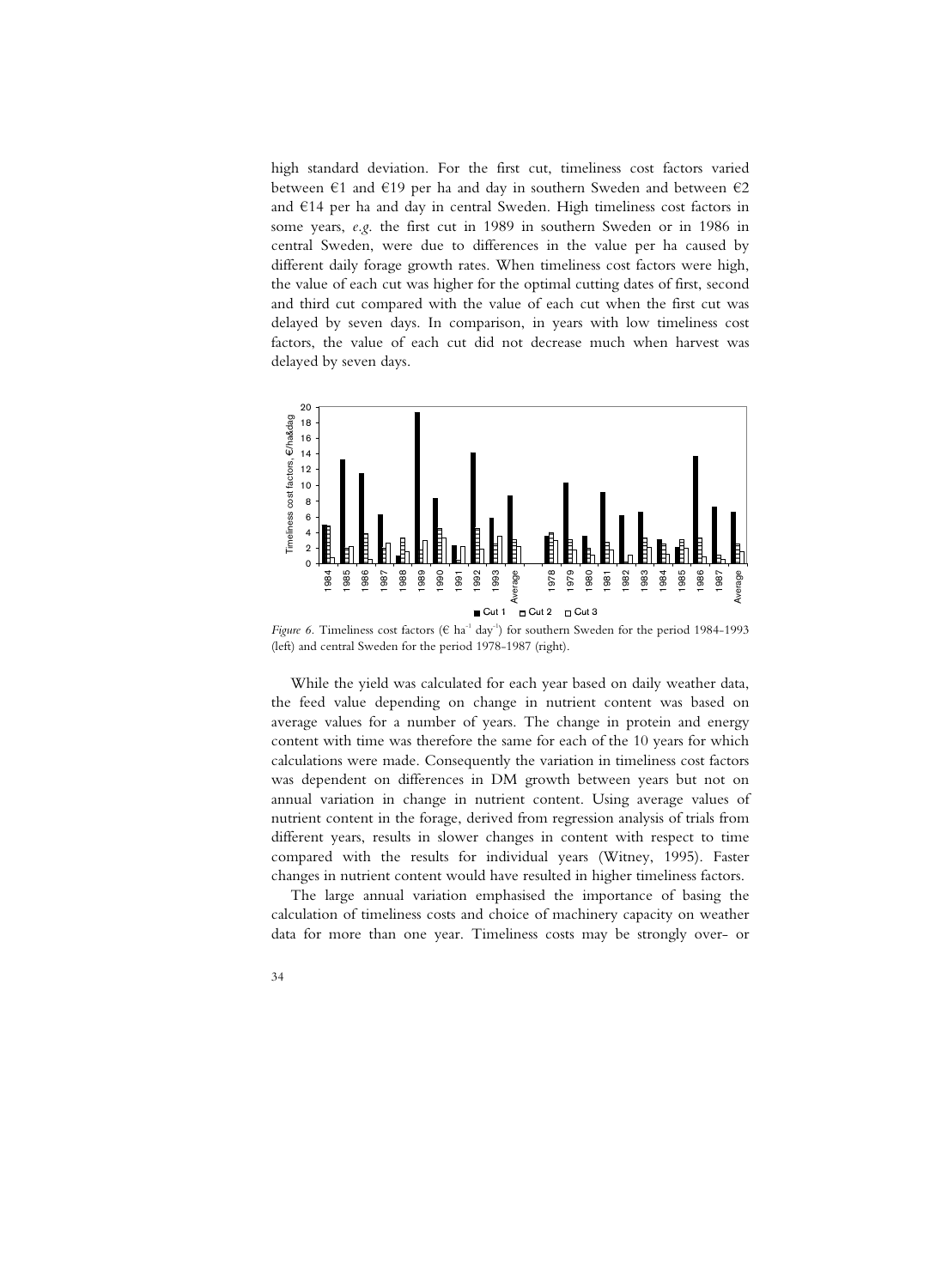under-estimated if based on weather data for only one year. Basing the choice of harvesting capacity on average values of the timeliness cost factors will nevertheless result in overcapacity in some years and high timeliness losses in other years.

The statistical analysis also showed that there was no significant difference between timeliness cost factors in southern and central Sweden (p<0.16). One reason for this could be that differences in crop quality development between the two places were not accounted for, as the energy and protein contents were calculated from experimental data presented as average values for southern and central Sweden. However, the yield was calculated separately for southern and central Sweden.

In the study presented in Paper II, timeliness factors describing the daily loss per ha and day were higher for the first cut compared with the second. This can be explained by faster crop development early in the season and higher yield in the first cut compared with the second. Timeliness factors were also higher in organic production compared with conventional, mainly due to the greater difference in value of the organic forage between the two cutting dates depending on feeding restrictions and decreased milk yield for the later forage harvest date in organic production.

#### 5.2.2 Harvesting costs

As Figure 7 shows, the harvesting costs (Paper IV) using the precision chop forage harvester with separate trailers (PCFH/T) were influenced by the scale of the operation and for small forage areas the machine cost was the dominant harvesting cost, as noted previously by Sijtsma *et al.* (1998) and de Toro & Rosenqvist (2005). A general result irrespective of machinery system and size was that if timeliness costs were not considered, harvesting costs per ha continued to decrease as the forage area increased, since the annual use of the machines increased. However, as timeliness costs increased with increasing forage area since the harvest took a longer time to carry out, at a certain forage area the increasing timeliness costs outweighed the decreasing machine costs. Thus, for the harvesting system presented in Figure 7, harvesting costs began to increase after reaching a minimum cost at 120 ha. Labour costs per ha were independent of the area harvested. Without timeliness costs being included, harvesting costs would be underestimated, especially for large forage areas.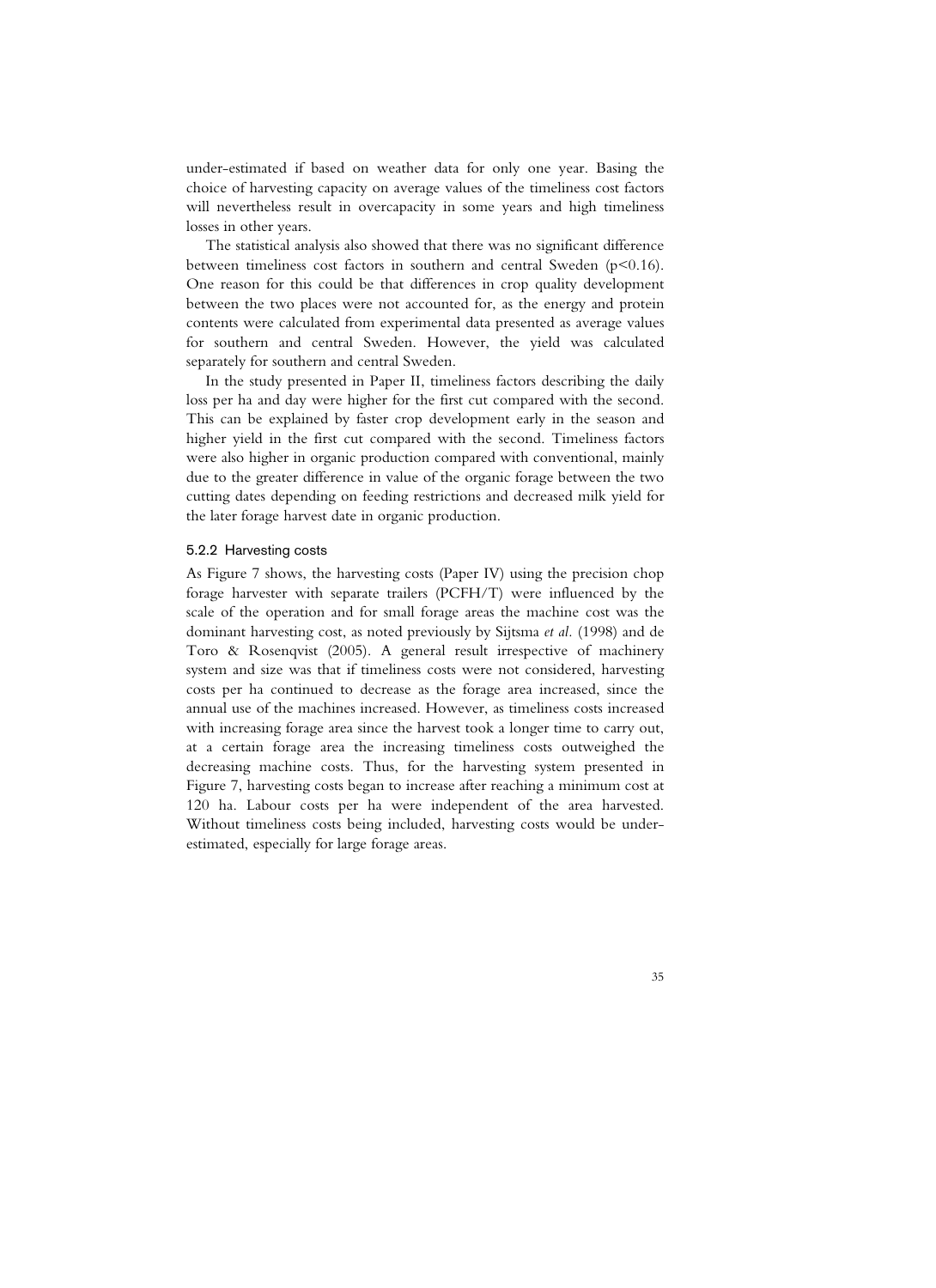

*Figure 7.* Harvesting costs for a medium machine chain size using a precision chop forage harvester with separate trailers in central Sweden.

The harvesting systems studied reacted differently to changes in transport distance. The harvesting capacity in the field using a round baler (RBI) did not decrease when the transport distance increased, since the bales could be transported after the harvest period. Consequently timeliness costs did not increase with increasing transport distance for the RBI system. The harvesting system using the precision chop forage trailer (PCFT) lost capacity when the transport distance increased, which resulted in timeliness costs increasing with transport distance. When harvesting with a PCFH/T harvesting capacity was decided by either the harvesting capacity in the field or the transport capacity. At increasing transport distance the timeliness costs increased as soon as the transport capacity limited the capacity of the whole harvest.

The study presented in Paper II showed that the timeliness costs were sensitive to changes that influenced the capacity of the harvest, *e.g*. number of workers available. The calculations were based on two people carrying out the harvest work; one person driving the precision chop forage trailer and the other person the wheel loader. When one person harvested alone the capacity for harvesting decreased, leading to harvesting costs increasing by 8% since longer duration of harvest increased timeliness losses. A machine optimisation by Soegaard & Soerensen (2004) also showed that availability of labour is critical and that lack of labour results in increased optimal machine size, since timeliness costs can only be reduced in that case by larger machines decreasing the duration of the operation. Another solution when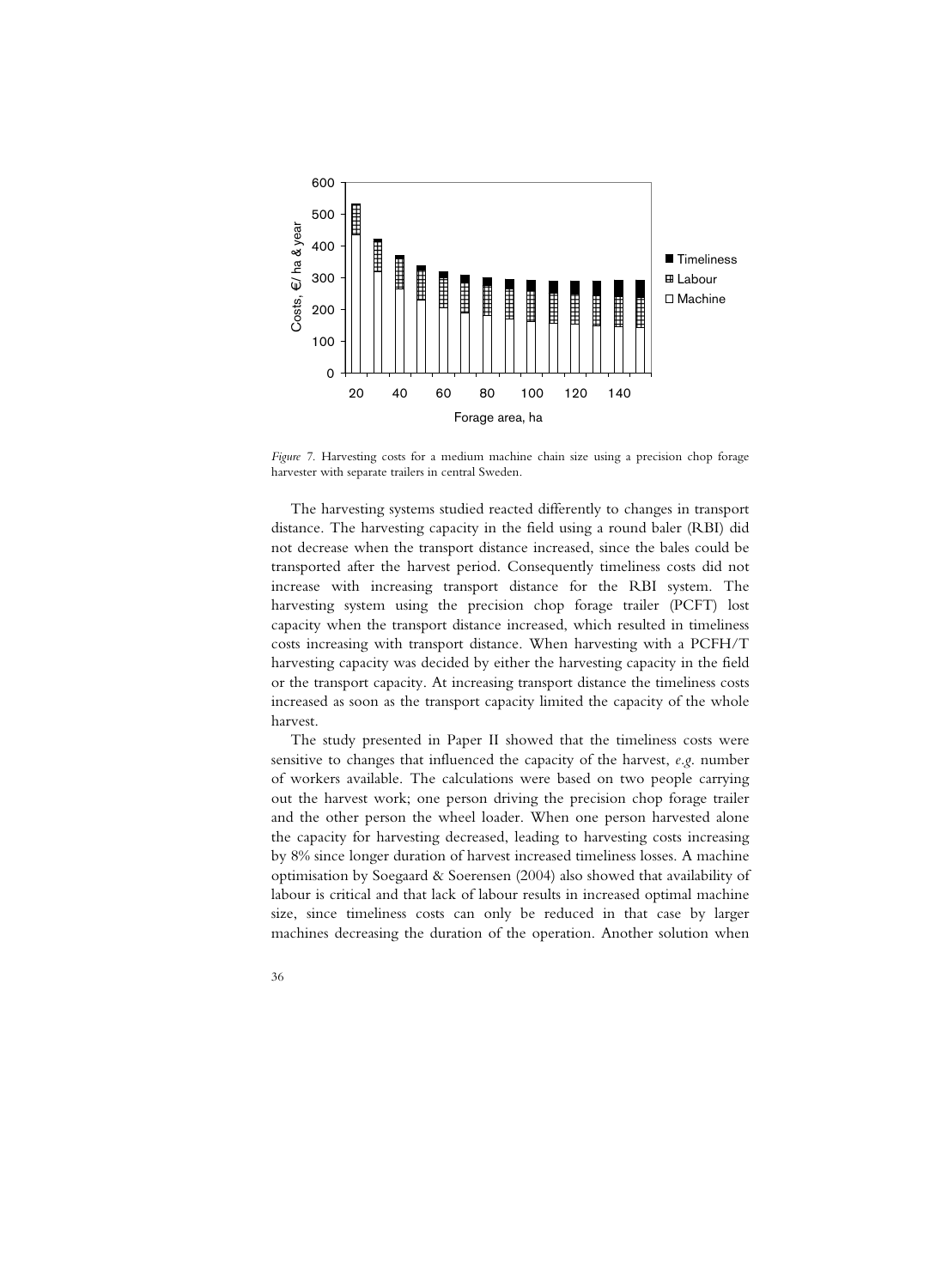available labour is restricted is to switch to contractor harvesting (Ramsden *et al.*, 1999).

For harvesting of forage using a precision chop forage trailer (PCFT) the possibility of hiring contractors to carry out the work instead of buying a system of machinery in-house was examined in Paper IV. For contractor harvest the cost per hour was fixed and the reason for the costs increasing with forage area (Fig. 8) was the increasing timeliness costs. A general result depending only on the timeliness cost factors and the forage area was the timeliness costs occurring at delayed start of the harvest. They are well illustrated in Figure 8 as the difference between the parallel lines showing costs for contractor harvest starting on the optimal day or with three or seven days' delay.



*Figure 8.* Harvesting costs using a in-house precision chop forage trailer with a medium (M) machine chain size in central Sweden compared with using a contractor with a large machine chain. L cont = contractor harvest starting on the optimal day; L cont +3days = contractor harvest starting 3 days after the optimal day; L cont +7days = contractor harvest starting 7 days after the optimal day.

As Figure 8 demonstrates, hiring contractors resulted in lower harvesting costs compared with in-house machines for forage areas less than about 130 ha when harvesting using the medium size PCFT in central Sweden, as long as harvest was not delayed. Already at about 80 ha forage area, having inhouse machines was a cheaper alternative than contractor harvest with three days' delay. The smaller the forage area, the greater the benefits of machine cooperatives, a finding also reported in a study of machine cooperation in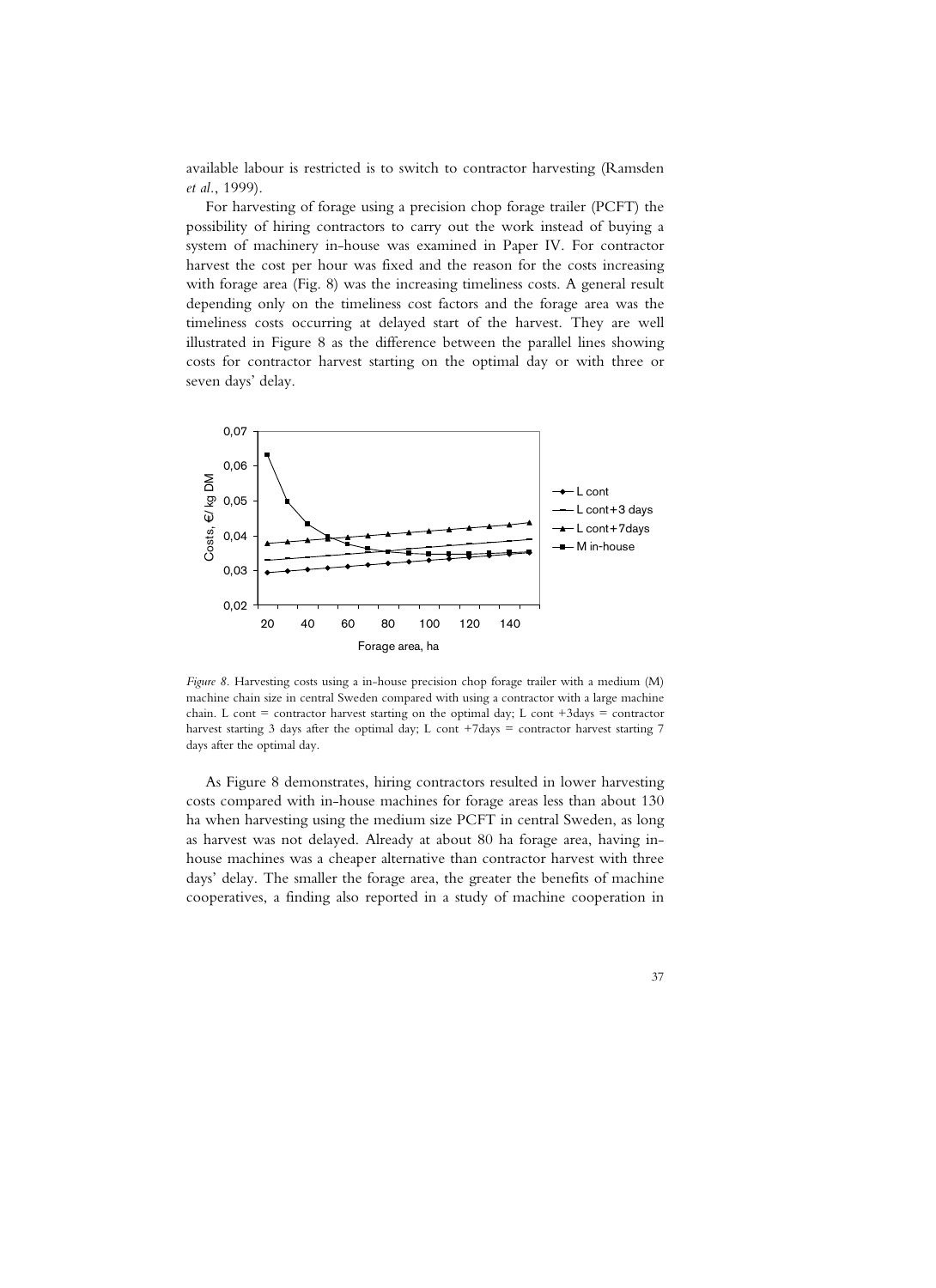grain production (de Toro & Rosenqvist, 2005). However, to minimise the timeliness costs it is important that harvesting starts on the optimal day.

#### 5.3 Costs of harvesting forage for biogas production (Paper III)

The costs of harvesting a total of 316 ha forage for a full-scale biogas plant were calculated by developing a static calculation model. Machine contractors were assumed to harvest the forage (two cuts) with a selfpropelled precision chop forage harvester and trucks with trailers to transport the forage to the biogas plant, where it was ensiled in plastic bags.

The optimal time for harvest was defined as the date of each cut that maximised the forage value of both cuts in all fields (Fig. 9). The outcome was that the harvest started before the harvest value per ha had its maximum value and timeliness losses were divided on both sides of the optimal date, *i.e*. balanced scheduling. Figure 9 shows how costs and forage value varied when the harvest started before or after the optimal day.



*Figure 9.* Timeliness costs, harvest costs (including machinery, labour and timeliness) and forage value for two harvests of 316 ha forage, using a transport system with two trucks with trailers, when both cuts were performed on the optimal dates and when both cuts deviated from 20 days before to 10 days after the optimal cutting dates.

Timeliness costs were lowest at the optimal cutting dates, as they were defined as the difference in forage value between when all fields were harvested at maximum value and when they were harvested with a specific capacity (Fig. 9). When the harvest was carried out before the optimal cutting date the machine costs decreased due to lower yields and less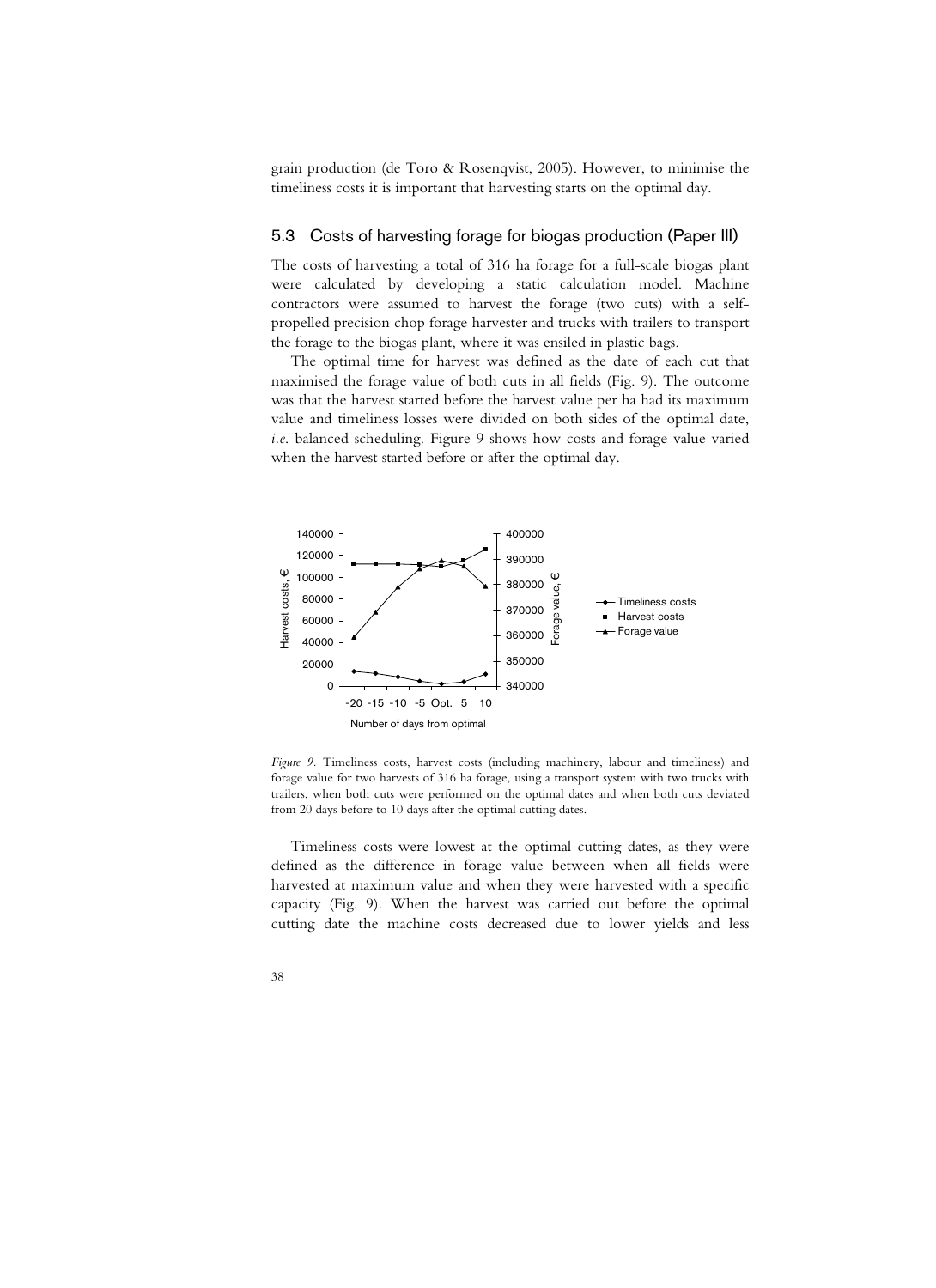material to handle but since timeliness costs are included in the harvest costs in Figure 9, harvest costs increased when the cutting dates deviated from the optimal date.

Although the timeliness costs were almost four-fold larger for the transport system with the lowest capacity (1 truck with trailer) compared with that with the highest capacity (3 trucks with trailers), they constituted at most 3.5% of the total costs (Fig. 10). As also shown in Figure 10, matching chopping and transport capacity was essential for minimising the time and costs for the harvest. Since the harvest was carried out by contractors, the costs per hour were the same regardless of whether the machines were active or idle.



*Figure 10.* Harvesting costs, divided into costs for different operations, for first and second cut for the transport systems studied: two or three trucks (2 tr, 3 tr) and one, two or three trucks with trailers (1 w tr, 2 w tr and 3 w tr).

#### 5.4 General discussion

Timeliness losses are dependent on biological systems, weather parameters that cannot be controlled and the price of crops, feed, machinery, *etc*., which rely on the market and change over time and place. Modelling these systems for valuation of crops and calculation of costs therefore requires assumptions to be made. It is important to emphasise that the results depend on the assumptions made. Sensitivity analyses of parameters that influence the results or that are subject to uncertainties are therefore important. Costs and capacities for the systems studied in this thesis were calculated by constructing static models but the results of these models have not been verified against real systems. Except for the study of forage harvest for biogas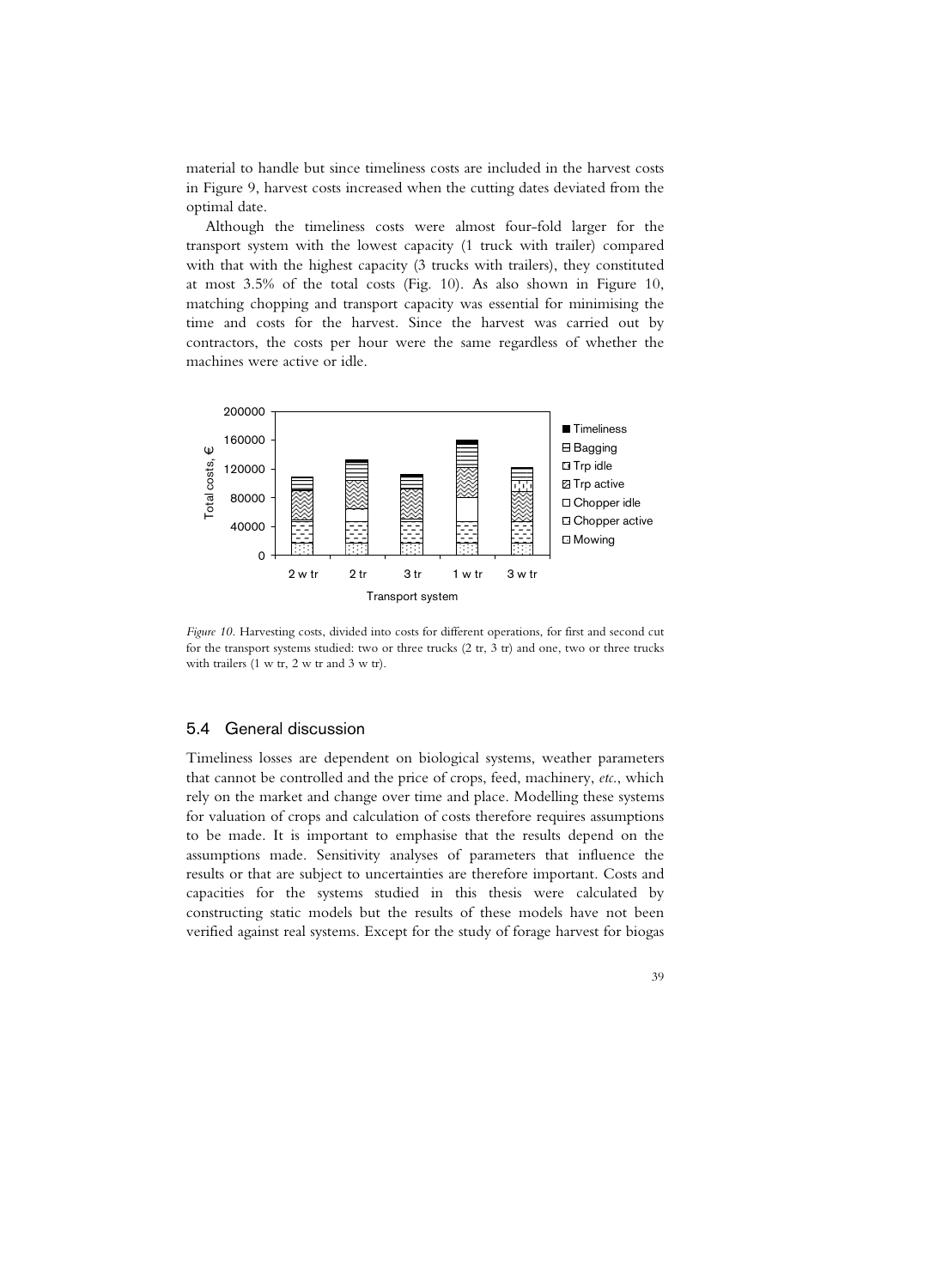(Paper III), which was based on an existing system, the studies were performed on systems intended to be typical for an area rather than for a single farm. Therefore validation against an existing farm or system could not easily be done.

Although the cost calculations were made for systems intended to be typical for an area, results such as differences between systems based on the same assumptions and effects of changes in the system can be of more general interest. The cost calculations were based on prices in Sweden but when focusing on changes and differences rather than absolute values, the results are still relevant in countries with different price levels. The crop valuation in the calculation of timeliness factors due to quality is dependent on crop prices, the prices of all feed ingredients and the milk price. Since prices change over time, the methods presented in this thesis can also be used to adjust timeliness factors to such changes in prices.

The calculations of plant growth, yields and nutrient contents presented in this thesis were generally based on older field trials or statistical data. The use of new varieties and new crop management methods may influence these data, leading to uncertainty in the results. The trend over the years since the growth model was first developed (1982-83) has been towards an increasing number of forage cuts and thus towards ley species adapted to an increased number of cuts. However, the data used in this study were based on a large number of trials and it is uncertain whether newer field data are available to the same extent. Validations of the growth model used for calculating forage yields against observed growth in the field showed that the model accounted for variations in test material with great accuracy (Torssell & Kornher, 1983). Variation in forage production over time is partly due to environmental factors that cannot be controlled and partly to management factors that can be controlled (Brown *et al.*, 1986). Therefore the large annual variation in yields calculated with the forage growth model is most likely due to variations in the weather since management practices, accounted for in the model by input parameters, were the same for all years.

Calculating timeliness factors for forage requires an approach that considers not only changes in price and yield but also the value of livestock output. Therefore Witney (1995) claims that compared with grain, the loss in value of forage crops is more subjective as it involves ration formulation and feed conversion rates. Kuoppala *et al.* (2008) showed that cutting time of the forage affects forage intake and milk production. In this study the rations were constructed and milk yields estimated from the knowledge that a silage with higher energy content, achieved through earlier harvesting, is consumed by cows in larger amounts than silage with a lower energy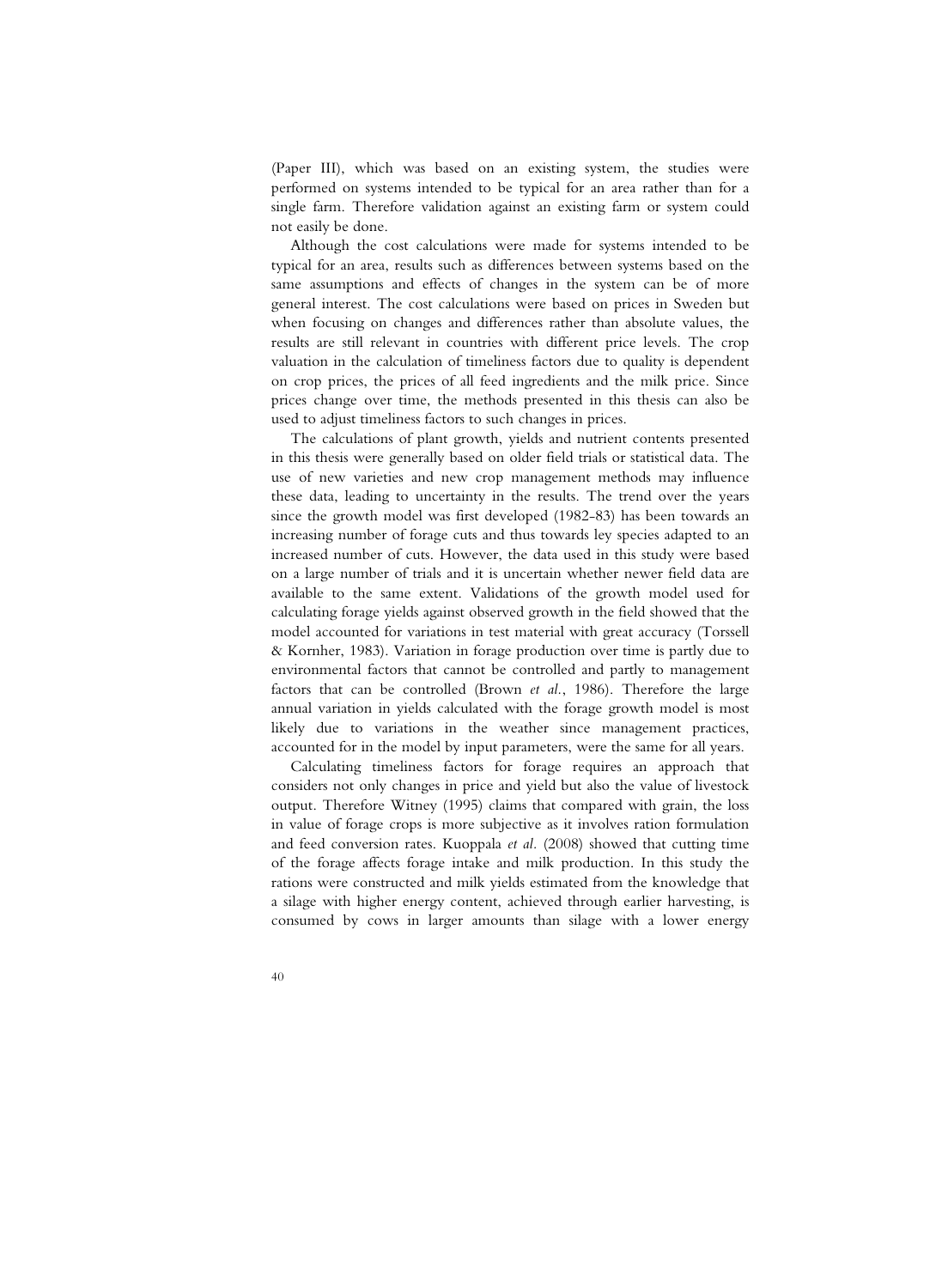content (Bertilsson & Burstedt, 1983). The lower consumption of later harvested silage could be partly compensated for by higher amounts of concentrates and barley. In the organic production system, feeding regulations restricted the possibilities to compensate for lower forage quality by feeding concentrates, which resulted in decreased milk yield. Decreased milk yield in turn had a large impact on the value of the feed and resulted in higher timeliness factors in organic production compared with conventional.

The fact that forage yield increases with delayed harvest time was treated differently in Papers II and IV, both of which studied forage for milk production. In Paper II, the influence of the first cut on regrowth was considered by assuming that increased yield at delayed first cut resulted in a corresponding decrease in yield of the second cut, the total yield being constant. In Paper IV, which studied a three-cut system, this assumption was not viable. Instead the yield for each cut was calculated in a more exact way using a forage growth model. The value of the additional yield obtained when the date of each cut is delayed depends on the planning situation on the farm. If the farmer plans the forage requirement according to the nutrient content and yield achieved at the desired cutting date, the value of the additional low quality forage resulting from late cutting is limited. However, Savoie *et al.* (1985) report that a profit may sometimes be made by substituting quantity for quality when feeding low-producing animals. Furthermore, the market for selling forage is uncertain since it is not a common commodity. Unless preserved in bales, trading of silage is also difficult for practical reasons (Wilkinson, 2005). In Paper II, the value of the additional yield at late harvest was not included in the valuation of the forage, whereas it was included in the study presented in Paper IV. Valuation of the forage considering changes in feed value and changes in DM yield with delayed time of harvesting results in lower timeliness factors compared with when the additional DM yield at delayed harvest is not considered.

The optimisation of cutting dates presented in Paper IV resulted in the three cuts being fairly equal in size, whereas the first cut was the largest when looking at statistical data (Paper II). One reason for the relatively small first yield calculated as optimal in Paper IV could be that the rapid decrease in nutrient concentration early in the season promotes an early low-yielding first cut. The slower decrease in nutrient content in the regrowth could explain the higher yields in the later cuts. In a study of alfalfa forage harvest it was concluded that an early harvest to get a high quality feed was generally most profitable considering milk income and costs for supplemental feed and harvesting (Savoie *et al.*, 1985). Higher yield of an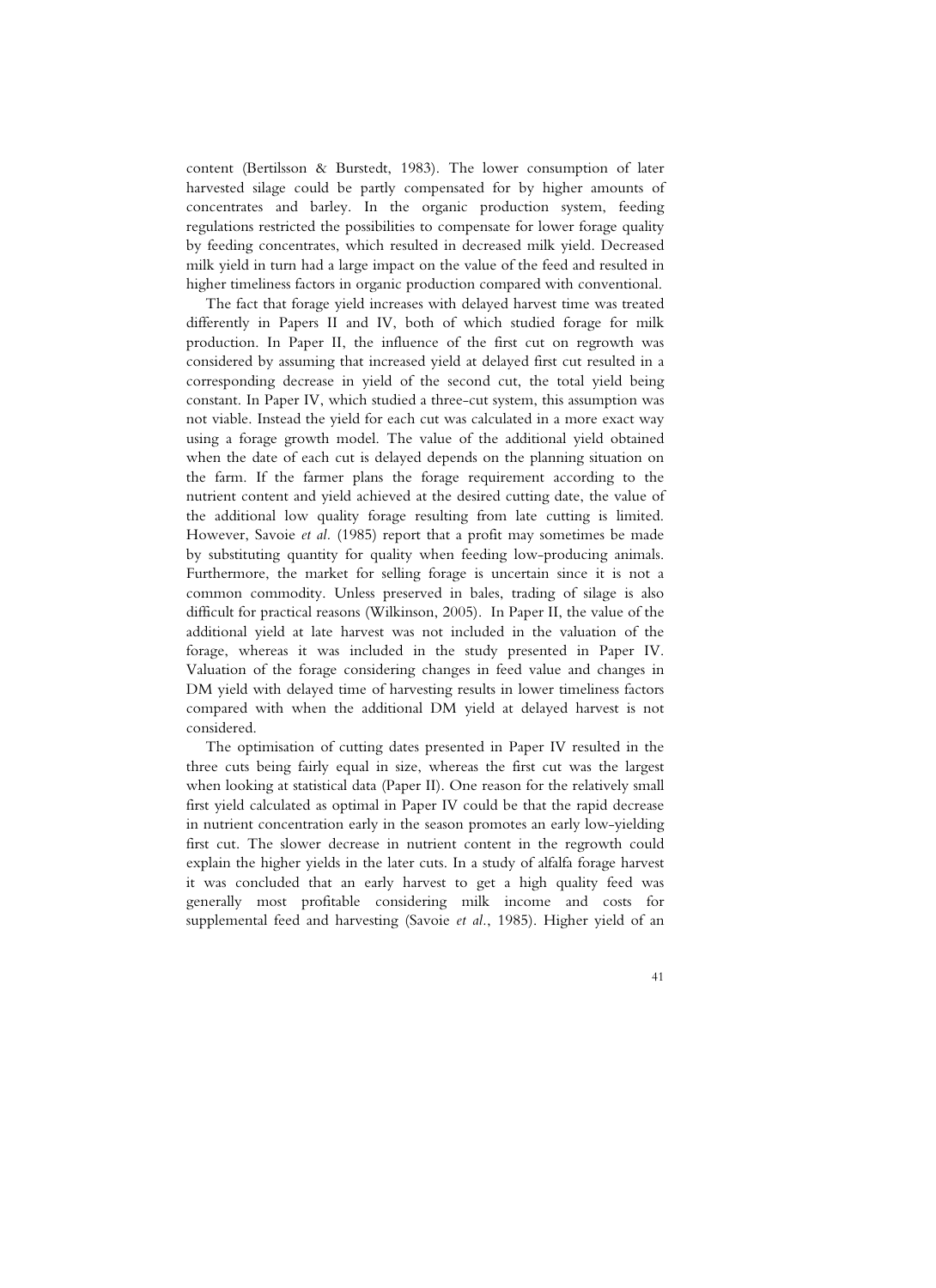individual cut results in higher timeliness factors. The differences mentioned here between the studies presented in Papers II and IV make it difficult to compare the results of the two. However, the method presented in Paper IV is considered to handle the DM yield more accurately than the method used in Paper II.

It is important to know when the harvest of forage has its maximum value with respect to both yield and quality, since delaying the start of harvesting increased timeliness costs irrespective of harvesting capacity. Moreover, because timeliness losses were highest in the first cut it is particularly important to avoid delays in this cut. However, deciding the optimal date is difficult, especially in the real farming situation when the weather for the coming cuts is unknown. It is therefore difficult to choose cutting times that consider the effect on the following cuts in the same way as in the calculations in Paper IV. If the effects on the following cuts were not considered when optimising the first cut, it was optimal to cut later.

When optimising the cutting date of the last cut, no restrictions were placed on the date set as regards the effect on overwintering and on yield in the following year. In the study presented in Paper IV, the last cut was made at the end of September. Theoretically, for best overwintering the forage should either be harvested early enough for the crop to have time to store nutrients for consumption during the coming winter or late to avoid regrowth (Andersson, 1997). In field trials in northern Sweden, Andersson (1997) showed that the effects of harvest time on overwintering is often moderate and varies between years and forage species, and it is therefore important to also base the choice of cutting time on the nutrient content of the forage.

The optimal time to harvest changes depending on the use of the forage. When harvesting a crop for biogas production Lehtomäki *et al.* (2008) reported that it is important to consider the energy yield per ha. Compared with normal harvesting dates for forage for milk production, the study presented in Paper III indicated that the optimal harvest date for forage for biogas was later. One explanation could be that although biogas production per kg DM decreases when harvest is delayed, the DM yield increases and still contributes to the biogas production per ha. In milk production, the lower quality at later harvest was compensated for by increased use of concentrates and possible decreased milk yield. The methane yield was based on results from trials in laboratory scale and costs such as increased size of the digester needed due to possible increased retention time when digesting older material harvested later were not considered.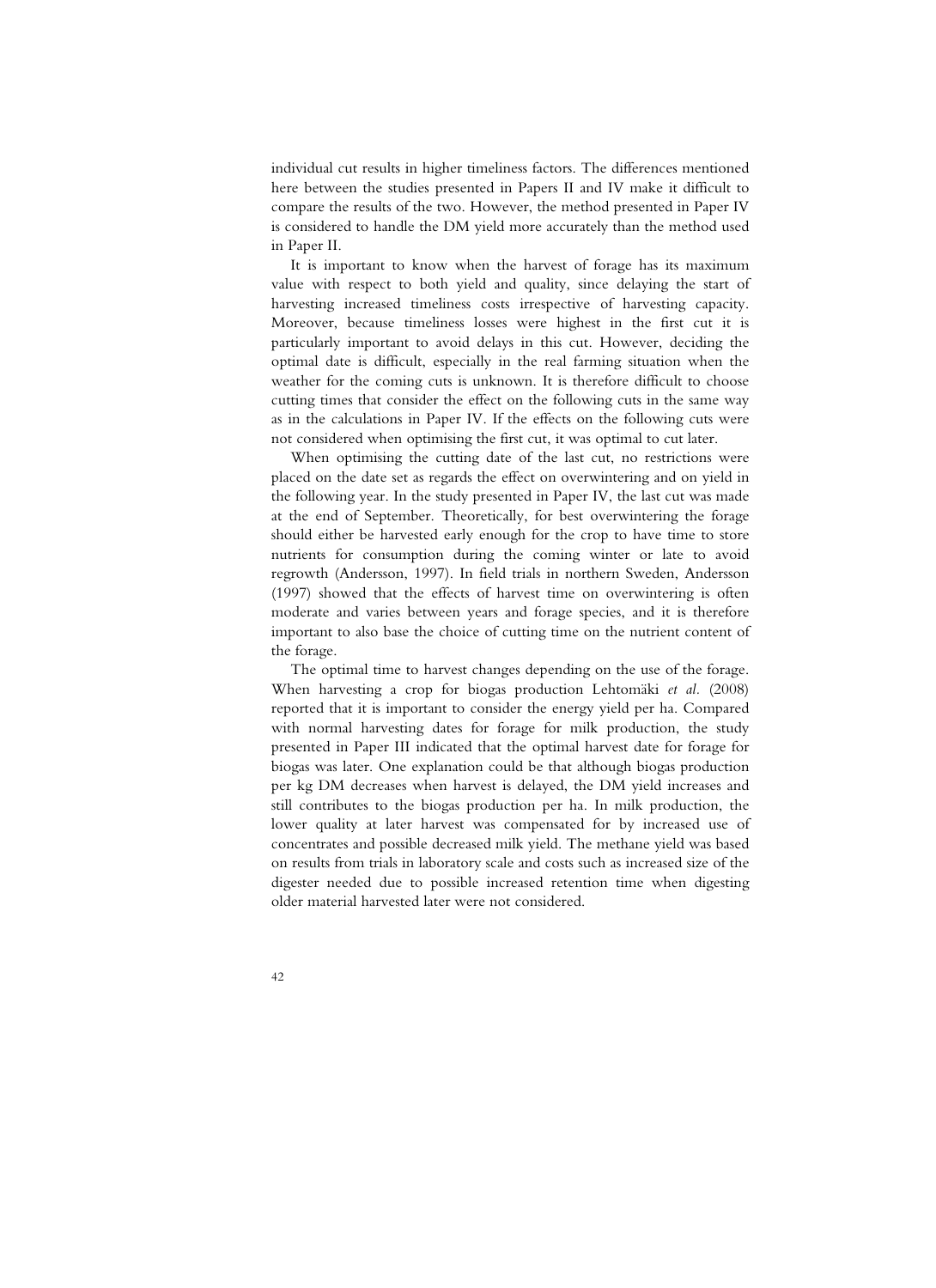When calculating timeliness costs it was assumed that the whole forage area had the same optimal harvesting date but in reality there are differences between fields and due to ley age. The  $R$ <sub>s</sub>-values used to calculate forage yield were average values for first, second and third year leys. If different optimal harvesting dates were set for first, second and third year leys, timeliness costs would decrease. A study of grain harvesting has shown that timeliness costs can be determined more exactly if they are calculated individually for smaller areas with different maturation dates instead of the whole area as one unit (de Toro & Hansson, 2004).

In a study of a large-scale harvesting system, Mapemba *et al.* (2008) found that harvesting costs are sensitive to the number of harvest days. The method used here accounted for delays due to weather interruptions by prolonging the length of the harvest with an average workday probability factor. Since the annual variation in weather is large, the method of using average values will overestimate the length of the operation and the timeliness costs in some years and underestimate them in others. Furthermore, no account was taken of a possible decrease in forage quality due to rain.

In this project timeliness costs were used to calculate field machinery costs and select machinery capacities. Timeliness costs could also be estimated for non-economic factors such as biodiversity in order to recompense farmers for protecting the environment. For example Aschenbrenner *et al.* (2006) presents calculations of premiums based on the value of forage used for milk production to cover the loss in forage value when harvesting is delayed for nature conservancy purposes.

#### 5.5 Future research

In future studies on harvesting of forage it would be interesting to use a growth model developed for the particular species and number of cuts commonly used today. One improvement of the results presented in Paper IV would also be to simulate changes in both yield and quality from daily weather data. Therefore the possibility of using models such as the FOPROQ (Kornher *et al.*, 1991; Herrmann *et al.*, 2005a) should be examined.

Another interesting project for the future would be to study the harvest of forage for biogas production in greater detail. The estimation of biogas yield in Paper III was based on international trials on plant material. In further studies of the forage for biogas, efforts should be made to base the biogas yield estimations on forage grown in Sweden. Determining the effects of different harvest dates on biogas production would require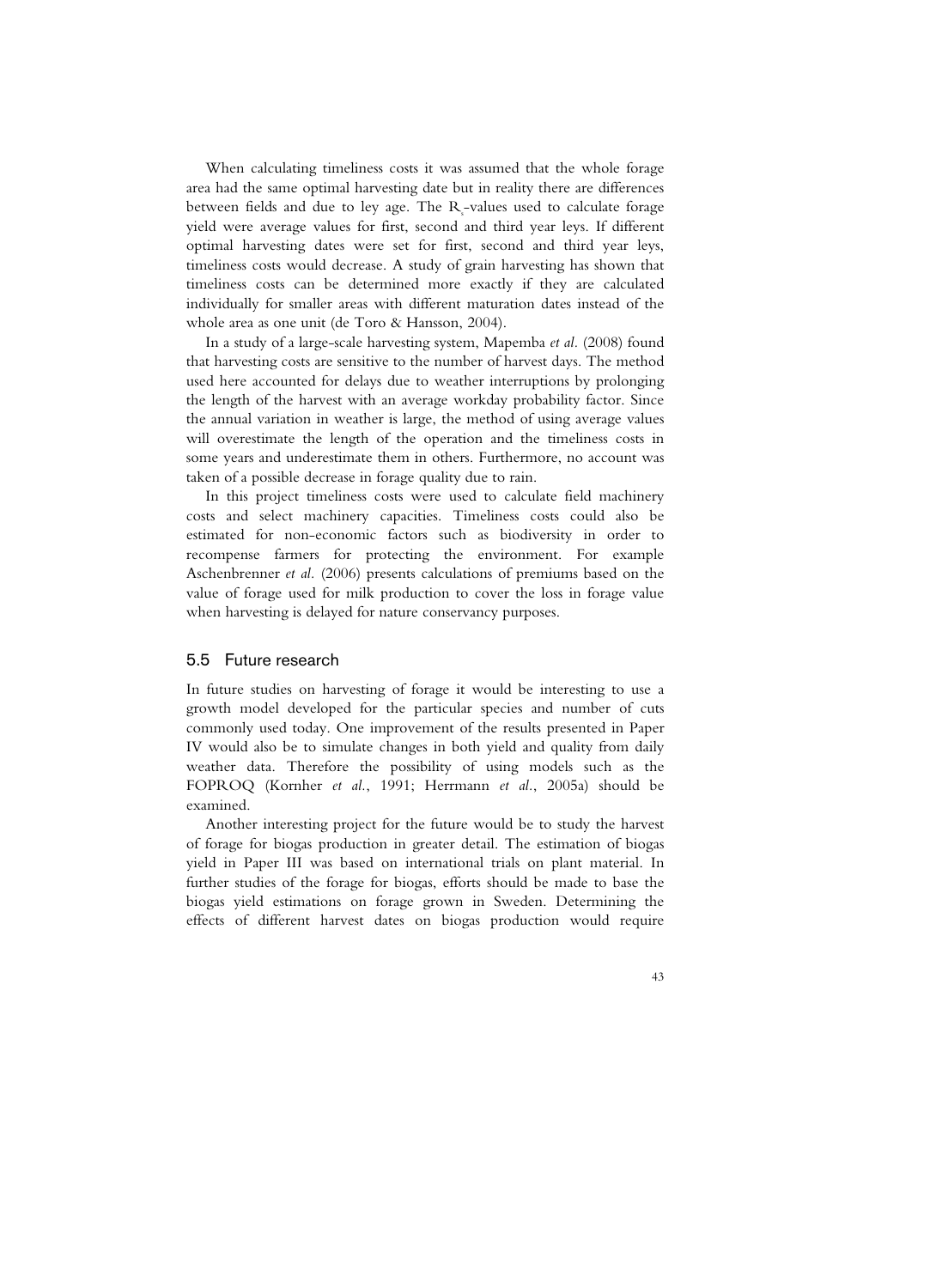experimental results on the methane yields from plant material harvested on different dates.

The sharp changes in the price of cereals, fertilisers and fuel that occurred during the last year have changed the conditions for cereal production and it would be interesting to examine how these changes affect the cost and optimal capacities for sowing and harvesting.

The method presented here for valuation of forage and calculation of timeliness cost by considering changes in both feed value and yield could also be used on maize, a crop interesting for energy purposes. Maize is a relatively new crop in Sweden and the strategic knowledge for harvesting, handling and storage, in particular when used for energy production, is limited. Analysis of optimal harvest capacity and time for maize when used for feed or energy purposes would therefore be valuable.

In this project machinery systems were studied with the aim of minimising costs. Optimisation of machinery systems with respect to aspects such as power and fuel efficiency, emissions, *etc*. would be interesting in order to reduce the impact on the environment.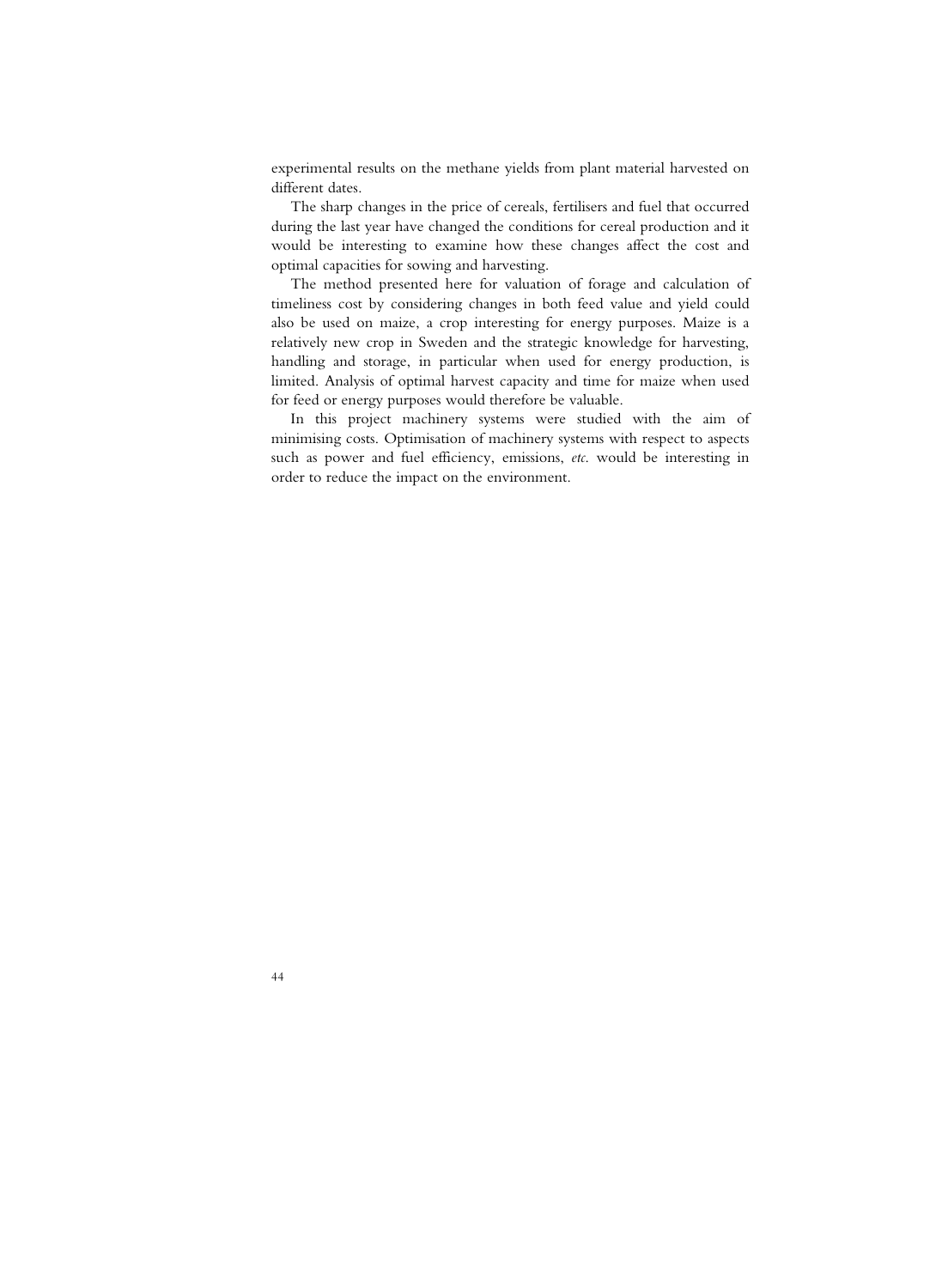## 6 Conclusions

- ¾ The main differences in timeliness costs between conventional and organic farming can be attributed to two counteracting facts – the lower yields and higher product prices in organic production. Timeliness costs in harvesting of organic forage are also affected by feeding restrictions and the expected decrease in milk yield resulting from later harvested forage.
- ¾ The method presented here for valuation of forage and calculation of timeliness cost factors by considering changes in both feed value and yield (Paper IV) is recommended for use in further studies. The method could be used in other regions by adapting the calculations on forage growth and feed value, and could also be adapted for valuing forage for other uses such as biogas production.
- $\triangleright$  The timeliness factors presented in this thesis can be used to calculate timeliness costs for specific farms or operations by also considering more farm-specific parameters affecting the capacity of the operation. Adjustment of the timeliness factors to changing prices may be necessary since they are dependent on the price of crops, feed and milk.
- $\triangleright$  The majority of the timeliness costs for sowing and harvesting of grain resulted from delays to the start of the operations, with only a minor proportion occurring during sowing and harvesting. It is therefore important to choose crops and varieties with different optimal times for sowing and harvesting.
- ¾ Higher timeliness costs resulted in a larger combine harvester being economically optimal in organic grain production than in conventional. However, the difference in total costs was very small.
- ¾ Timeliness cost factors for forage harvest expressing quality and quantity losses in economic terms were significantly higher for the first cut compared with the second and third cuts, one reason being faster crop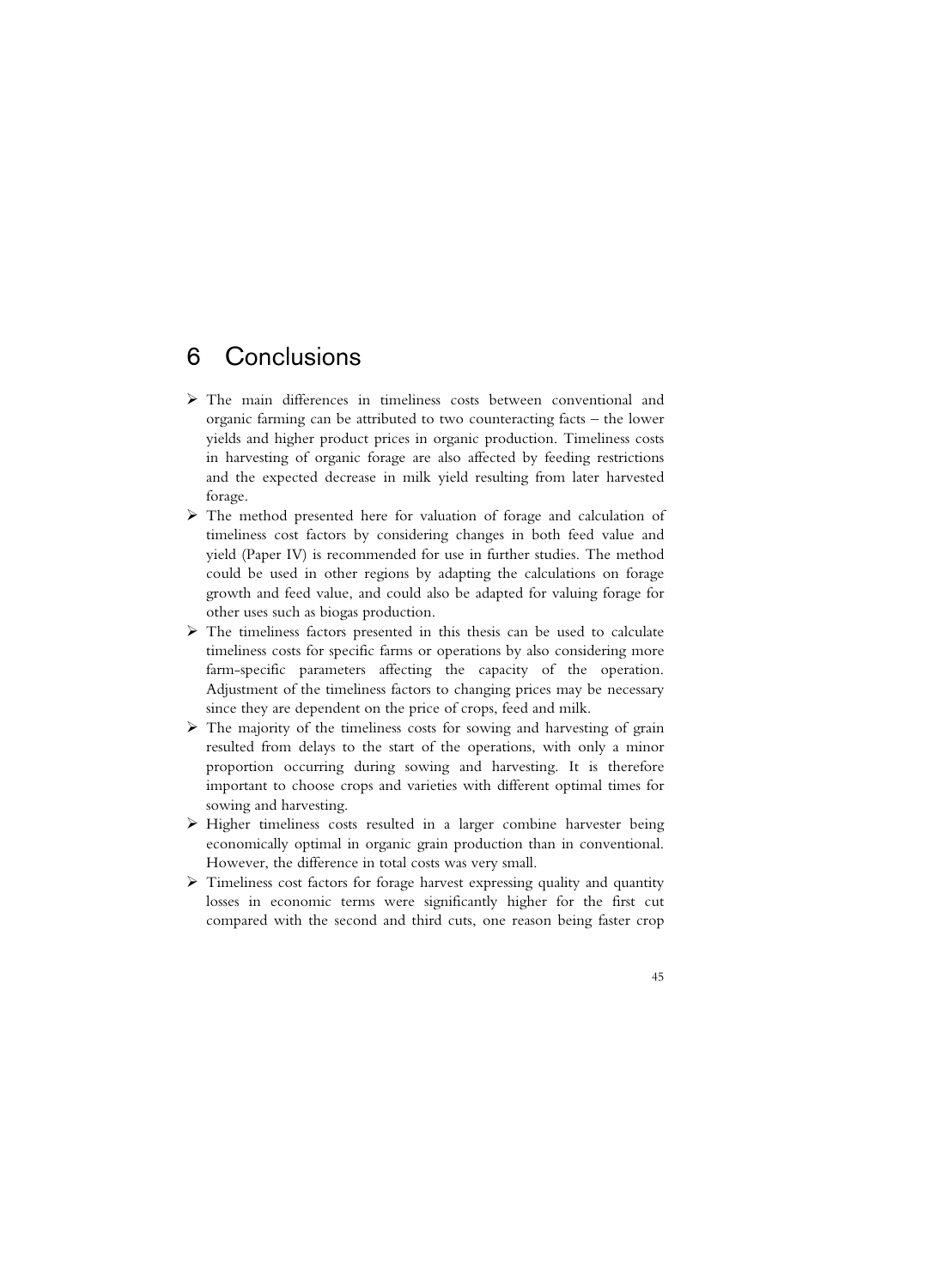development early in the summer. Timeliness cost factors for second and third cut did not differ significantly from each other. Therefore it is most important to avoid delays in the first cut.

- ¾ Timeliness cost factors for forage harvest varied greatly between years, and therefore it is important to base timeliness cost calculations on weather data for more than one year.
- $\triangleright$  It is important to know when the forage has its maximum value with respect to both yield and quality, since delaying the start of harvest increases timeliness costs irrespective of harvesting capacity. Nevertheless, deciding the cutting date, particularly concerning effects on the following cut/s, is difficult.
- $\triangleright$  Harvesting costs decreased with increasing forage area up to a certain threshold area, beyond which decreasing machine costs were outweighed by increasing timeliness costs due to longer duration of harvest. Therefore, the importance of including timeliness costs when calculating harvesting costs and choosing harvesting capacity increases with increasing forage area.
- $\triangleright$  Timeliness costs were independent of the transport distance when using a round baler since the bales could be transported after the harvest period. Harvesting using the precision chop forage trailer lost capacity when the transport distance increased, which resulted in timeliness costs increasing with transport distance. When harvesting with a precision chop forage harvester with separate trailers, the timeliness costs increased with increasing transport distance as soon as the transport capacity limited the capacity of the whole harvesting system.
- ¾ Using machine contractors or machine cooperation decreases harvesting costs, particularly for small forage areas, since increased annual use of the machines lowers machine costs and allows larger machines with higher capacity to be used. However, to avoid high timeliness costs it is important to avoid delays in harvesting.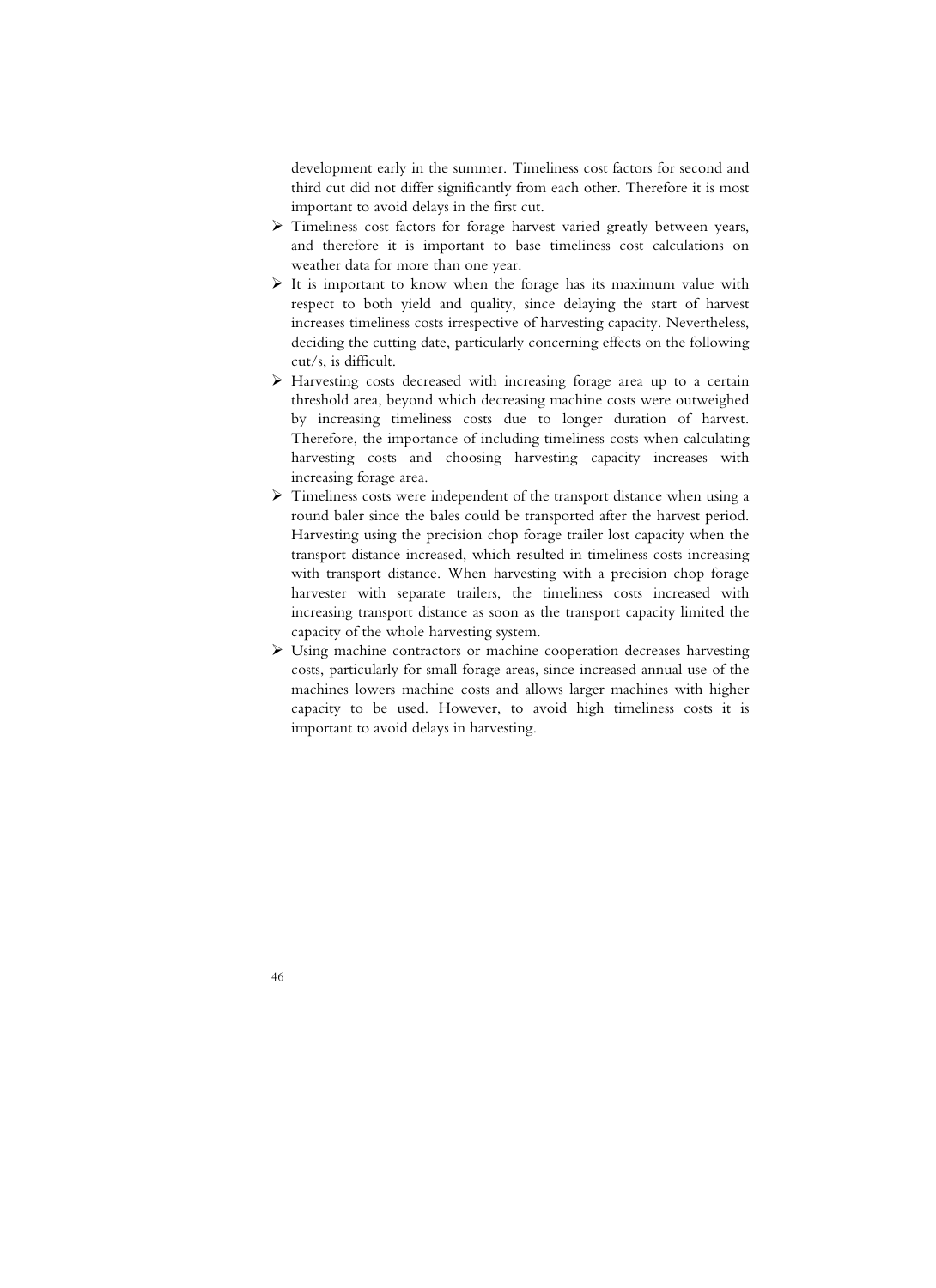### 7 Sammanfattning

Med ökande priser på energi, gödselmedel och foderkoncentrat ökar vikten av att producera foder av hög kvalitet till minimala kostnader. Ökande internationell konkurrens sätter press på lantbruket att höja produktiviteten och minska produktionskostnaderna. Kostnaderna för de maskiner som används för växtodling utgör omkring en fjärdedel av produktionskostnaderna på en svensk gård. Rätt maskinval och effektivare användning av maskinerna har därför potential att sänka produktionskostnaderna.

För grödor finns en tidpunkt när dess värde med avseende på kvalitet och/eller kvantitet är maximalt. Värdet av de förluster som uppstår när exempelvis sådd eller skörd inte utförs vid denna optimala tidpunkt kallas läglighetskostnader. Läglighetskostnaderna för en specifik fältoperation är beroende av eventuella förseningar av starten och därefter av hur lång tid operationen tar att genomföra och därmed av kapaciteten på de maskiner som används. Dessutom påverkas operationens längd av eventuella avbrott och fördröjningar när vädret inte tillåter att operationen kan genomföras. Hög maskinkapacitet minskar den tid fältoperationen tar och därmed även läglighetskostnaderna. Om läglighetskostnaderna inte beaktas finns risk att kostnader och erforderlig maskinkapacitet underskattas.

Avhandlingens övergripande mål var att förbättra underlaget för maskinval vid odling av jordbruksgrödor. Huvudsyfte var därför att utveckla och tillämpa metoder för att beräkna läglighetskostnader som tar hänsyn både till kvalitets- och kvantitetsförluster när en fältoperation inte utförs vid den optimala tidpunkten. Läglighetsfaktorer vilka anger kostnaden för var dags försening av sådd och/eller skörd av spannmål och vall beräknades genom att undersöka förändringen i grödans värde med tidpunkten för operationen. Effekten på maskinkostnader och val av maskinkapacitet med hänsyn till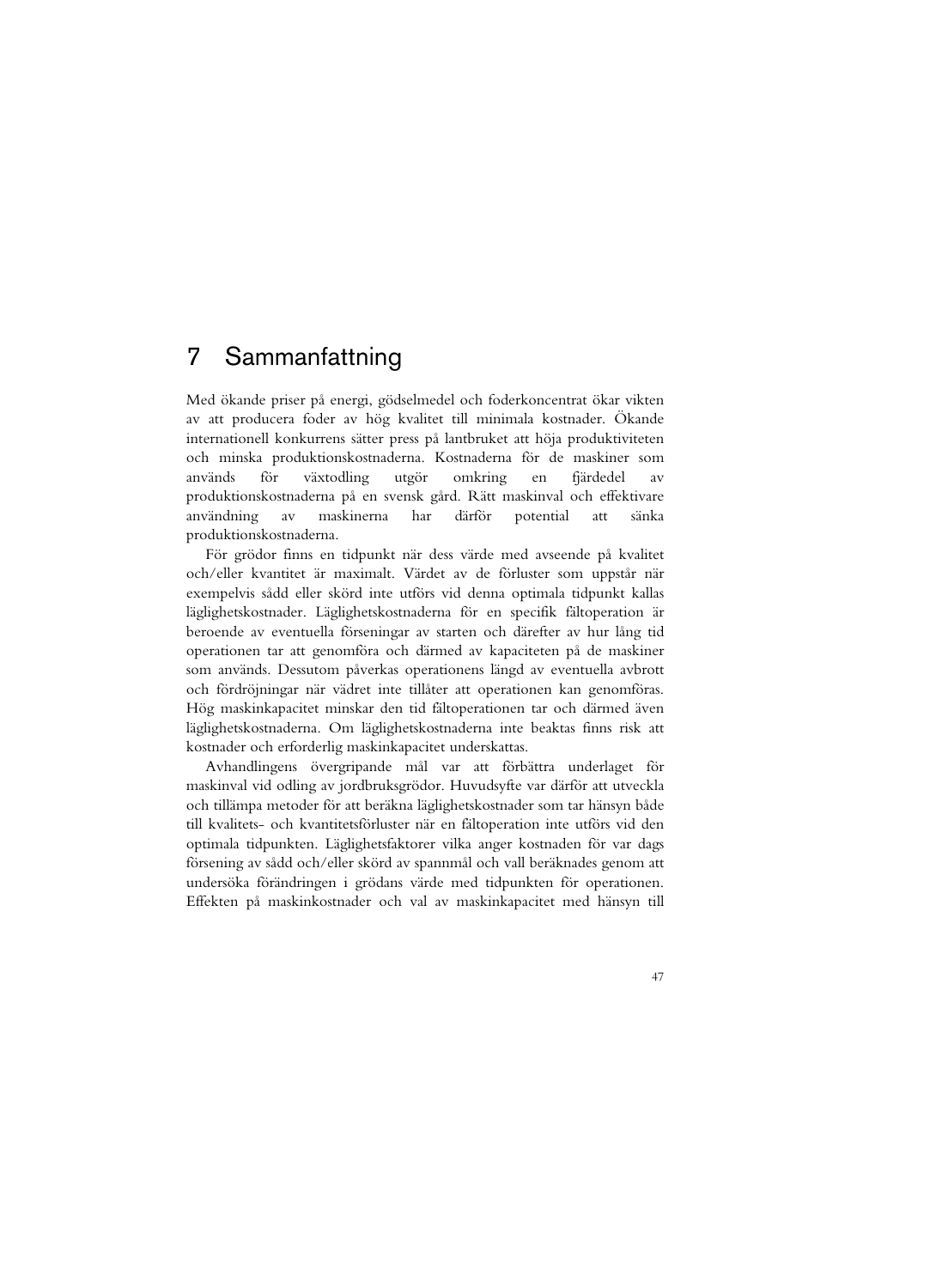läglighetskostnaderna undersöktes därefter för olika typgårdar och maskinsystem.

Läglighetskostnaderna för spannmål vid försenad sådd och skörd var högre i ekologisk jämfört med konventionell produktion. Spannmål värderades med hänsyn till både kvalitets- och kvantitetsförluster och läglighetskostnaderna var högre såväl per kg som per ha producerad spannmål. Skillnaderna var framför allt beroende på lägre skördar och högre produktpriser i ekologisk produktion. Högre läglighetskostnader resulterade i att det var ekonomiskt optimalt med en större tröska med högre kapacitet vid övergång till ekologisk produktion. Dock var minskningen i totala kostnader liten jämfört med om den mindre tröskan behölls. Större delen av läglighetskostnaderna uppkom pga. förseningar i start av sådd eller skörd. Läglighetskostnaderna i spannmålsodling kan därför reduceras genom att välja grödor och sorter med olika optimala tidpunkter för sådd och skörd.

För skörd av vall utvecklades en metod för att värdera vall till mjölkproduktion och beräkna läglighetskostnader med avseende på att skörden ökar och vallens fodervärde minskar med skördetidpunkten. Värderingen resulterade i läglighetsfaktorer som var signifikant högre i första skörd jämfört med i andra och tredje skörd. De varierade dessutom mycket i storlek mellan år.

Läglighetsfaktorerna användes tillsammans med mer gårdsspecifika faktorer som påverkar skördens kapacitet såsom tillgång på arbetskraft, transportavstånd etc. för att beräkna skördekostnader för olika maskinsystem med varierande maskinkapacitet och vallareal. Vid ökande vallareal minskade skördekostnaderna upp till en viss areal eftersom ökad årlig maskinanvändning sänkte maskinkostnaderna per ha. Därefter vägdes de sänkta maskinkostnaderna upp av ökade läglighetskostnader när skörden tog längre tid att slutföra.

Genom att låta skörden utföras genom maskinsamverkan eller med inlejda maskiner kunde skördekostnaderna sänkas, speciellt vid små vallarealer. För att undvika höga läglighetskostnader är det dock viktigt att undvika förseningar i skörden.

Vallen värderades även när den användes för att producera biogas genom att ta hänsyn till förändringar i vallens skörd och metanproduktion vid olika skördedatum. För de studerade systemen var läglighetskostnaderna små så länge skördens inleddes vid optimal tidpunkt. När skörden utförs med flera samverkande maskiner är det viktigt att matcha de olika maskinernas kapacitet för att undvika outnyttjad kapacitet och minimera kostnader.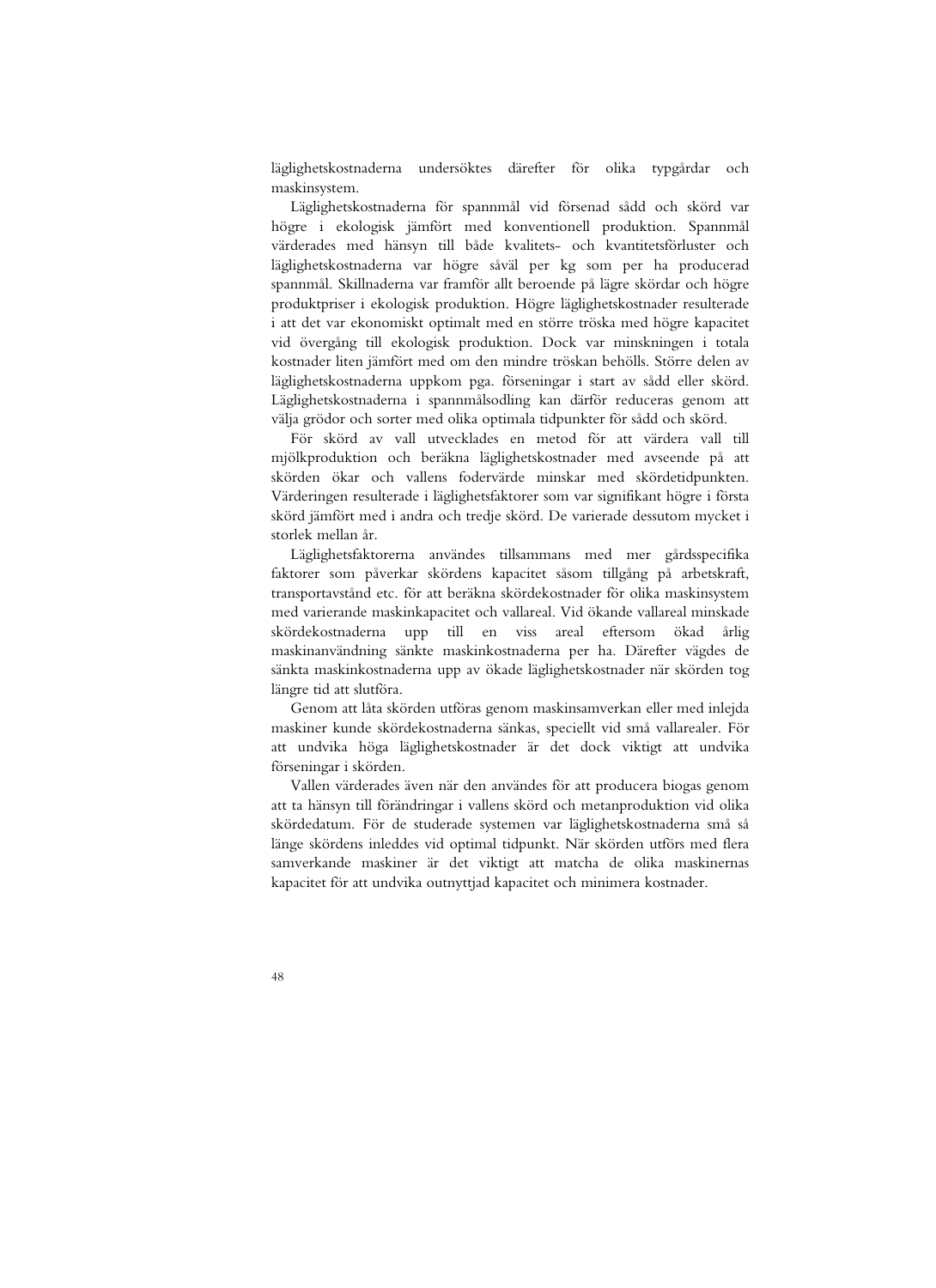### 8 References

- Amon, T., Kryvoruchko, V., Amon, B., Moitzi, G., Buga, S., Fistarol Lyson, D., Hackl, E., Jeremic, D., Zollitsch, W. & Pötsch, E. (2003). *Optimierung der Biogaserzeugung aus den Energiepflanzen Mais und Kleegras [Biogas production from the energy crops maize and clover grass]*. Wien, Austria: Institut fuer Land-, Umwelt- und Energietechnik, Universität fuer Bodenkultur. (Endbericht Juli 2003, Im Auftrag des Bundesministeriums fuer Land- und Forstwirtschaft, Umwelt- und Wasserwirtschaft, Forschungsprojekt Nr. 1249).
- Andersson, S. (1997). *Skördetidpunkt viktig för vallens övervintring*. Uppsala: Swedish University of Agricultural Sciences. (Fakta. Mark-växter, 1997:4).
- Arjona, E., Bueno, G. & Salazar, L. (2001). An activity simulation model for the analysis of the harvesting and transportation systems of a sugarcane plantation. *Computers and Electronics in Agriculture* 32, 247-264.
- ASABE (2006a). *Agricultural Machinery Management*. St. Joseph, Michigan, USA: American Society of Agricultural and Biological Engineers. (ASAE EP496.3 FEB2006).
- ASABE (2006b). *Agricultural Machinery Management Data*. St. Joseph, Michigan, USA: American Society of Agricultural and Biological Engineers (ASAE D497.5 FEB2006).
- Aschenbrenner, G., Steurer, B., Gattermeier, S., Rebernig, B. & Thaler, S. (2006). *Endbericht Kalkulation naturschutzrelevanter Prämien im ÖPUL 04, Gruenland*. Wien, Austria: ÖKL, Österreichisches Kuratorium fuer Landtechnik und Landentwicklung.
- Axenbom, Å., Claesson, S., Nilsson, B. & Roos, J. (1988). *Handla med beräkning- en enkel metod att välja rätt maskin*. Uppsala: Department of Agricultural Engineering, Swedish University of Agricultural Sciences. (Institutionsmeddelande 88:01).
- Bernes, G., Hetta, M. & Martinsson, K. (2008). Effects of harvest date of timothy (Phleum pratense) on its nutritive value, and on the voluntary silage intake and liveweight gain of lambs. *Grass and Forage Science* 63, 212-220.
- Bertilsson, J. & Burstedt, E. (1983). Effect of conservation method and stage of maturity upon the feeding value of forage to dairy cows. *Swedish Journal of agricultural Research* 13, 189-200.
- Brown, W.F., Moser, L.E. & Klopfenstein, T.J. (1986). Development and Validation of a Dynamic Model of Growth and Quality for Cool Season Grasses. *Agricultural Systems* 20, 37-52.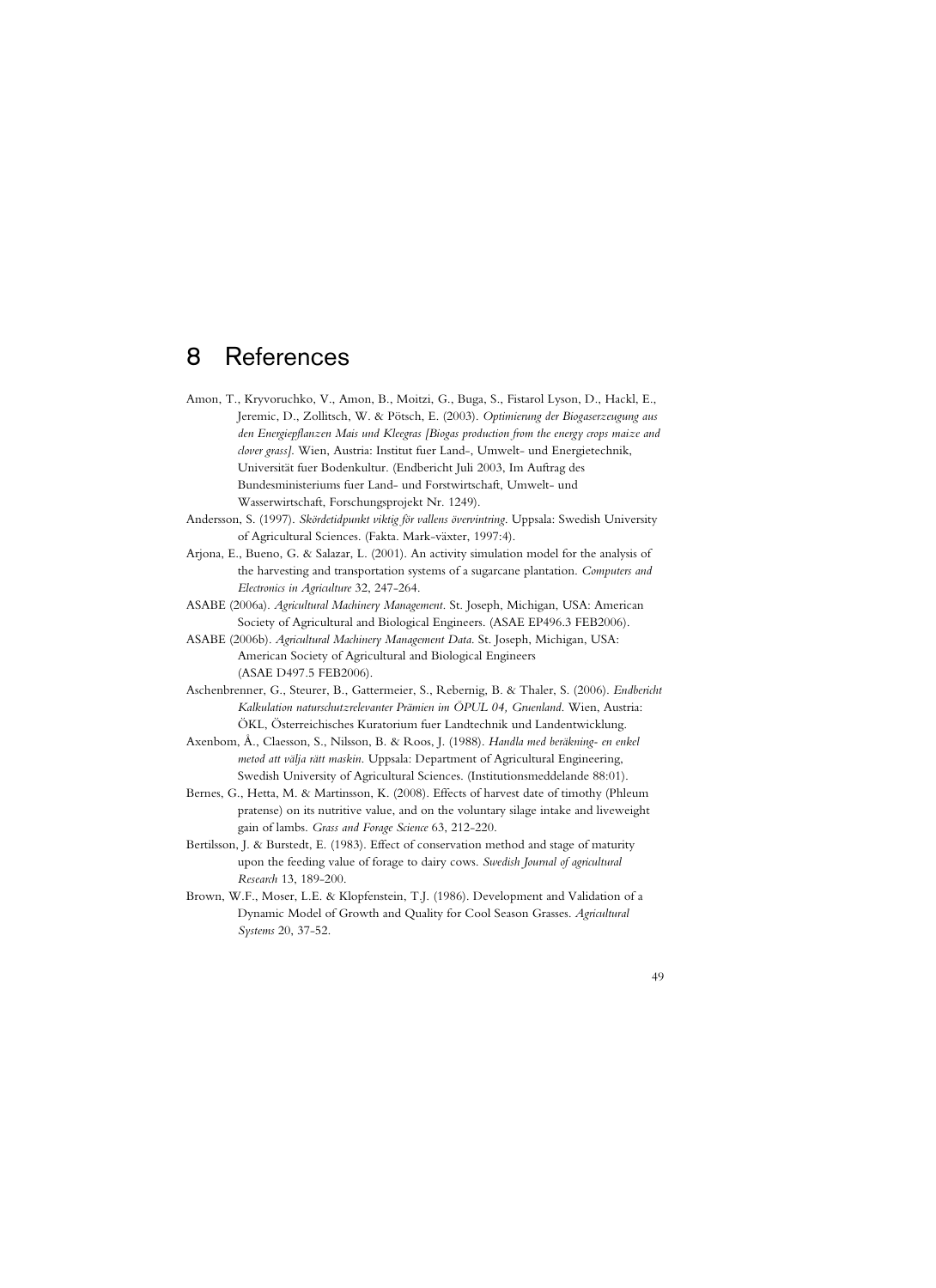- Cahlin, G., Clarin, A., Johnsson, B., Winter, C. & Ascard, J. (2008). *Prisutveckling och lönsamhet inom ekologisk produktion*. Jönköping: Jordbruksverket. (Rapport 2008:10).
- Camarena, E.A., Gracia, C. & Cabrera Sixto, J.M. (2004). A Mixed Integer Linear Programming Machinery Selection Model for Multifarm Systems. *Biosystems Engineering* 87(2), 145-154.
- Chapman, D.F., Kenny, S.N., Beca, D. & Johnson, I.R. (2008). Pasture and forage crop systems for non-irrigated dairy farms in southern Australia. 1. Physical production and economic performance. *Agricultural Systems* 97, 108-125.
- Danfors, B. (1989). *Energy consumption and input-output relations of field operations*. Rome, Italy: FAO Regional Office for Europe. (REUR Technical Series 10).
- de Toro, A. (2005). Influences on Timeliness Costs and their Variability on Arable Farms. *Biosystems Engineering* 92(1), 1-13.
- de Toro, A. & Hansson, P.-A. (2004). Machinery Co-operatives- a Case Study in Sweden. *Biosystems Engineering* 87(1), 13-25.
- de Toro, A. & Rosenqvist, H. (2005). *Maskinsamverkan-tre fallstudier* Uppsala: Department of Biometry and Engineering, Swedish University of Agricultural Sciences. (Rapportmiljö, teknik och lantbruk 2005:03).
- de Toro A., A. (2004). *Assessment of Field Machinery Performance in Variable Weather Conditions Using Discrete Event Simulation.* Diss. Swedish University of Agricultural Sciences. Uppsala.
- de Toro A., A. & Hansson, P.-A. (2004). Analysis of field machinery performance based on daily soil workability status using discrete event simulation or on average workday probability. *Agricultural Systems* 79, 109-129.
- Doyle, C.J. & Topp, C.F.E. (2004). The economic opportunities for increasing the use of forage legumes in north European livestock systems under both conventional and organic management. *Renewable Agriculture and Food Systems* 19(1), 15-22.
- Ekman, S. (2000). Tillage System Selection: a Mathematical Programming Model incorporating Weather Variability. *Journal of Agricultural Engineering Research* 77(3), 267-276.
- Ekman, S. & Gullstrand, J. (2006). *Lantbruket & konkurrenskraften*. Lund, Sweden: Livsmedelsekonomiska institutet. (Rapport 2006:4).
- Fagerberg, B., Torssell, B.W.R. & Nyman, P. (1990). *Handledning för dataprogrammet PCVALL. Del III: Modellbeskrivning med biologisk-fysikalisk bakgrund*. Uppsala: Department of Crop Production Science, Swedish University of Agricultural Sciences. (Växtodling 21).
- FAO (2008). *Crop Prospect and Food Situation*. Rome, Italy: FAO, GIEWS (No 2 April 2008 ftp://ftp.fao.org/docrep/fao/010/ai465e/ai465e00.pdf).
- Forristal, P.D. & O´Kiely, P. (2005). Update on technologies for producing and feeding silage. In: Park, R.S.*, et al.* (Eds.) *Proceedings of Proceedings of the XIVth International Silage Conference, a satellite workshop of the XXth International Grassland Congress*, Belfast, Northern Ireland pp. 83-96.
- Hall, M.H., Stout, R.C. & Deak, A. (2005). Effect of Initial Harvest Timing on Cultivar Yield in Cool-Season Forage Grass Trials. *Agronomy Journal* 97, 137-141.
- Halldorf, S. (2007). *Greppa Näringens miljöåtgärder i ljuset av nya spannmålspriser*. Jönköping: Jordbruksverket. (Greppa Näringen Nytt Dec 2007).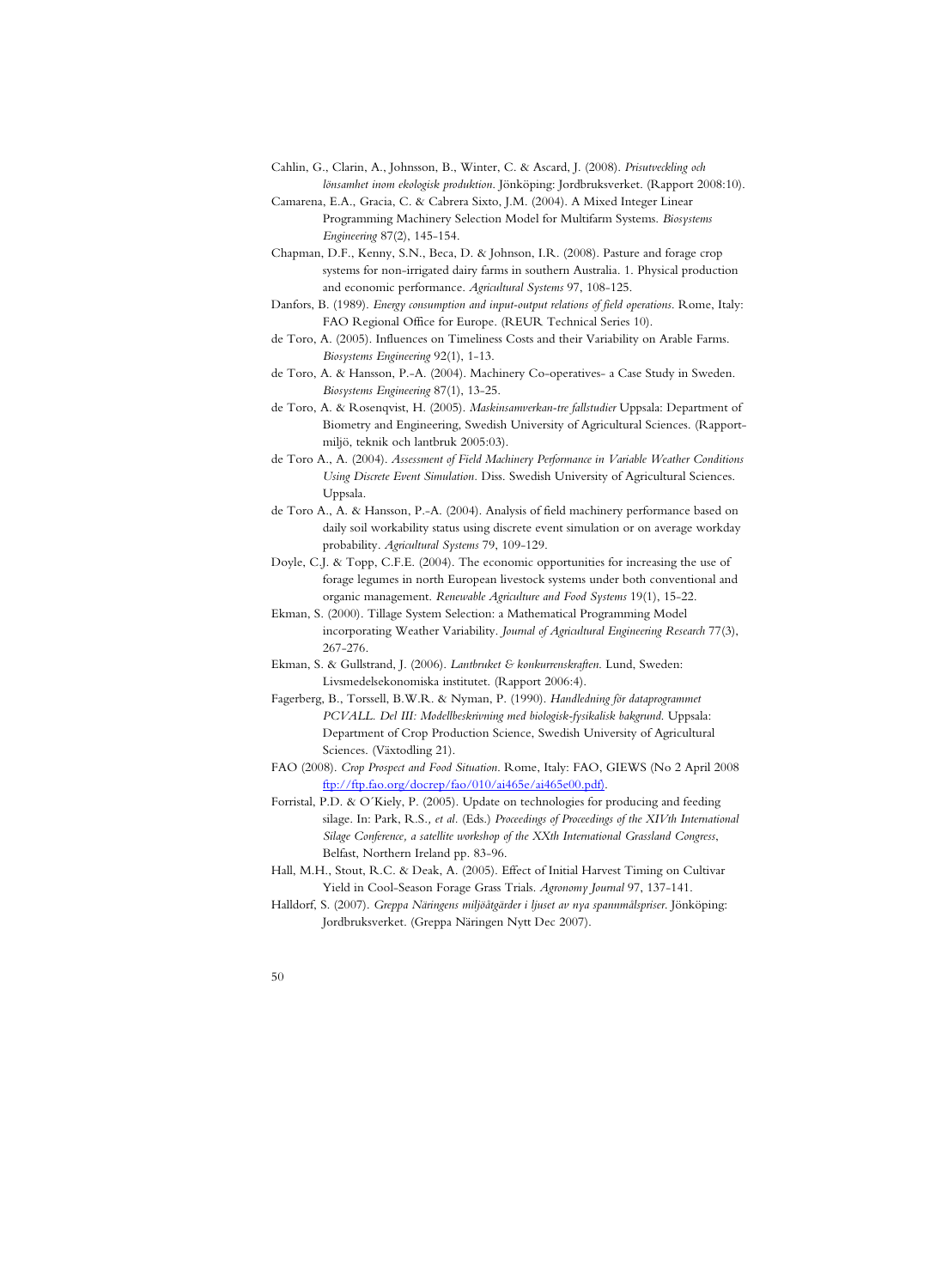- Herrmann, A., Kelm, M., Kornher, A. & Taube, F. (2005a). Performance of grassland under different cutting regimes as affected by sward composition, nitrogen input, soil conditions and weather- a simulation study. *European Journal of Agronomy* 22, 141- 158.
- Higgins, A.J., Muchow, R.C., Rudd, A.V. & Ford, A.W. (1998). Optimising harvest date in sugar production: A case study for the Mossman mill region in Australia- I. Development of operations research model and solution. *Field Crops Research* 57, 153-162.
- Jordbruksverket (2008a). *The 2006 Farm Economic Survey*. Jordbruksverket och SCB. (JO 40 SM 0801).
- Jordbruksverket (2008b). *Price Indices and Prices in the Food Sector- Annual and Monthly Statistics-2008:6-7*. Jordbruksverket. (JO 49 SM 0808).
- Kivimäe, A. (1959). Chemical composition and digestibility of some grassland crops. *Acta. Agr. Scand.* supp. 5
- Klein, K.K. & Narayanan, S. (1992). Farm Level Models: A Review of Developments, Concepts and Applications in Canada. *Canadian Journal of Agricultural Economics* 40, 351-368.
- Kornher, A., Nyman, P. & Taube, F. (1991). Ein Computermodell zur Berechnung der Qualität und Qualitätsveränderung von gräserdominierten Gruenlandaufwuechsen aus Witterungsdaten. *Das wirtschaftseigene Futter* 37, 232-248.
- KRAV (2008). *Regler för KRAV-certifierad produktion*. Uppsala: KRAV ekonomisk förening. (Utgåva juli 2008).
- Kuoppala, K., Rinne, M., Nousiainen, J. & Huhtanen, P. (2008). The effect of cutting time of grass silage in primary growth and regrowth and the interactions between silage quality and concentrate level on milk production of dairy cows. *Livestock Science* 116, 171-182.
- Kutzbach, H.D. (2000). Trends in Power and Machinery. *Journal of Agricultural Engineering Research* 76, 237-247.
- Lehtomäki, A., Viinikainen, T.A. & Rintala, J.A. (2008). Screening boreal energy crops and crop residues for methane biofuel production. *Biomass and Bioenergy* 32, 541-550.
- Lexmon, Å. & Andersson, H. (1998). Adoption of Minimum Tillage Practices. Some empirical evidence. *Swedish Journal of agricultural Research* 28, 29-38.
- Lingvall, P. & Spörndly, R. (1996). *Databok för driftsplanering*. Uppsala: Swedish University of Agricultural Sciences. (Speciella skrifter 62).
- Manby, T.C.D. (1984). Selected Aspects of Efficient Crop Production. *Journal of Agricultural Engineering Research* 29, 275-293.
- Mapemba, L.D., Epplin, F.M., Huhnke, R.L. & Taliaferro, C.M. (2008). Herbaceous plant biomass harvest and delivery cost with harvest segmented by month and number of harvest machines endogenously determined. *Biomass and Bioenergy* 32, 1016-1027.
- McEniry, J., O´Kiely, P., Clipson, N.J.W., Forristal, P.D. & Doyle, E.M. (2007). The relative impacts of wilting, chopping, compaction and air infiltration on the conservation characteristics of ensiled grass. *Grass and Forage Science* 62, 470-484.
- Mitchell, D. (2008). *A Note on Rising Food Prices*. The World Bank, Development Prospects Group. (Policy Research Working Paper 4682 ).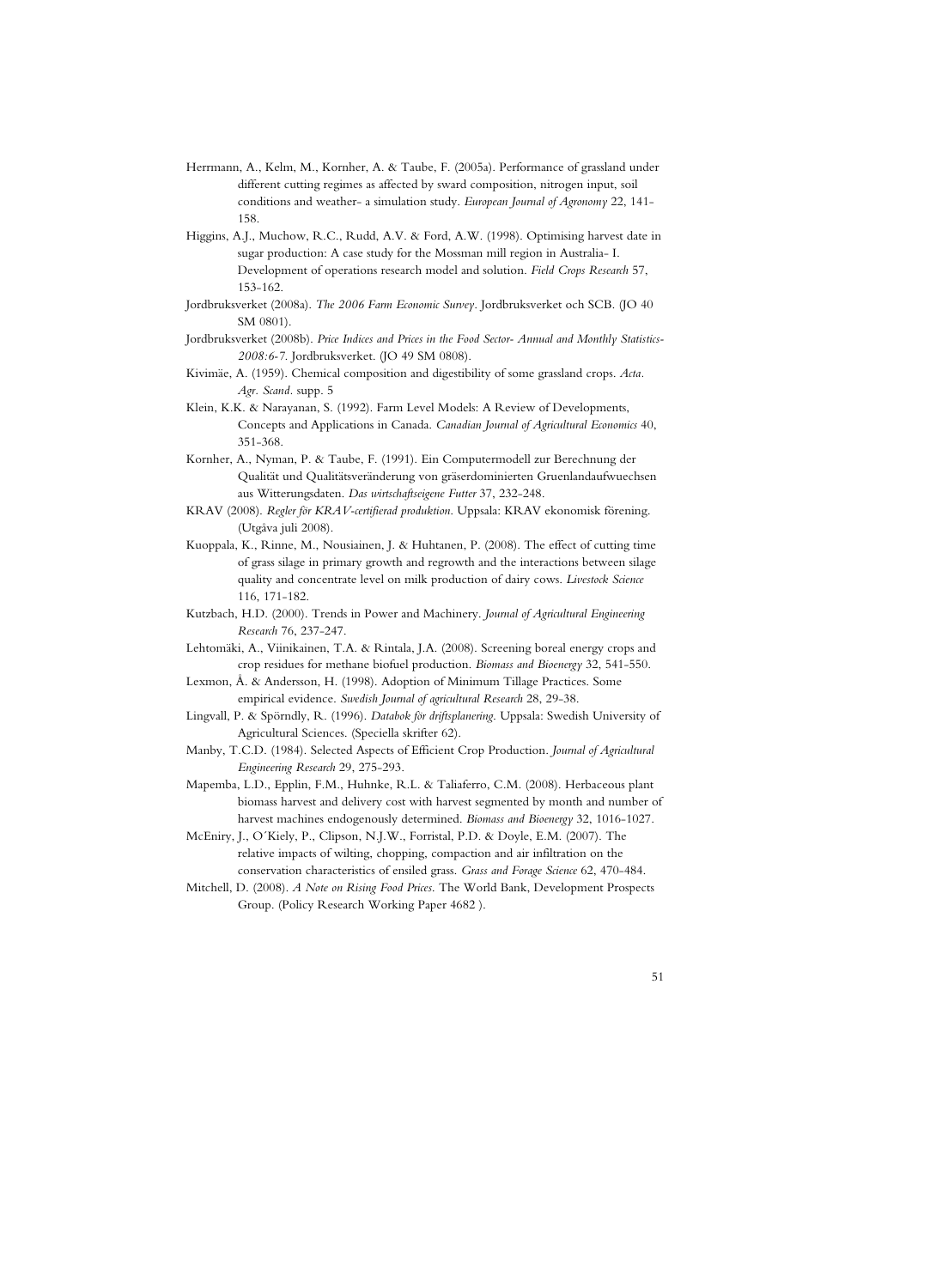- Neuman, L. (2002). *Teknik för vallskörd i ekologiskt lantbruk*. Jönköping: Jordbruksverket. (Jordbruksinformationen 3- 2002).
- Nilsson, B. (1976). *Planering av jordbrukets maskinsystem- Problem, modeller och tillämpningar*. Department of Agricultural Engineering and Rationalisation, The Swedish College of Agriculture. (Rapport nr 38).
- Nilsson, B. (1987). *Planering av arbets- och maskinsystem- resultat och erfarenheter*. Uppsala: Department of Agricultural Engineering, Swedish University of Agricultural Sciences. (Institutionsmeddelande 87:03).
- Nilsson, D. (1999). SHAM- a simulation model for designing straw fuel delivery systems. Part 1: model description. *Biomass and Bioenergy* 16, 25-38.
- Norell, B. (2007). *Jordbrukets miljöeffekter 2020- en framtidsstudie*. Jönköping: Jordbruksverket. (Rapport 2007:7).
- Orosz, S., Szucsné-Péter, J., Owens, V. & Belluz, Z. (2008). Recent developments in harvesting and conservation technology for feed and biomass production of perennial forage crops. In: Hopkins, A.*, et al.* (Eds.) *Proceedings of Biodiversity and Animal Feed- Future Challenges for Grassland Production*, Proceedings of the 22nd General Meeting of the European Grassland Federation Uppsala, Sweden 9-12 June 2008 pp. 529-548.
- Ramsden, S., Gibbons, J. & Wilson, P. (1999). Impacts of changing relative prices on farm level dairy production in the UK. *Agricultural Systems* 62, 201-215.
- Rinne, M., Jaakola, S., Kaustell, T., Heikkilä, T. & Huhtanen, P. (1999). Silage harvested at different stages of grass growth v. concentrate foods as energy and protein sources in milk production. *Animal Science* 69, 251-263.
- Savoie, P., Parsch, L.D., Rotz, C.A., Brook, R.C. & Black, J.R. (1985). Simulation of Forage Harevst and Conservation on Dairy Farms. *Agricultural Systems* 17, 117-131.
- SCB (2007). *Skörd för ekologisk och konventionell odling 2006. Spannmål, trindsäd, oljeväxter, matpotatis och slåttervall*. (Statistiska meddelanden JO 16 SM 0702).
- SCB (2008a). *Jordbruksmarkens användning 2007* Jordbruksverket. (Statistiska meddelanden JO 10 SM 0801).
- SCB (2008b). *Jordbruksmarkens användning 2008, preliminära uppgifter* Statistiska centralbyrån och Jordbruksverket. (Statistiska meddelanden JO 10 SM 0802).
- Schick, M. & Stark, R. (2002). *Arbeitswirtschaftliche Kennzahlen zur Raufutterernte*. Tänikon TG, Schweiz: Eidgenössische Forschungsanstalt fuer Agrarwirtschaft und Landtechnik (FAT) (FAT-Berichte Nr. 588).
- Schneeberger, W. & Bär, F.J. (1997). Einfluss der Terminkosten auf die optimale Dauer der Zuckerruebenernte aus Sicht einer Rodegemeinschaft. *Die Bodenkultur* 48(2), 137- 143.
- Sigvald, R., Lindblad, M. & Eckersten, H. (2001). *Jordbrukets känslighet och sårbarhet för klimatförändringar*. Naturvårdsverket. (Rapport 5167).
- Sijtsma, C.H., Campbell, A.J., McLaughlin, N.B. & Carter, M.R. (1998). Comparative tillage costs for crop rotations utilizing minimum tillage on a farm scale. *Soil & Tillage Research* 49, 223-231.
- SLF (2006). *Stiftelsen Lantbruksforsknings Forskningsprogram för en långsiktigt lönsam och konkurrenskraftig svensk mjölkproduktion*. Stockholm, Sweden: Stiftelsen Lantbruksforskning.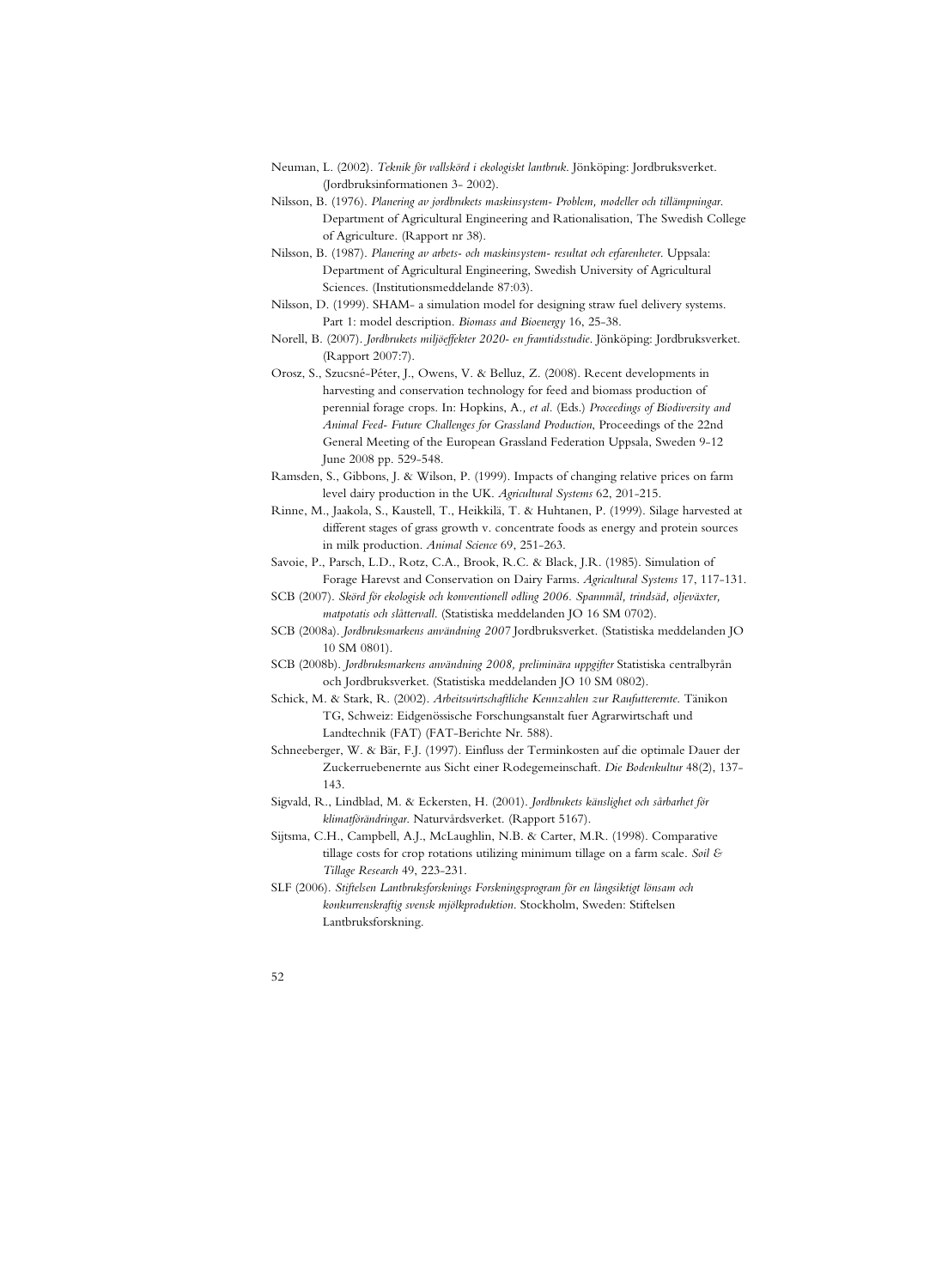- Soegaard, H.T. & Soerensen, C.G. (2004). A Model for Optimal Selection of Machinery Sizes within the Farm Machinery System. *Biosystems Engineering* 89(1), 13-28.
- Soerensen, C.G. (2003). Workability and Machinery Sizing for Combine Harvesting. *Agricultural Engineering International: the CIGR Journal of Scientific Research and Development. Manuscript PM 03 003 Vol V*
- Soerensen, C.G., Madsen, N.A. & Jacobsen, B.H. (2005). Organic Farming Scenarios: Operational Analysis and Costs of implementing Innovative Technologies. *Biosystems Engineering* 91(2), 127-137.
- Soerensen, C.G. & Nielsen, V. (2005). Operational Analyses and Model Comparison of Machinery Systems for Reduced Tillage. *Biosystems Engineering* 92(2), 143-155.
- Srivastava, A.K., Goering, C.E., Rohrbach, R.P. & Buckmaster, D.R. (2006). *Engineering Principles of Agricultural Machines*. 2nd edition. St. Joseph, Michigan, USA: American Society of Agricultural and Biological Engineers.
- Stockdale, E.A., Lampkin, N.H., Hovi, M., Keatinge, R., Lennartsson, E.K.M., Macdonald, D.W., Padel, S., Tattersall, F.H., Wolfe, M.S. & Watson, C.A. (2001). Agronomic and Environmental Implications of Organic Farming Systems. *Advances in Agronomy* 70, 261-327.
- Stonehouse, D.P., Weise, S.F., Sheardown, T., Gill, R.S. & Swanton, C.J. (1996). A Case Study Approach to Comparing Weed Management Strategies under Alternative Farming Systems in Ontario. *Canadian Journal of Agricultural Economics* 44, 81-99.
- Sörkvist, L., Helleberg, B., Malmström, L. & Neuman, L. (2000). *Jordbrukets fältmaskiner*. Natur och Kultur/LTs förlag.
- Torssell, B.W.R. & Kornher, A. (1983). Validation of a Yield Prediction Model for Temporary Grasslands. *Swedish Journal of agricultural Research* 13, 125-135.
- Torssell, B.W.R., Kornher, A. & Svensson, A. (1982). *Optimization of parameters in a yield prediction model for temporary grasslands*. Uppsala: Department of Plant Husbandry, Swedish University of Agricultural Sciences. (Report 112).
- Weinberg, Z.G. & Ashbell, G. (2003). Engineering aspects of ensiling. *Biochemical Engineering Journal* 13, 181-188.
- Venturi, P., Huisman, W. & Molenaar, J. (1998). Mechanization and Costs of Primary Production Chains for *Miscanthus x giganteus* in The Netherlands. *Journal of Agricultural Engineering Research* 69, 209-215.
- Wilkinson, J.M. (2005). *Silage*. Lincoln, UK: Chalcombe Publications.
- Witney, B. (1995). *Choosing and Using Farm Machines*. Edinburgh, Scotland, UK: Land Technology Ltd.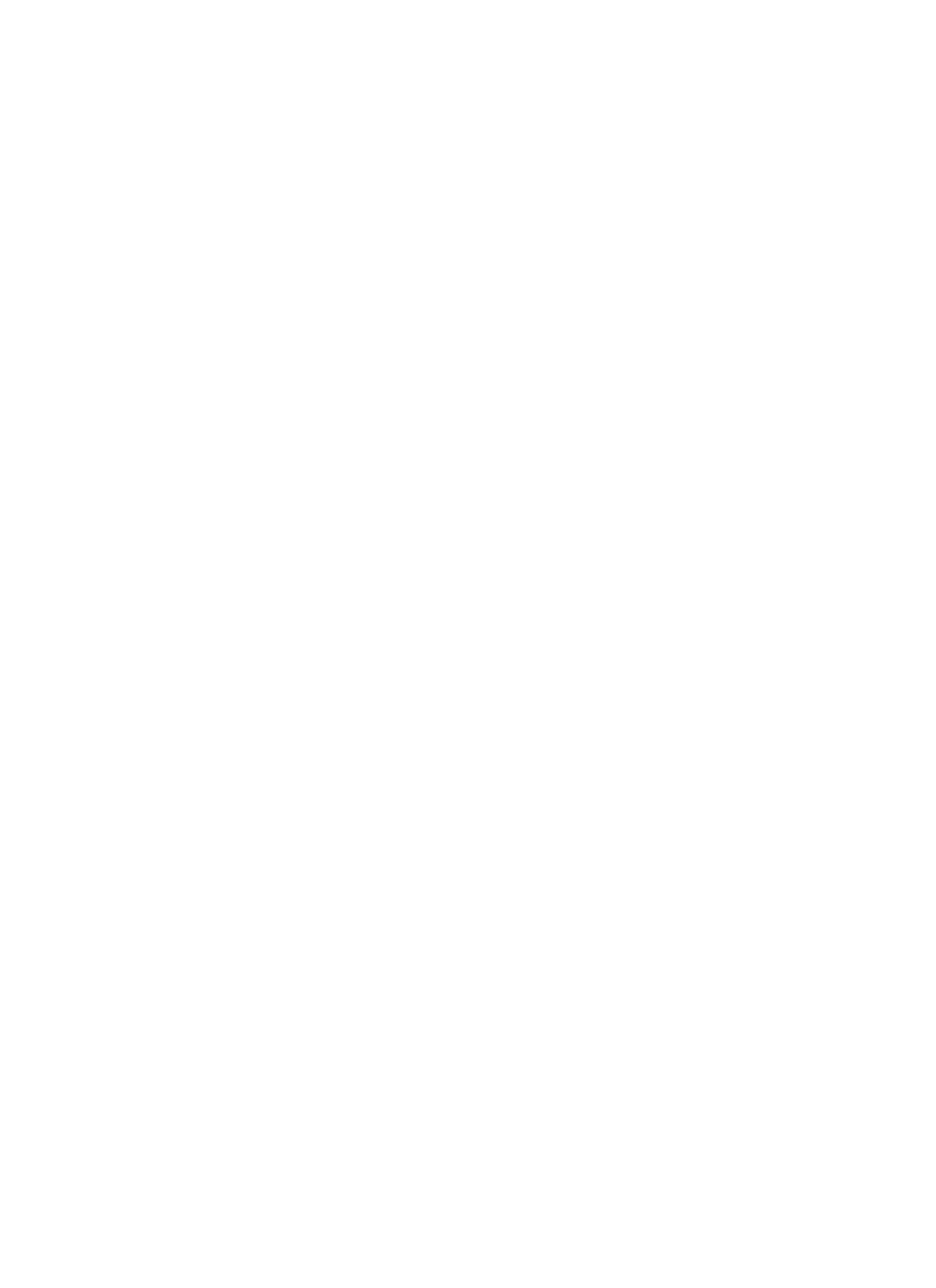### Acknowledgements

Finally, I would like to thank,

Firstly and especially Per-Anders Hansson, my main supervisor for guiding me through this project in the best way possible. For giving me freedom to develop the project but also for keeping me on track. I really have appreciated that you always took the time to help me sort things out when I came knocking on your door!

Secondly, Rolf Spörndly, my assistant supervisor, for engaging in my project, for feeding me with rations and for encouraging comments on my achievements.

Alfredo, for acting as my pre-opponent and going through my papers and for guidance in field machinery. And for providing me with the function which made yield calculations easier.

My co-authors for inspiring cooperation.

The farmers across Uppland who shared their experiences in practical agriculture with me.

Colleagues at the department; I have enjoyed working with you, and luckily I will not go far away! Special thanks to fellow PhD students, those off you still there and those of you finishing before me. And to Majsan, Berit and Sven for practical support and Tomas for statistical help.

Mary McAfee for quick and very valuable improvements of my English and Eva-Lotta and Serina for improving my Swedish.

My friends for caring, in particular Anneli, Annelie, Caroline, Elisabeth, Marina and Monica for party arrangements and joyous muskvällar, and Ingrid, Serina, CC and Maj for happenings after work.

Last but not least, my warmest thoughts to my family; Mamma and Dick, Lola and Jenny with families– just for always being there. Brita and Hartmuth- for all help and care. Stephan, Felix and Fredrik- together with you everything else seems less important.